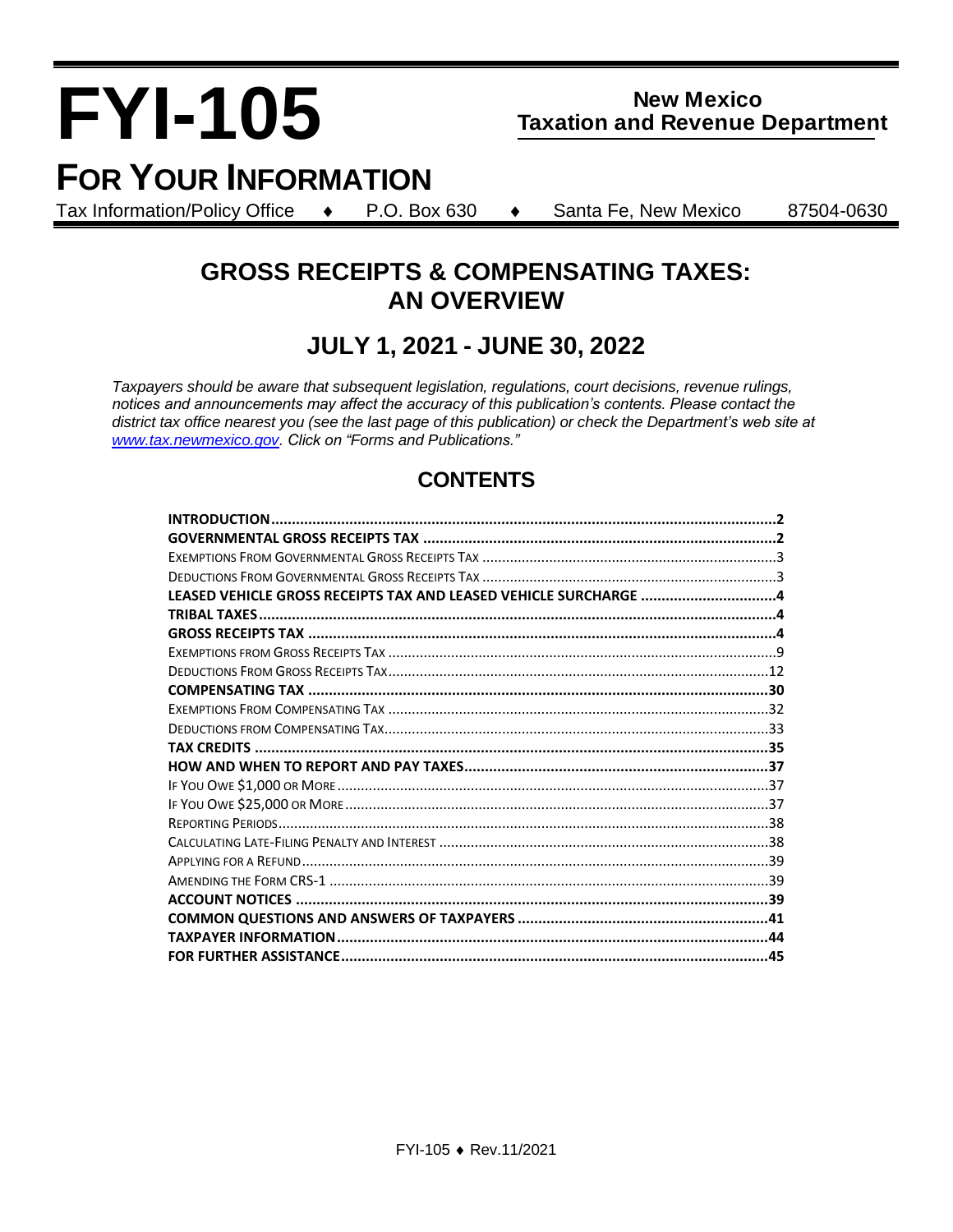## **INTRODUCTION**

<span id="page-1-0"></span>This publication includes a description of gross receipts and compensating taxes; exemptions, deductions, and credits available for each tax; how and when to report and pay the taxes; account notices issued by the Taxation and Revenue Department (Department); and, finally, responses to frequently asked questions by taxpayers.

This information is a general explanation of the gross receipts and compensating tax laws and is presented as a service to taxpayers. Because these instructions are intended to provide general guidance and do not address all specific circumstances, they are not binding on the Department. If you have any questions regarding your situation, please contact one of the Department's local district tax offices, tax call center, or the Santa Fe headquarters.

Statutory citations in this publication are to the New Mexico Statutes Annotated (NMSA 1978). The Gross Receipts and Compensating Tax Act is compiled as Sections 7-9-1 through 7-9-119 NMSA 1978.

Prior to July 1, 2021, the Department used the "CRS" Combined Reporting System. Using Form CRS-1 you could report one or more of the following taxes. However, going forward these taxes will need to be filed on different forms, see below:

- 1.**TRD-41413 -** Gross Receipts Tax (includes municipal and county taxes)
- 2.**TRD-41412 -** Compensating Tax
- 3.Withholding Tax\* was split into two different programs. **TRD-41414,** *Wage Withholding Tax Return* and **TRD-41409,** *Non-Wage Withholding Tax Return*.
- 4.**TRD-41411 -** Governmental Gross Receipts Tax
- 5.**TRD-41410 -** Interstate Telecommunications Gross Receipts Tax (for more information request FYI-403 from your local district tax office or view it online at http://www.tax.newmexico.gov/formspublications.aspx
- 6.**TRD-41408 -** Leased Vehicle Gross Receipts Tax (for more information request FYI-225 from your local district tax office or view it online at http://www.tax.newmexico.gov/forms-publications.aspx)
- 7.**TRD-41408 -** Leased Vehicle Surcharge
- 8.**TRD-41413 -** Tribal Taxes, is filed on the gross receipts tax return.

\* A description of withholding tax is included in the publication FYI-104 available from your local district tax office. You may also view it online at http://www.tax.newmexico.gov/forms-publications.aspx.

Prior to July 1, 2021, the form used to report these taxes is the Form CRS-1. However, going forward only TRD-41413, *Gross Receipts Tax Return* will be available in the GRT Filer's Kit. The kit is mailed out every six months in June and December to all registered taxpayers who do not file online and contains a sixmonth supply of Form TRD-41413, *Gross Receipts Tax Return*, current gross receipts tax rates, and frequently requested business-related forms. If you did not receive your GRT Filer's Kit, contact your local district tax office (see FOR FURTHER ASSISTANCE on page [45\)](#page-44-0).

**Note:** Useful publications such as the **FYI-402**, *Taxpayer Remedies* and **FYI-406**, *Your Rights Under the Tax Law* can be located on our website at<http://www.tax.newmexico.gov/forms-publications.aspx> or a copy can be obtained from your local district office.

## **GOVERNMENTAL GROSS RECEIPTS TAX**

<span id="page-1-1"></span>This tax is reported on Form TRD-41411, *Governmental Gross Receipts Tax Return.* For the privilege of engaging in certain activities by governments, there is a governmental gross receipts tax of 5% imposed on the receipts of New Mexico state and local government agency, institution, instrumentality, or political subdivision (except public school districts and an entity licensed by the Department of health, other than a hospital, that is principally engaged in providing health care services) from:

- 1. The sale of tangible personal property, other than water, from facilities open to the general public;
- 2. The performance of or admissions to recreational, athletic or entertainment services or events in facilities open to the general public;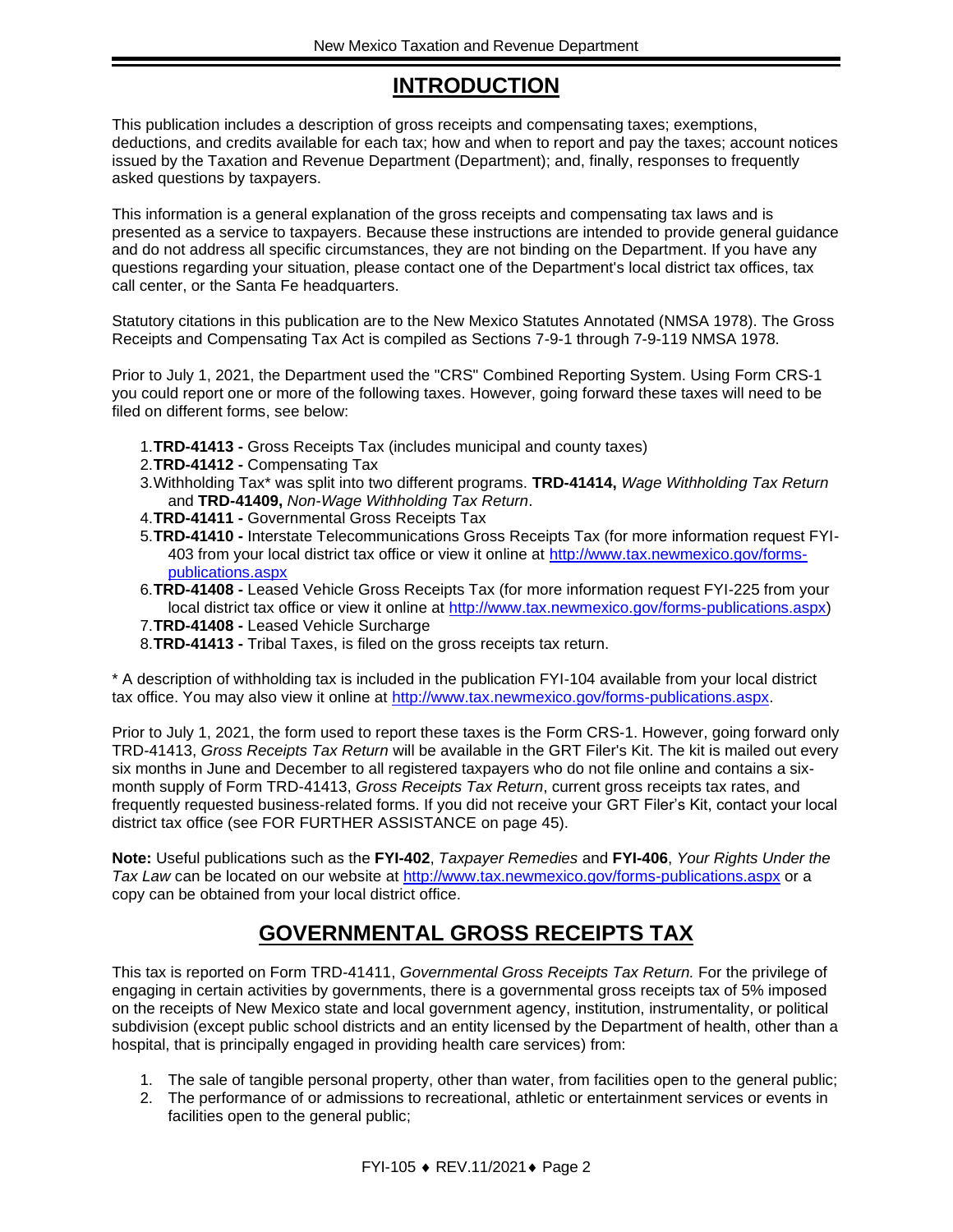- 3. Refuse collection, refuse disposal, or both;
- 4. Sewage services;
- 5. The sale of water by a utility owned or operated by a county, municipality, or other political subdivision of the state,
- 6. The renting of parking, docking or tie-down spaces or the granting of permission to park vehicles, tie-down aircraft, or dock boats (7-9-4.3);
- 7. The sale of tangible personal property handled on consignment when sold from facilities open to the general public; and
- 8. A hospital licensed by the Department of Health (report with special code **GH**).

Governmental gross receipts DOES NOT include:

- 1.Cash discounts taken and allowed;
- 2.Governmental gross receipts tax payable on transactions reportable for the period; and 3.Any type of time-price differential.
- 

For governmental gross receipts purposes a "facility open to the general public" DOES NOT include point-of-sale registers or electronic devices at a bookstore owned or operated by a public post-secondary educational institution when the registers or devices are utilized in the sale of textbooks or other materials required for courses at the institution to a student enrolled at the institution who displays a valid student identification card.

#### **EXEMPTIONS FROM GOVERNMENTAL GROSS RECEIPTS TAX**

<span id="page-2-0"></span>Receipts subject to one of the following taxes are exempt from governmental gross receipts tax: gross receipts tax; compensating tax; motor vehicle excise tax; gasoline tax; special fuel supplier's tax; the oil and gas emergency school, severance, conservation, and ad valorem taxes; resources tax; processors tax; service tax; event center surcharge (7-9-13.5); stadium surcharge (7-9-13.3); athletic facility surcharge (7-9-41.1) or the boat excise tax (7-9-13.2). In addition, receipts from the sale of livestock or unprocessed agricultural products are exempt (7-9-18).

#### **DEDUCTIONS FROM GOVERNMENTAL GROSS RECEIPTS TAX**

<span id="page-2-1"></span>Deductions that can be claimed under governmental gross receipts are:

- 1. Receipts from selling tangible personal property to manufacturer (7-9-46);
- 2. Receipts from sales of tangible personal property or licenses for resale (including prosthetic devices) (7-9-47 and 7-9-73);
- 3. Receipts from selling tangible personal property to a U.S. or New Mexico governmental entity or to the governing body of an Indian nation, tribe, or pueblo for use on the reservation (7-9-54);
- 4. Receipts from selling tangible personal property to 501(c)(3) organizations (7-9-60);
- 5. Receipts from sale of services for resale (7-9-48);
- 6. Receipts from sales in interstate commerce (7-9-55);
- 7. Refunds and uncollectible debts (7-9-67);
- 8. Receipts from sales of prescription drugs, oxygen and oxygen services provided by a licensed Medicare durable medical equipment provider (7-9-73.2);
- 9. 60% of receipts of hospitals licensed by the Department of Health may be deducted (7-9-73.1); and
- 10. Receipts for sales, leases and licenses of tangible personal property, sales of licenses and sale of services or licenses for use of real property that are facilitated by a marketplace provider; provided that the marketplace provider will collect and remit the tax associated with the transactions.

For further information on these deductions see "Deductions from Gross Receipts Tax" on page [12](#page-11-0) or see a "List of Deductions" beginning on page [14.](#page-13-0)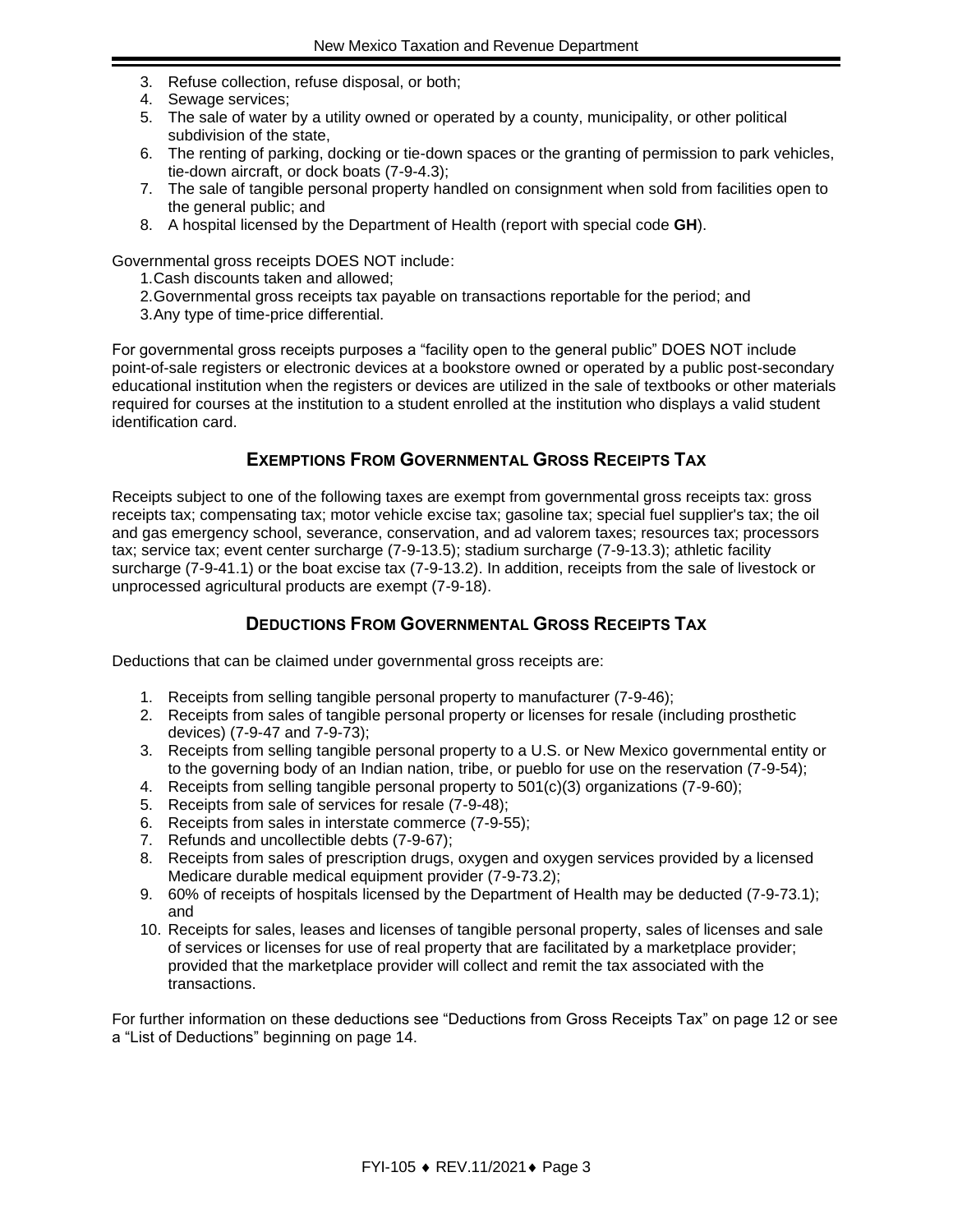## <span id="page-3-0"></span>**LEASED VEHICLE GROSS RECEIPTS TAX AND LEASED VEHICLE SURCHARGE**

This tax is reported on Form TRD-41408, *Leased Vehicle Gross Receipts Tax and Surcharge Return.* In addition to gross receipts tax, a leased vehicle gross receipts tax of 5% is imposed on the receipts of a lessor of automobiles when:

- 1. The lease is for a term of six months or less;
- 2. The automobile is part of a fleet of five or more leased vehicles;
- 3. The vehicle is a passenger automobile that will accommodate six or fewer adults; and
- 4. The lessor acquired the automobile on or after July 1, 1991.

A \$2-per-day leased vehicle surcharge is also imposed except when the vehicle is leased to a person who signs a statement that the vehicle is being rented to temporarily replace a vehicle that is being repaired, serviced, or replaced. Also, see FYI-225: *Short-Term Leased vehicles* available from your local district tax office or view it online at [http://www.tax.newmexico.gov/forms-publications.aspx.](http://www.tax.newmexico.gov/forms-publications.aspx)

## **TRIBAL TAXES**

<span id="page-3-1"></span>The Department has entered into agreements with the Acoma, Cochiti, Kewa, Laguna, Nambe, Ohkay Owingeh, Picuris, Pojoaque, San Ildefonso, Sandia, Santa Ana, Santa Clara, Santo Domingo, Taos, Tesuque, Zuni Pueblos, and the Jicarilla Apache Nation to collect a tax imposed by these tribes. The Department has also entered into cooperative agreements with the Albuquerque Indian School District Governing Board and the Santa Fe Indian School.

The Department is authorized to enter into similar agreements with all nineteen New Mexico Pueblos and the Mescalero Apache Tribe. These taxes are all reported on TRD-41413, *Gross Receipts Tax Return* please look at the *Gross Receipts and Compensating Tax Rate Schedule* for each location code. Many tribes have two different codes. Type 1 receipts are for sales to tribal entities or members and Type 2 receipts are for sales to tribal non-members by tribal non-members.

## **GROSS RECEIPTS TAX**

<span id="page-3-2"></span>This tax is reported on Form TRD-41413, *Gross Receipts Tax Return.*

#### **WHAT IS GROSS RECEIPTS?**

"Gross receipts" means the total amount of money or the value of other consideration received from selling property in New Mexico, leasing or licensing property employed in New Mexico, from granting a right to use a franchise employed in New Mexico, from selling services performed outside New Mexico, the product of which is initially used in New Mexico, or for performing services in New Mexico. Gross receipts includes receipts from:

- 1. Sales of tangible personal property handled on consignment;
- 2. Commissions received;
- 3. Amounts paid by members of any cooperative association;
- 4. Amounts received by persons providing telephone or telegraph services;
- 5. Fees received by persons for serving as disclosed agents for another;
- 6. Amounts received by a New Mexico florist from the sale of flowers, plants, etc., that are filled and delivered outside New Mexico by an out-of-state florist;
- 7. Providing intrastate mobile telecommunications services (i.e., the services originate and terminate in the same state) to customers whose place of primary use is in New Mexico; and
- 8. Amounts collected by a marketplace provider engaging in business in the state from sales, leases and licenses of tangible personal property, sales of licenses and sales of services or license for use of real property that are sourced to New Mexico by a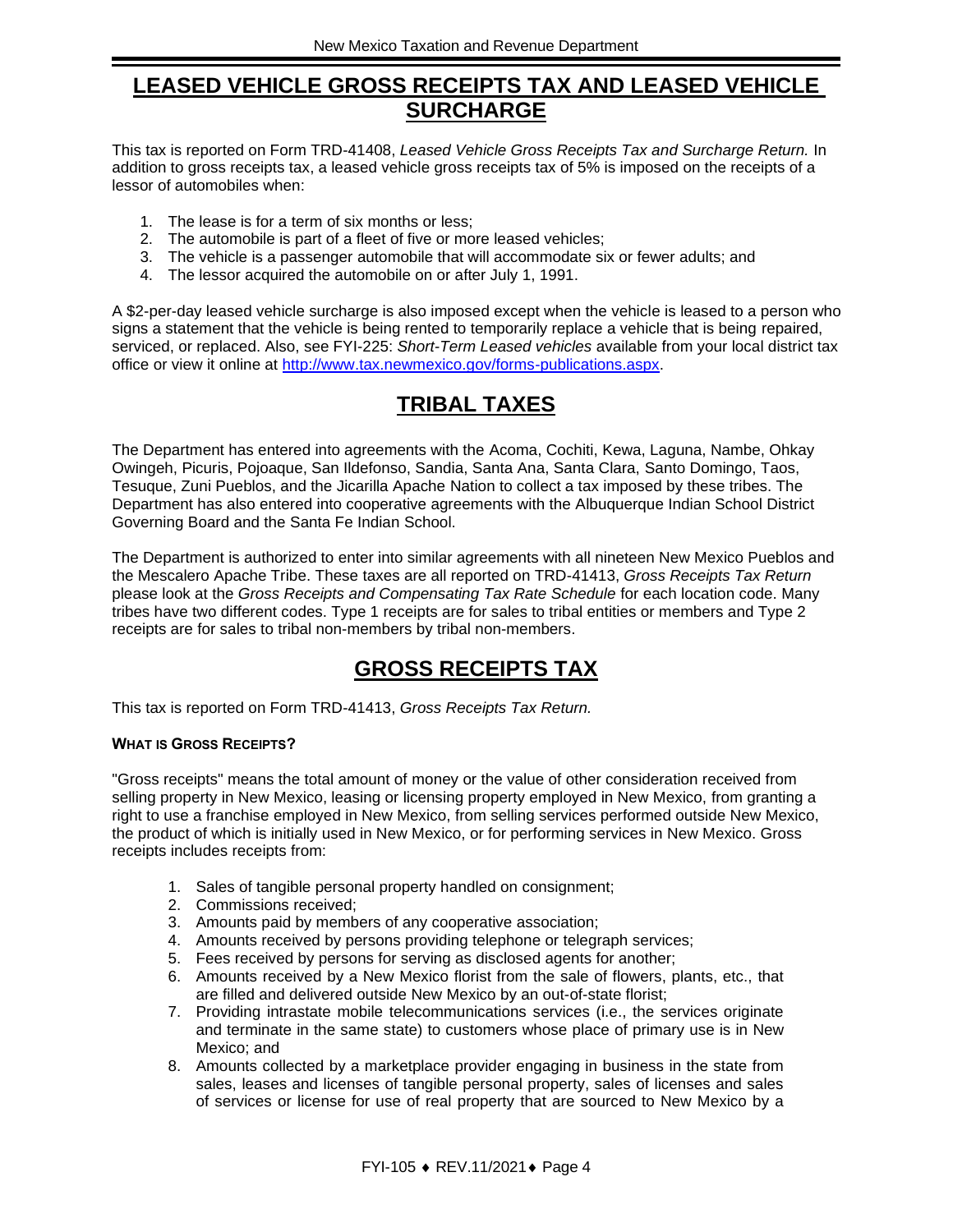marketplace provider on behalf of a marketplace seller(s) regardless if the marketplace seller(s) are engaging in business in New Mexico.

Gross receipts **DOES NOT** include:

- 1. Tax billed to the buyer (*i.e*., gross receipts tax, governmental gross receipts tax, leased vehicle gross receipts tax, interstate telecommunications gross receipts tax and local option taxes).
- 2. Cash discounts allowed and taken.

♦ Example: When a seller offers 2% off for paying cash or for paying within a certain time frame and the buyer takes advantage of the offer, the gross receipts amount is the amount received (sales price less 2%). However, Manufacturers' coupons redeemable by the seller, i.e., a grocery store, are not cash discounts allowed and taken since the seller will be reimbursed for the face value of the coupon. Gross receipts includes cash received plus the value of the coupon.

- 3. Gross receipts or sales tax imposed by an Indian nation, tribe, or pueblo if the Indian nation, tribe, or pueblo if the Indian Nation, tribe, or pueblo has a similar exclusion for New Mexico gross receipts tax.
- 4. Any type of time-price differential, such as interest or a reduced sale price for pay.
- 5. Amounts received solely on behalf of another in a disclosed agency capacity.
- 6. Amounts received by a New Mexico florist from the sale of flowers, plants, *etc*., where the sale is the result of orders placed with an out-of-state florist for filling and delivery in New Mexico by a New Mexico florist.

#### **WHAT IS THE GROSS RECEIPTS TAX?**

The gross receipts tax is a tax on persons engaged in business in New Mexico for the privilege of doing business in New Mexico. The tax is imposed on the gross receipts of persons who:

- 1. Sell property in New Mexico; ♦ Property includes real property; tangible personal property, including electricity and manufactured homes, licenses, including licenses of digital goods, (other than the licenses of copyrights, trademarks, or patents) and franchises.
- 2. Perform services in New Mexico; ♦ Service includes construction activities and all construction materials that will become part of the construction project.
- 3. Lease or license property employed in New Mexico;
- 4. Grant a right to use a franchise employed in New Mexico; or
- 5. Sell research and development services performed outside New Mexico when the product of the service is initially used in New Mexico.

**NOTE:** Starting July 1, 2019, when billing a customer, the tax must be separately stated, or a statement must be provided to the customer indicating that the gross receipts tax is included in the billed amount.

#### **ENGAGING IN BUSINESS**

"Engaging in business" means carrying on or causing to be carried on any activity with the purpose of direct or indirect benefit. **For those that lack physical presence** in New Mexico, including a marketplace provider, it means having at least \$100,000 of taxable gross receipts from sales, leases and licenses of tangible personal property, sale of licenses and sales of services and licenses for use of real property sourced to New Mexico in the previous calendar year. Taxable gross receipts are only those gross receipts that are not otherwise exempt or deductible. Therefore, anyone without physical presence in the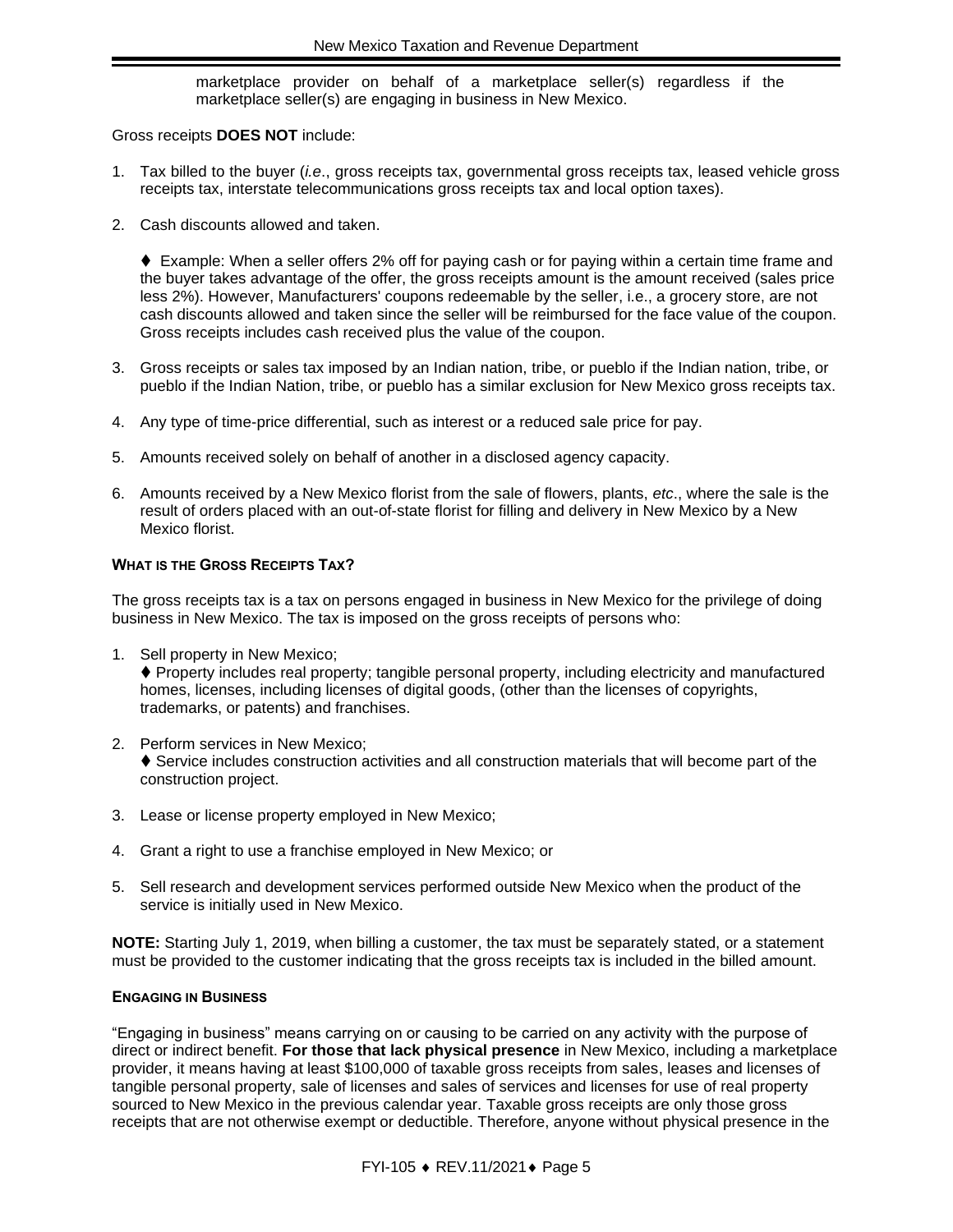state who had \$100,000 or more of receipts that were not exempt or deductible in the previous calendar year is engaging in business in the state, and its receipts from sales sourced to the state are subject to gross receipts tax.

#### **WHAT IS THE GROSS RECEIPTS TAX RATE AND HOW IS IT DETERMINED?**

The gross receipts tax rate varies throughout the state from 5.125% to 9.4375%. The total rate is a combination of the rates imposed by:

- 1. The state,
- 2. The counties, and
- 3. The municipalities.

The total gross receipts tax is paid to the state. The state keeps its portion and distributes the counties' and municipalities' portions to them.

The state's portion of the gross receipts tax, which is also the largest portion of the tax, is determined by state law. Changes to the state rate occur no more than once a year, usually in July.

The counties' portion of gross receipts tax is determined by the county commissions. These increments can go into effect in January and July of every year.

Municipal councils determine the municipalities' portion of gross receipts tax. Like the counties, changes can go into effect in January and July of every year.

Because the combined gross receipts tax rate can change effective January and July of every year, the Department issues a new tax rate schedule twice a year and includes it in the GRT Filer's Kit. You can also view the tax rate schedule online at http://www.tax.newmexico.gov/gross-receipts-tax-historicrates.aspx. Always check the *Gross Receipts and Compensating Tax Rate Schedule* to see if the rate for your business location(s) has changed. Due to the frequency of tax rate changes, the Department does not send out separate notices of changes.

#### **DETERMINING THE TAX RATE TO USE FOR GROSS RECEIPTS TAX AND COMPENSATING TAX**

The rate to use is determined by Section 7-1-14 NMSA 1978, and the regulations thereunder. For more details on how to determine which tax rate to use see **FYI-200**, *Your Business Location, and the Appropriate Tax Rate*. Prior to July 1, 2021 the rules for determining your location code are different from those outlined below: In order to determine a rate based on an address see the Gross Receipts Location Code and Tax Rate Map on our website [https://www.tax.newmexico.gov/governments/gross-receipts](https://www.tax.newmexico.gov/governments/gross-receipts-location-code-and-tax-rate-map/)[location-code-and-tax-rate-map/.](https://www.tax.newmexico.gov/governments/gross-receipts-location-code-and-tax-rate-map/)

For reporting purposes, business locations are broken down by county, municipality, tribal entity, or district on the tax rate schedule.

A person that has gross receipts and a person using property or services in New Mexico in a taxable manner shall report the gross receipts to the proper business location as provided in this section. "Business location" has a special meaning in the context of Section 7-1-14 and refers to the place to which receipts must be sourced for GRT purposes. It is important to note that the place where you operate your business, whether a retail establishment or office, will not always be the business location for GRT purposes, or provide the location code, or rate that is called for below:

- 1.The business location for gross receipts from the sale, lease or granting of a license to use real property located in New Mexico, and any related deductions, shall be the location of the property.
- 2.The business location for gross receipts from the sale or license of tangible personal property, and any related deductions, shall be at the following locations:
	- a.if the property is received by the purchaser at the New Mexico business location of the seller, the location of the seller;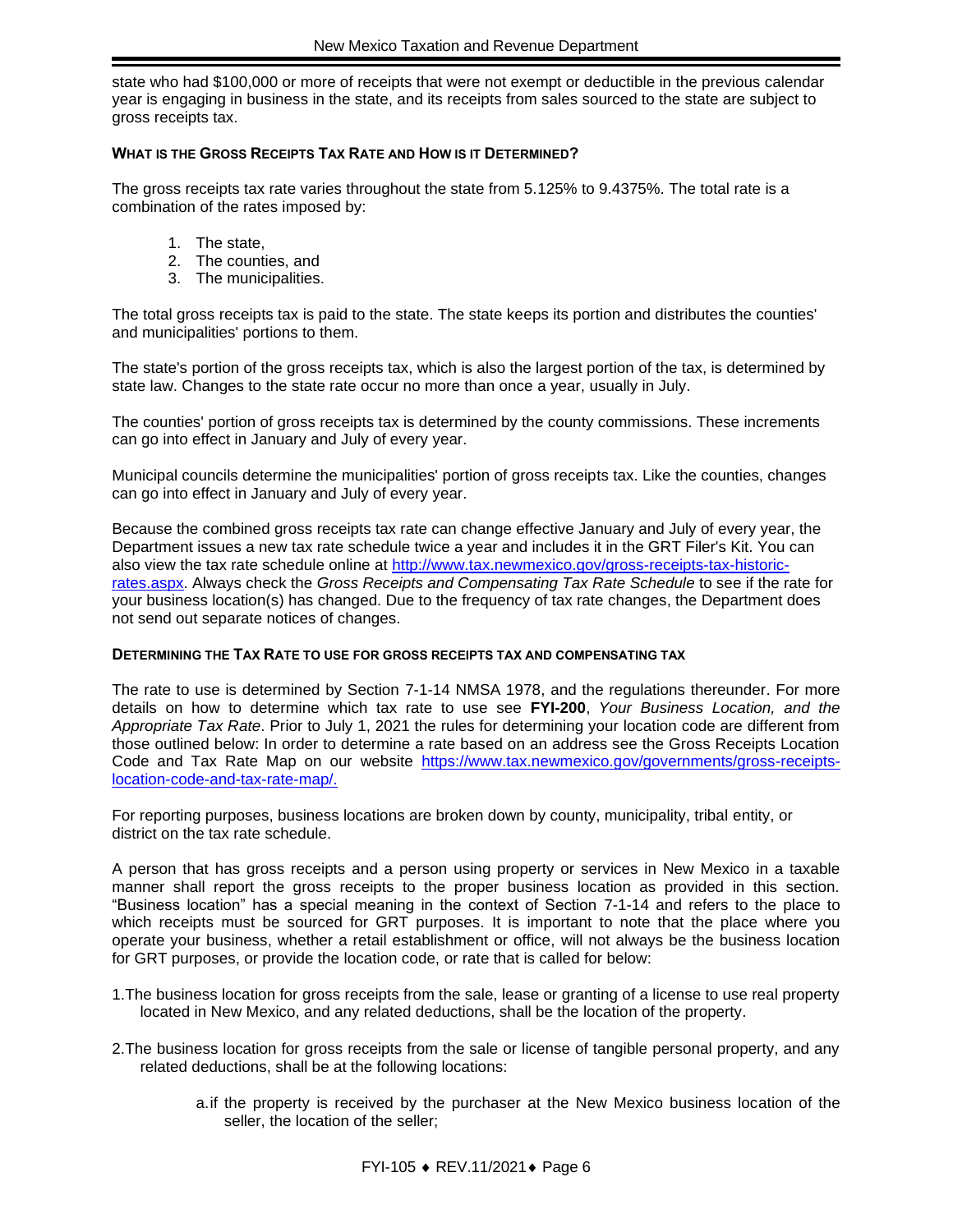- b.if the property is not received by the purchaser at a business location of the seller, the location indicated by instructions for delivery to the purchaser, or the purchaser's donee, when known to the seller;
- c.if a and b above do not apply, the location indicated by an address for the purchaser available from the business records of the seller that are maintained in the ordinary course of business; if use of the address does not constitute bad faith;
- d.if a, b, and c above do not apply, the location for the purchaser obtained during consummation of the sale, including the address of a purchaser's payment instrument, if no other address is available; if use of this address does not constitute bad faith; or
- e.if a, b, c, and d above do not apply, including a circumstance in which the seller is without sufficient information to apply those standards, the location from which the property was shipped or transmitted.
- 3.The business location for gross receipts from the lease of tangible personal property, including vehicles, other transportation equipment and other mobile tangible personal property, and any related deductions, shall be the location of primary use of the property, as indicated by the address for the property provided by the lessee that is available to the lessor from the lessor's records maintained in the ordinary course of business; provided that use of this address does not constitute bad faith. The primary business location shall not be altered by intermittent use at different locations, such as use of business property that accompanies employees on business trips and service calls.
- 4.The business location for gross receipts from the sale, lease or license of franchises, and any related deductions, shall be where the franchise is used.
- 5.The business location for gross receipts from the performance or sale of the following services, and any related deductions, shall be at the following locations:
	- a.for professional services performed in New Mexico, other than construction-related services, or performed outside New Mexico when the product of the service is initially used in New Mexico, the location of the performer of the service or seller of the product of the service, as appropriate;
	- b.for construction services and construction-related services performed for a construction project in New Mexico, the location of the construction site;
	- c.for services with respect to the selling of real estate located in New Mexico, the location of the real estate;
	- d.for transportation of persons or property in, into or from New Mexico, the location where the person or property enters the vehicle; and
	- e.for services other than those described in a, b, c, and d above, the location where the product of the service is delivered.

Definitions that are important for determining the correct rate to use are below:

- (1) "business location" means the code designated by the department to identify business locations and required to be used to report the gross receipts, or use for purchases subject to the compensating tax, and deductions related to those receipts or that use;
- (2) "gross receipts" means, as applicable, "gross receipts" as used in the Gross Receipts and Compensating Tax Act and the Leased Vehicle Gross Receipts Tax Act and "interstate telecommunications gross receipts" in the Interstate Telecommunications Gross Receipts Tax Act [Chapter 7, Article 9C NMSA 1978];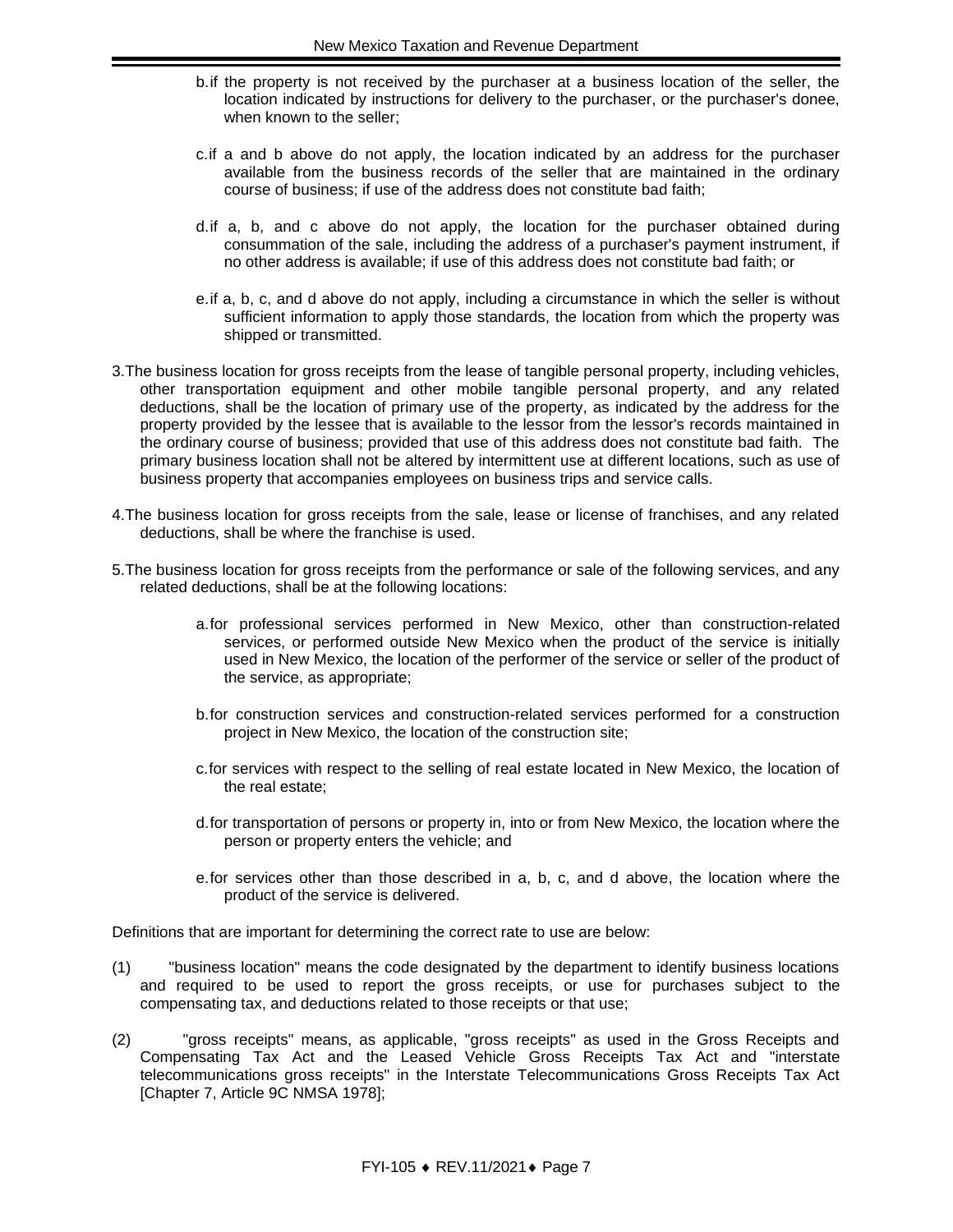- (3) "in-person service" means a service physically provided in person by the service provider, where the customer or the customer's real or tangible personal property upon which the service is performed is in the same location as the service provider at the time the service is performed; and
- (4) "professional service" means a service, other than an in-person service, that requires either an advanced degree from an accredited post-secondary educational institution or a license from the state to perform.
- 1. If you have no business location or resident salesperson in New Mexico and you are performing a professional service, but are liable for gross receipts tax, you are liable for tax at the rate for out-ofstate businesses, the state gross receipts tax rate of 5.125%. Use the out-of-state business location code, **88-888**. As deductions are also required to be reported using these location codes, if you are selling tangible personal property and shipping to an out-of-state buyer and reporting either the exempt or deductible receipts you will use this code to report the gross receipts and deductions associated with those transactions.
- 2. If you are a craftsperson who sells at craft fairs where you rent a booth, because you can be expected to be found at the booth for the duration of the fair, that booth is a business location, and your tax rate is based on the location of the crafts fair for items sold and taken by the purchaser at the fair
- 3. In some counties, more than one location code exists for land owned by a municipality but located in that part of the county outside all municipalities. Examples: State Fairgrounds in Bernalillo County, Santa Clara Pueblo in RioArriba, and Santa Fe Counties. Use the codes for these specific areas when your location is in one of them. You can find location codes and rates by address on the Department's website here: [https://www.tax.newmexico.gov/governments/gross-receipts-location-code-and-tax](https://www.tax.newmexico.gov/governments/gross-receipts-location-code-and-tax-rate-map/)[rate-map/](https://www.tax.newmexico.gov/governments/gross-receipts-location-code-and-tax-rate-map/)
- 4. If you are located outside New Mexico and sell research and development services that are considered professional services the product of which is initially used in New Mexico, use the state rate, 5.125%. Use the special business location code of **77-777** for those transactions only.
- 5. If you transact business with tribal non-members on tribal territory, use the tribal location of the sale or delivery rather than your principal business location if that tribe or pueblo has entered into a cooperative agreement with New Mexico. The receipts of these sales are further distinguished as either Class 1 Receipts or Class 2 Receipts. Class 1 Receipts means receipts of a person other than a Pueblo Entity that are (a) reportable to a location on Pueblo Land, (b) derived from the sale of services to a Pueblo Entity, and (c) are documented by the taxpayer to be exempt from the State tax evidenced by obtaining a written statement signed by a tribal official that the services were provided to a Tribal or Pueblo Entity or member. Class 2 Receipts means receipts from a person other than a Pueblo Entity that are reportable to a location on Pueblo Land and are not Class 1 Receipts. Evidence that a tribe, pueblo, or nation has entered into a cooperative agreement is a separate location listed on the *Gross Receipts and Compensating Tax Rate Schedule*.

#### **GROSS RECEIPTS TAX SPECIAL CODES**

Receipts from a nonprofit hospital licensed by the Department of Health. The exemption is only from the local option portion of gross receipts taxes. The state gross receipts tax rate of 5.125% must be paid. To report these receipts, use special code **NH** (Column B)**.**

#### **DETERMINING TAXABILITY OF GROSS RECEIPTS**

Gross receipts, as defined in Section 7-9-3.5, are taxable, exempt, or deductible. If your receipts do not fall under any exemption or deduction, those receipts are taxable. The exemptions and deductions from gross receipts tax that follow are grouped in categories, *e*.*g*., agriculture, construction, government entity, for convenient reference. Where helpful, we have included an example of the application of the exemption or deduction. In cases where an exception to qualifying for the exemption or deduction exists, we have included the exception. Please refer to the Gross Receipts and Compensating Tax Act and regulations for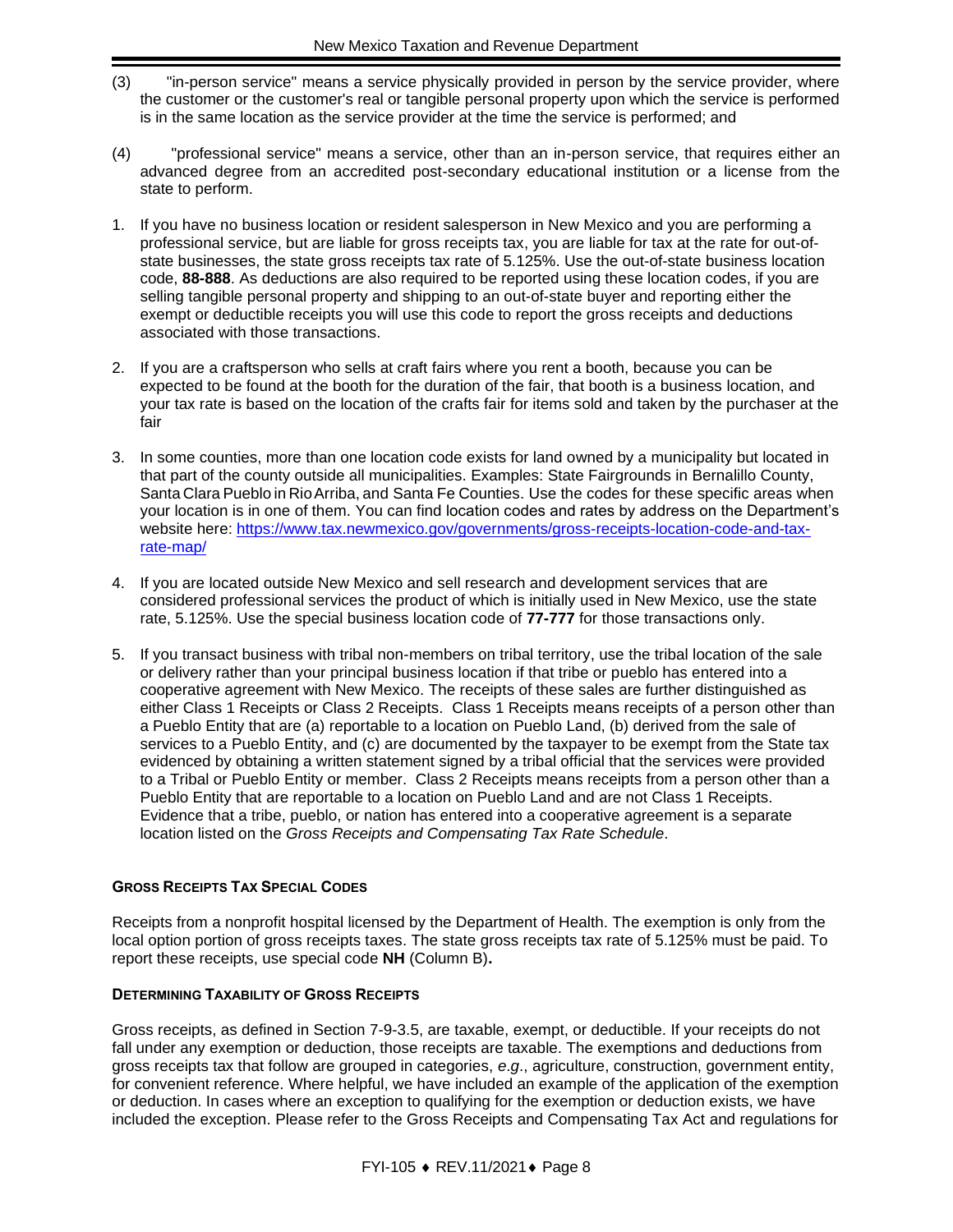specifics on exemptions and deductions from gross receipts tax. A regulation book can be obtained from the New Mexico Compilation Commission, [http://www.nmcompcomm.us/index.html.](http://www.nmcompcomm.us/index.html)

#### **EXEMPTIONS FROM GROSS RECEIPTS TAX**

#### <span id="page-8-0"></span>**WHAT IS AN EXEMPTION?**

Exemptions from gross receipts tax are receipts which are not taxable and do not have to be reported. Therefore, if all your receipts are exempt, you do not have to register with the Department for gross receipts tax purposes (you may have to register for withholding tax or to obtain nontaxable transaction certificates, though) nor do you have to report those receipts on the Form TRD-41413, *Gross Receipts Tax Return*. However, if you have exempt, deductible, and taxable receipts, you should register and report only the deductible and taxable receipts on the Form TRD-41413, *Gross Receipts Tax Return*. For administrative purposes, receipts on which no state tax may be imposed because of federal preemption are considered exempt.

#### <span id="page-8-1"></span>**FEDERAL PREEMPTION**

In some cases, federal law bars New Mexico from imposing its tax on transactions, which, but for the preemption, would be subject to tax. For example, federal law prohibits the application of state and local gross receipts tax to many transactions with Indian nations, tribes or pueblos or their agencies or members if the transaction takes place on the tribe's territory. Receipts from transactions with nonmembers, even when on a tribe's territory, are not preempted. If you are uncertain whether preemption applies to your transaction(s), contact the Department.

⧫ **NOTE**: this preemption does not apply to taxes imposed by an Indian nation, tribe, or pueblo.

New Mexico is also preempted from imposing:

- 1. gross receipts tax on receipts of Job Corps contractors from operating any Job Corps center, program, or activity;
- 2. local option gross receipts taxes on receipts of a provider of direct satellite service from providing direct satellite service;
- 3. gross receipts tax on receipts of federal and state credit unions; and
- 4. gross receipts tax on internet access fees (Internet Freedom Tax Act).

#### **LIST OF EXEMPTIONS**

The following receipts are exempt from the gross receipts tax:

#### **Agricultural Exemptions**

- 1. Receipts from selling livestock and the receipts of growers, producers, and trappers from selling live poultry, unprocessed agricultural products (for example, a bale of hay, a head of lettuce or an unroasted sack of green chile), hides or pelts (7-9-18).
	- ◆ Exception: receipts from selling dairy products at retail are not exempt.
	- ◆ **NOTE**: this exemption also applies to governmental gross receipts tax.
- 2. Receipts of persons from feeding or pasturing livestock (7-9-19).
	- ◆ Example: penning, handling, or training livestock.

#### **Athletic Facility Surcharge Exemption**

Receipts of a university from an athletic facility surcharge imposed pursuant to the University Athletic Facility Funding Act (7-9-41.1).

#### **Disabled Street Vendor Exemption**

Receipts of disabled street vendors from the sale of goods (7-9-41.3).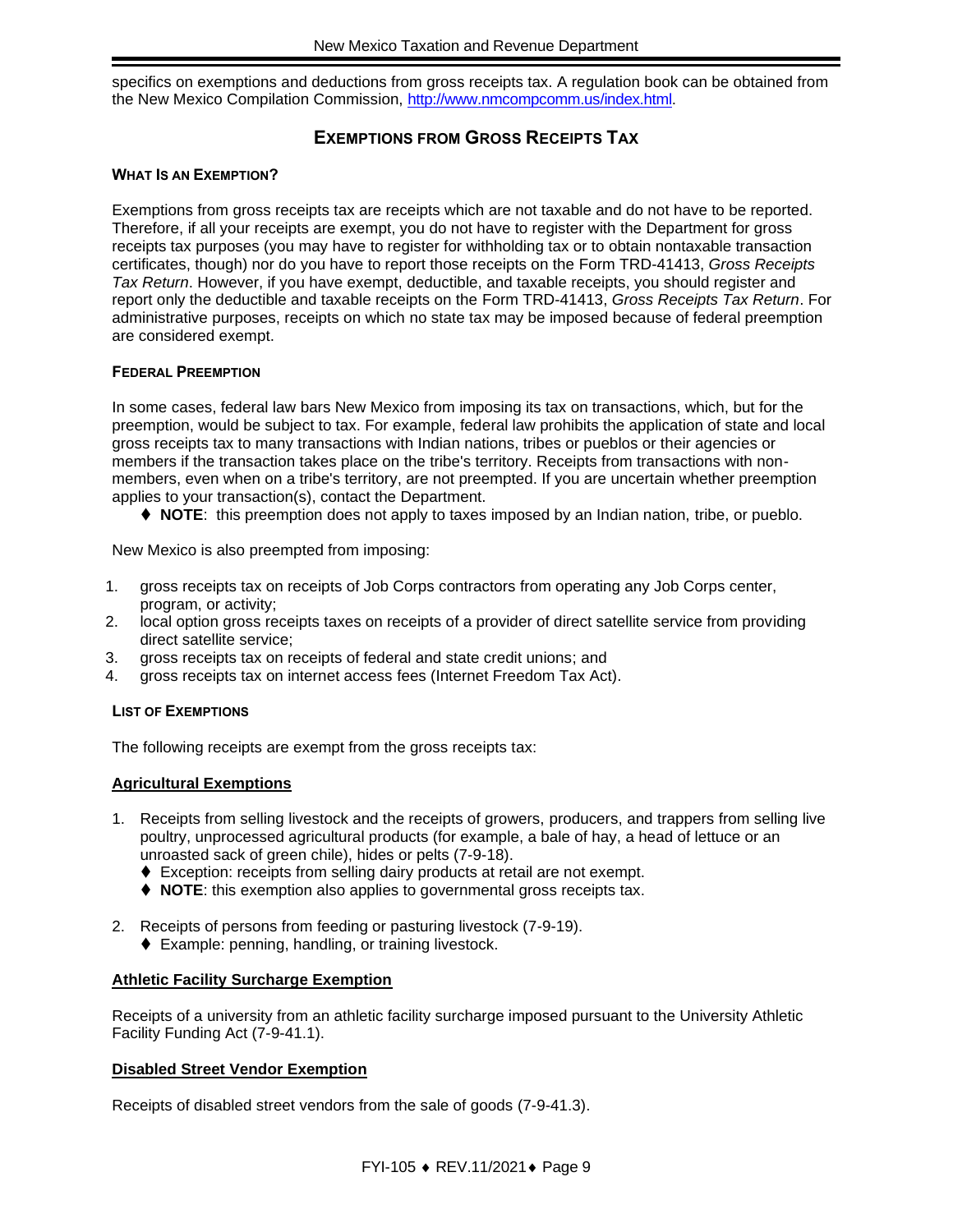#### **Food Stamp Exemption**

Receipts of retailers from the redemption of food stamps (7-9-18.1).

#### **Fuel Exemptions**

1. Receipts from sales of gasoline, special fuel, or alternative fuel on which the gasoline, special fuel excise or alternative fuel excise tax has been paid and not refunded (7-9-26).

2. Receipts from selling fuel, oxidizer or a substance that combines fuel and oxidizer to propel space vehicles or to operate space vehicle launchers (7-9-26.1).

#### **Governmental Entity Exemptions**

1. Receipts of the federal government, State of New Mexico, or any Indian nation, tribe, or pueblo from activities or transactions occurring on its sovereign territory, or any agency or political subdivision of the foregoing; for example: New Mexico cities, counties, and public schools. Receipts of any foreign nation are exempt when exemption is required by a treaty to which the United States is a party (7-9-13).

- ♦ Exception: receipts of political subdivisions of the state from owning or operating a gas or electric utility or a municipal cable television system are not exempt.
- ⧫ **NOTE**: certain receipts of the state and its subdivisions may be subject to governmental gross receipts tax (see "Governmental Gross Receipts Tax" on page [2\)](#page-1-1).
- 2. Receipts of instrumentalities of the armed forces of the United States (7-9-31).
	- ⧫ Example: receipts of base exchanges or post exchanges.
	- ◆ Exception: receipts of a concessionaire operating on a military base or federal area are not exempt.
- 3. Sales to Indian nations, tribes, or pueblos, or to their members, are exempt if the transaction takes place on the tribe's territory (see "Federal Preemption" on page [9\)](#page-8-1).

#### **Insurance Company and Bail Bondsman Exemption**

Receipts of insurance companies or their agents from premiums and receipts of property bondsmen from security for a bail bond (7-9-24).

#### **Interest and Dividend Exemption**

Interest on money loaned or deposited; dividends or interest from stocks, bonds, or securities; and receipts from the sale of stocks, bonds, or securities (7-9-25).

#### **Interstate Telecommunications Services Exemption**

Receipts from selling or providing interstate telecommunications services (7-9-38.1).

♦ **NOTE**: these services are subject to the interstate telecommunications gross receipts tax.

#### **Isolated or Occasional Sale Exemption**

Receipts from the isolated or occasional sale of or leasing of property or a service by a person who is not in the business of selling or leasing the same or similar property or service (7-9-28).

#### **Mobile Telecommunications Services Exemption**

Receipts of a home service provider from providing mobile telecommunications services to persons whose place of primary use is outside New Mexico, regardless of where the mobile telecommunications services originate, terminate, or pass through (7-9-38.2).

#### **Municipal Event Center Surcharge Exemption**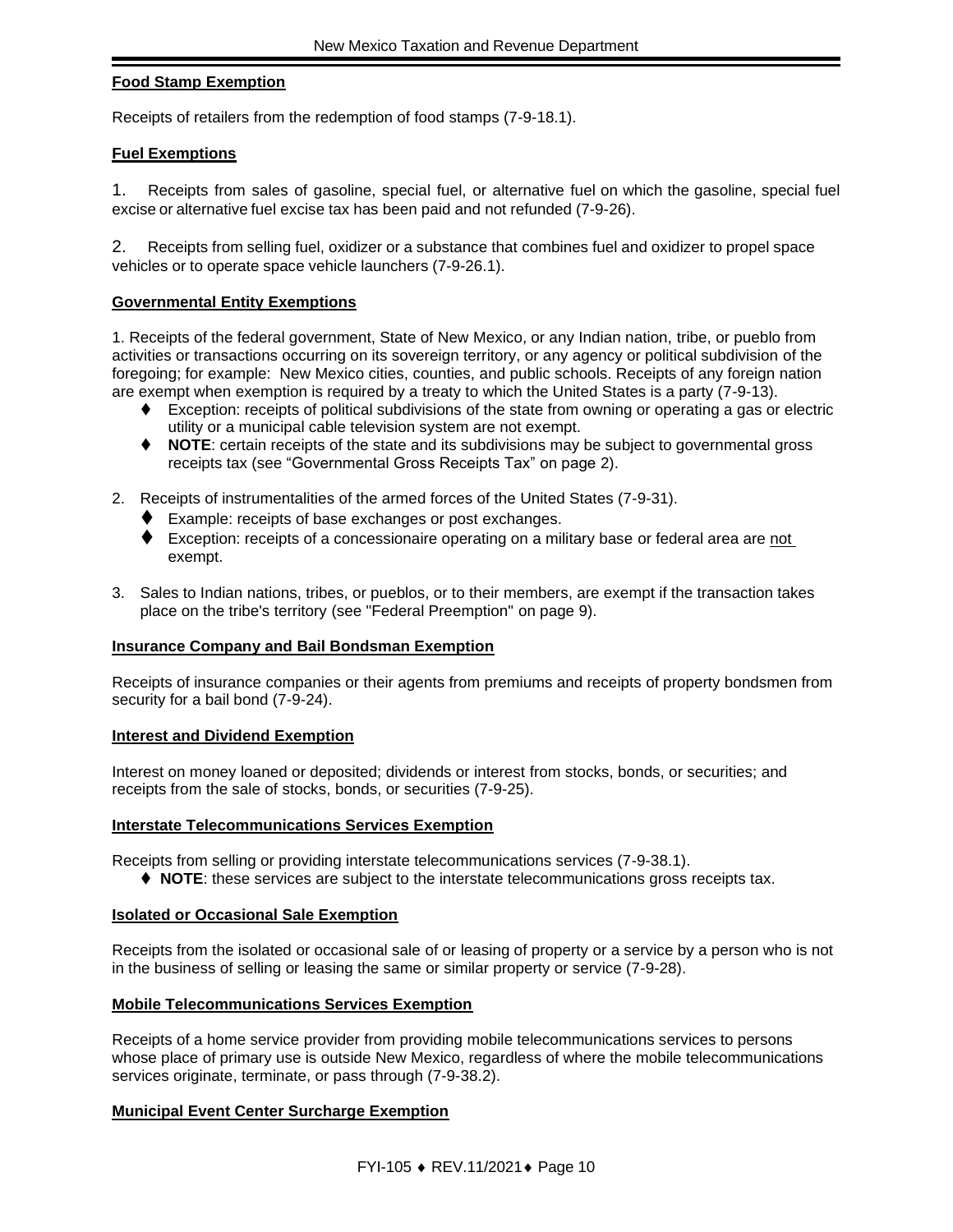Receipts from selling tickets, parking, souvenirs, concessions, programs, advertising, merchandises, corporate suites or boxes, broadcast revenues and all other products or services sold at or related to a municipal event center or related to activities occurring at the event center on which an event center surcharge is imposed pursuant to the Municipal Event Center Funding Act (7-9-13.5).

#### **Nonprofit Organization Exemptions**

- 1. Receipts of nonprofit entities from operating facilities designed and used for providing accommodations for retired elderly persons (7-9-16).
- 2. Receipts of 501(c)(3) organizations and receipts of 501(c)(6) organizations from conducting chamber of commerce, visitor bureau and convention bureau activities (7-9-29).
	- ♦ Exception: receipts from an unrelated trade or business are taxable.

♦ Exception: receipts from a prime contractor that are derived from operating a facility in New Mexico designated as a national laboratory by the act of congress or are derived from operating a research facility in New Mexico that is state owned are taxable.

⧫ Exception: receipts of a hospital licensed by the Department of Health are taxable.

- 3. Receipts from dues and registration fees of nonprofit social, fraternal, political, trade, labor or professional organizations and business leagues (7-9-39). ⧫ **NOTE**: 501(c)(4) civic leagues, civic organizations and social welfare organizations are social organizations and included in this exemption.
- 4. Receipts of a minister of a 501(c)(3) religious organization from performing religious services (7-9-41).
- 5. Receipts of homeowners' associations from membership fees, dues, and assessments from ownermembers to be used for tax, insurance and maintenance expenses for commonly owned areas and facilities (7-9-20).
- 6. Receipts from a nonprofit hospital licensed by the Department of Health. This exemption is only from the local option portion of gross receipts tax. The state gross receipts tax rate of 5.125% must be reported and paid. To report these receipts, use the special code **NH** (Column B) on the Form TRD-41413, *Gross Receipts Tax Return*.

#### **Oil, Natural Gas and Mineral Exemptions**

- 1. Oil, natural gas, or liquid hydrocarbons, individually or any combination thereof, carbon dioxide, helium, or a non-hydrocarbon gas subject to the Oil and Gas Emergency School Tax Act that are sold for resale, for consumption outside New Mexico or for use as an ingredient or component part of a manufactured product (7-9-33).
- 2. Receipts from the sale or the processing of products the processing of which is subject to the Natural Gas Processors Tax Act or for receipts from storing or using crude oil, natural gas, or liquid hydrocarbons by a processor or by a person engaged in the business of refining oil. (7-9-34). ♦ Exception: Receipts from the sale of products other than for subsequent resale in the ordinary course of business for consumption outside New Mexico, or for use as an ingredient or component part of the manufacturing product are subject to the Gross Receipts and Compensating Tax Act and the Natural Gas Processors Tax Act.
- 3. Natural resources subject to the Resources Excise Tax Act that are sold for resale or for use as an ingredient or component part of a manufactured product (7-9-35).
- 4. Receipts from the sale or lease of oil, natural gas, or mineral interests (7-9-32).
- 5. Receipts from the sale of oil, natural gas, or liquid hydrocarbons consumed as fuel in the pipeline transportation of such products (7-9-36).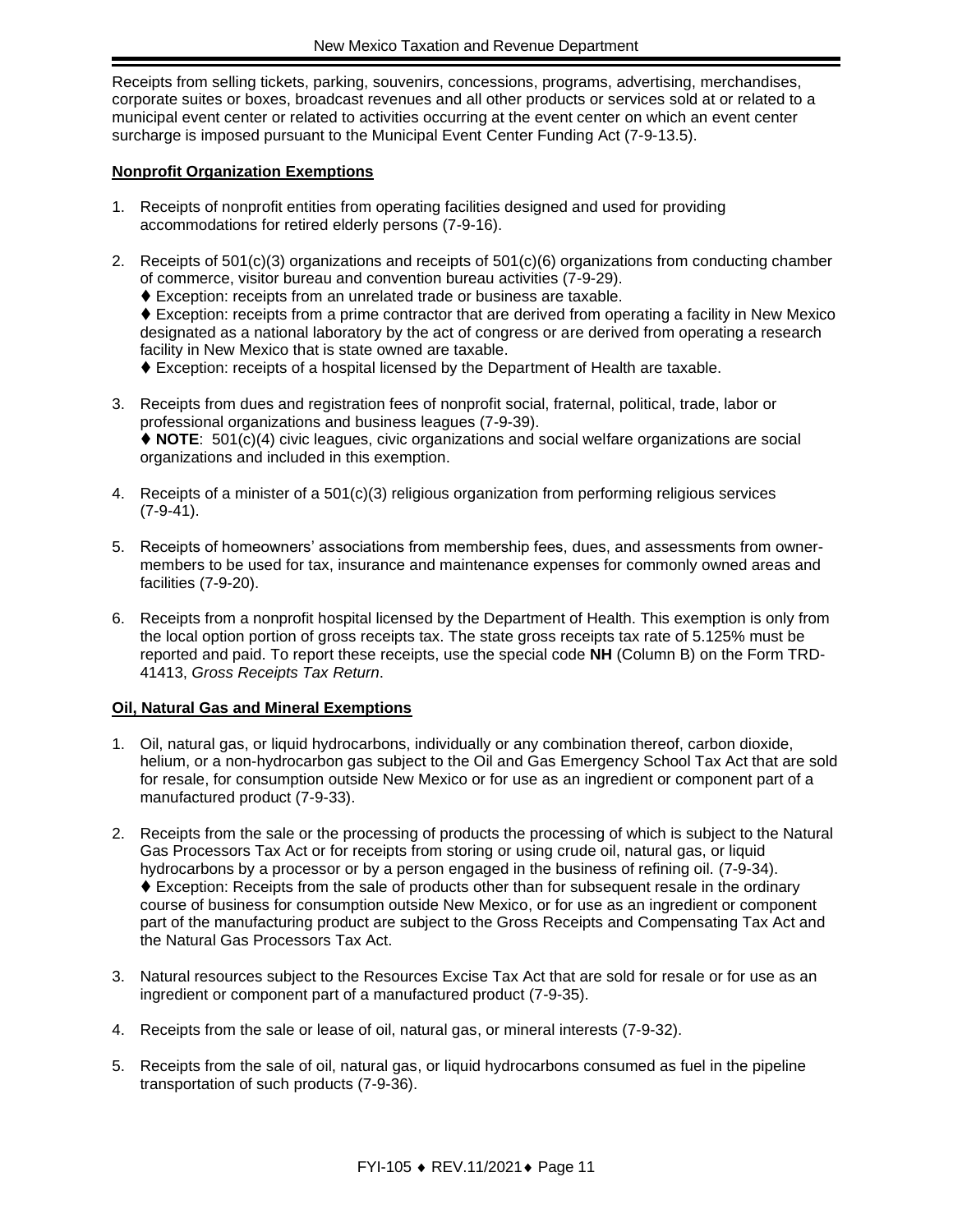#### **Out-of-State Certain Services Exemption**

Receipts from research and development services performed outside the state when the product of the service is initially used in New Mexico (7-9-13.1).

⧫ Exception: receipts from performing a research and development service are not exempt unless the service is sold between affiliated corporations; to the United States government by operators of national laboratories (other than  $501(c)(3)$  organizations); or to persons (other than  $501(c)(3)$ organizations) operating national laboratories.

#### **Racetrack Exemption**

Receipts of horsemen, jockeys, and trainers from race purses at New Mexico horse racetracks and receipts of racetracks from gross amounts wagered (7-9-40).

#### **School Event Services Exemption**

Receipts from refereeing, umpiring, scoring or other officiating at school events sanctioned by the New Mexico Activities Association (7-9-41.4).

#### **Stadium Exemption**

Receipts from selling tickets, parking, souvenirs, concessions, programs, advertising merchandise, corporate suites or boxes, broadcast revenues and all other products, services or activities sold at, related to or occurring at a minor league baseball stadium on which a stadium surcharge is imposed under the Minor League Baseball Stadium Funding Act (7-9-13.3).

#### **Textbook Exemption**

Receipts of certain bookstores from selling textbooks and other materials required for courses at a public post-secondary educational institution to a student enrolled at the institution (7-9-13.4).

- ♦ Requirement: bookstore must be located on the campus of the institution and operated by contract with the institution.
- ♦ Requirement: the student must present a valid student identification card.

#### **Vehicle, Boat and Fuel Exemptions**

- 1. Receipts from selling vehicles subject to the motor vehicle excise tax and vehicles exempt from the motor vehicle excise tax pursuant to Section 7-14-6 NMSA 1978 (7-9-22). ⧫ Exception: the sales of manufactured homes are subject to tax.
- 2. Receipts from selling boats subject to the boat excise tax (7-9-22.1).

#### **Wage Exemption**

Receipts of employees from wages and salaries (7-9-17).

⧫ **NOTE**: commissions received as an employee are also exempt.

#### **DEDUCTIONS FROM GROSS RECEIPTS TAX**

#### <span id="page-11-0"></span>**WHAT IS A DEDUCTION?**

A deduction from gross receipts, like an exemption, results in an amount not subject to tax. However, unlike an exemption, **YOU MUST REPORT ON THE FORM TRD-41413**, *Gross Receipts Tax Return* **BOTH THE GROSS RECEIPTS RECEIVED (in Column D) AND THE AMOUNT OF DEDUCTIONS YOU ARE ELIGIBLE TO CLAIM AGAINST THOSE GROSS RECEIPTS (in Column F).**

Some deductions are required to be separately reported. Other deductions are optional to report. The Department is asking for this data on deductions to allow for a more accurate report to legislators and to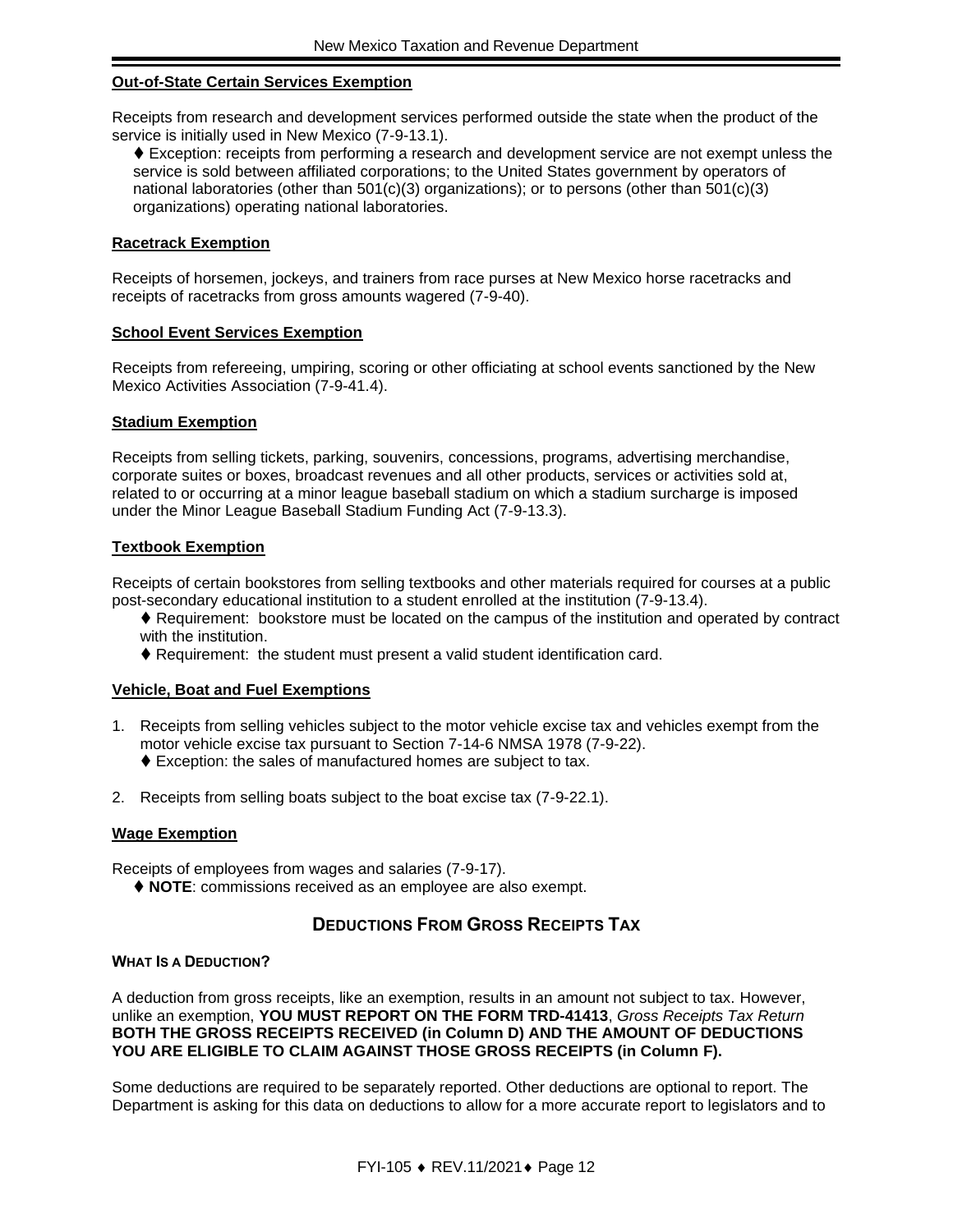assist in processing returns and refund requests faster. All the required and optional codes (Column E) can be located in the instructions for the TRD-41413, Gross Receipts Tax Return.

#### **SUBSTANTIATION REQUIRED TO SUPPORT A DEDUCTION**

The Department requires taxpayers to retain substantiation in their records when claiming a deduction from gross receipts. That substantiation can be one of the following, depending on the deduction being claimed:

- 1. Nontaxable transaction certificate (see description below).
- 2. Farmer or rancher statement a signed statement from a farmer or rancher declaring that the person is regularly engaged in the business of farming or ranching (used for agricultural deductions under Sections 7-9-58, 7-9-62 and 7-9-109).
- 3. Jewelry manufacturer statement a written statement declaring the purchaser is engaged in the business of manufacturing jewelry and will use the property purchased in manufacturing jewelry (used only for jewelry manufacturing deduction under Section 7-9-74).
- 4. Out-of-state buyer certificate, Type NTTC-OSB (see description on page [14\)](#page-13-1).
- 5. Border state certificate, Type BSC (see description on page [14\)](#page-13-2).
- 6. Multijurisdictional uniform sales and use tax certificate, Type MTC (see description on page [14\)](#page-13-3).
- 7. Solar energy deduction written statement a written statement declaring the equipment or services purchased are for the exclusive use in the installation or operation of a solar energy system (use only for the solar energy system deduction under 7-9-112)
- 8. Alternative Evidence Other documents including invoices, purchase orders, contracts, etc., that demonstrates the facts necessary to support the entitlement to a deduction, but the burden of proof is on that person. (As specified in Section 7-9-43, NTTC's must be used by sellers of electricity or fuels that are parties to an agreement with the Department pursuant to Section 7-1-21.1 regarding the deduction in Subsection B of Section 7-9-46). For more information on this, please see bulletin B-200.32, *Alternative Evidence for Deductions.*

#### **Nontaxable Transaction Certificate (NTTC)**

The buyer obtains an NTTC from the Department to give to a seller. The NTTC entitles the seller to deduct those receipts when determining taxable gross receipts. In practice, this means the buyer can purchase goods and services free of the gross receipts tax that is usually passed on to the buyer. The seller must accept an NTTC in "good faith", reasonably assured that the buyer executing the NTTC will use the property or service in a nontaxable manner. A properly executed NTTC is the conclusive evidence that the receipts are deductible from the seller's gross receipts.

The seller needs only ONE NTTC from each buyer to cover all transactions of the same type with that buyer. Resale certificates issued by other states are not valid as NTTC's in New Mexico.

All taxpayers who wish to execute NTTCs are required to: 1) register with the Department using Form ACD-31015, *Application for Business Tax Identification Number*, and 2) complete Form ACD-31050, *Application for Nontaxable Transaction Certificates* or apply on-line at [http://tax.state.nm.us/tap.](http://tax.state.nm.us/tap) Taxpayers who wish to apply for NTTCs to support the deduction under Section 7-9-46(B) are also required to complete Form RPD-41378, *Application for Type 11 or 12 Nontaxable Transaction Certificates.*

The taxpayer may request additional NTTCs online or view prior executed NTTC's in their taxpayer access point account at [http://tax.state.nm.us/tap.](http://tax.state.nm.us/tap)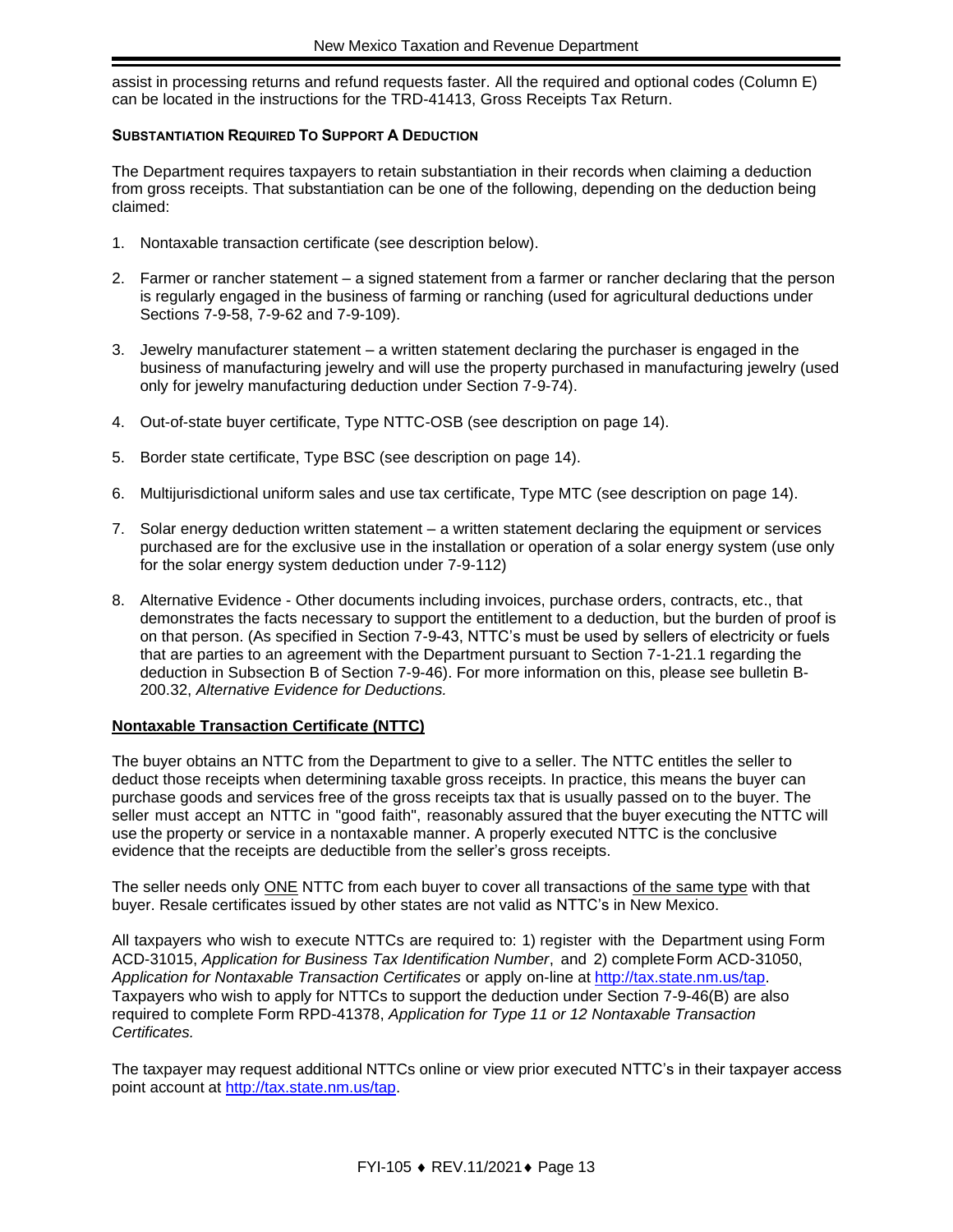For more information on the use of NTTCs, please find FYI-204: *Nontaxable Transaction Certificates* online at<http://www.tax.newmexico.gov/forms-publications.aspx> or request a copy from your local district tax office.

⧫ **NOTE:** The Department stopped issuing Type 1, 3, 4, 7, 8, 13, 14, or Type D NTTCs as of January 1, 2004. The Department will continue to recognize those NTTC types in audit situations when the seller has accepted the NTTC in "good faith", reasonably assured that the buyer executing the NTTC will use the property or service in a nontaxable manner.

#### <span id="page-13-1"></span>**Type NTTC-OSB**

Unlike other NTTCs, which are obtained from the Department by the buyer, the Type NTTC-OSB must be obtained by the seller. The New Mexico seller completes the Form ACD-31050, *Application for Nontaxable Transaction Certificates* and the seller then provides the NTTC-OSBs to their out-of-state customers who:

- 1) are purchasing tangible personal property either for resale or for use as an ingredient or component part of a manufactured product; or
- 2) are purchasing a manufacturing service to be performed directly upon tangible personal property the purchaser is in the business of manufacturing, or upon ingredient or component parts of that manufactured product.

The buyer must provide all the required information on an NTTC-OSB and give it to the New Mexico seller who will keep it on file along with all other NTTCs the seller receives. The documentation requirements for accepting NTTC-OSBs should be carefully observed. See "Out-of-State Buyer Deduction" on page [27](#page-26-0) for those requirements.

#### <span id="page-13-2"></span>**Border State Certificate**

New Mexico sellers may accept the Border State Certificate (BSC) from out-of-state buyers from Arizona, California, Oklahoma, Texas, Utah, and the United States of Mexico that are not required to register in New Mexico but who:

- 1)wish to buy goods for resale or incorporation as ingredients or components of a manufactured product; or
- 2)wish to buy a manufacturing service that will be performed on a manufactured product or an ingredient or component part thereof, and
- 3)will transport the tangible personal property across state or national boundaries.
	- ◆ **NOTE: BSCs are not issued by New Mexico.**

#### <span id="page-13-3"></span>**Multijurisdictional Uniform Sales and Use Tax Certificate**

New Mexico sellers may accept the Multijurisdictional Uniform Sales and Use Tax Certificate (MTC) from out-of-state buyers not required to register in New Mexico who:

- 1)wish to buy goods for resale or incorporation as ingredients or components of a manufactured product; or
- 2)wish to buy a manufacturing service that will be performed on a manufactured product or ingredient or component part thereof.
	- ◆ **NOTE:** MTCs are not issued by New Mexico.

#### <span id="page-13-0"></span>**LIST OF DEDUCTIONS**

A list of deductions from gross receipts is presented below along with any special requirements for claiming the deduction and specific documentation required to support the deduction (e.g., an NTTC). If your receipts do not fall under one of the deductible categories, you do not have any deductions from gross receipts. **GENERAL BUSINESS EXPENSES** (that is, telephone and electric bills, supply purchases, etc.) **ARE NOT DEDUCTIBLE FOR GROSS RECEIPTS TAX PURPOSES.**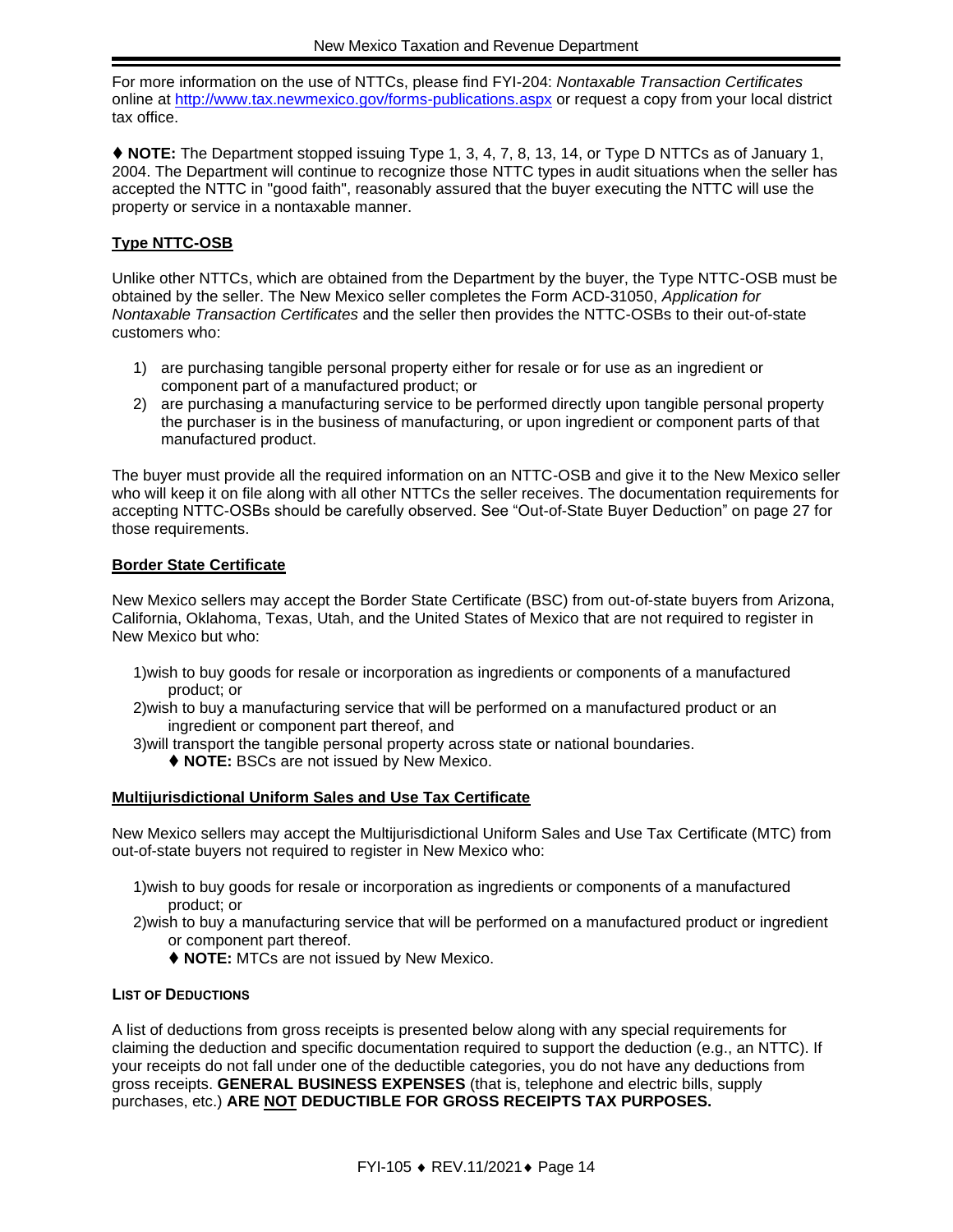#### **GROSS RECEIPTS DEDUCTION CODES – REQUIRED TO BE SEPARATELY REPORTED**

- 1. If you sell uranium hexafluoride and your receipts are deductible under Section 7-9-90, use the required deduction code of **D0-001** to report your deductible receipts.
- 2. If you sell tangible personal property to a manufacturer who incorporates the property as an ingredient or component part of a manufactured product and your receipts are deductible under Section 7-9-46(A), use required deduction code of **D0-002** to report your deductible receipts.
- 3. If you sell a manufacturing consumable to a manufacturer or manufacturing service provider Section 7-9-46(B), use the required deduction code of **D0-003** to report your deductible receipts.
- 4. If you transmit electricity and provide ancillary services and your receipts are deductible under Section 7-9-103.1, use the required deduction code of **D0-004** to report your deductible receipts.
- 5. If you operate a market or exchange for the sale or trade of electricity and your receipts are deductible under Section 7-9-103.2, use the required deduction code of **D0-005** to report your deductible receipts.
- 6. If you sell agricultural implements, vehicles or aircraft and your receipts are deductible under Section 7-9-62(A), use the required deduction code of **D0-006** to report your deductible receipts.
- 7. If you sell aircraft, provide flight support and training and your receipts are deductible under Section 7-9-62(B), use the required deduction code of **D0-007** to report your deductible receipts.
- 8. If you sell aircraft parts, provide maintenance services for aircraft and aircraft parts and your receipts are deductible under Section 7-9-62(C), use the required deduction code of **D0-008** to report your deductible receipts.
- 9. If you sell or provide services for commercial and military aircraft and your receipts are deductible under Section 7-9-62.1, use the required deduction of **D0-009** to report your deductible receipts.
- 10. If you provide health care services to Medicare beneficiaries and your receipts are deductible under Section 7-9-77.1(A), use the required deduction code of **D0-010** to report your deductible receipts.
- 11. If you provide health care services as a third-party administrator for the TRICARE program and your receipts are deductible under Section 7-9-77.1(B), use the required deduction code of **D0- 011** to report your deductible receipts.
- 12. If you provide health care services to Indian Health Service beneficiaries and your receipts are deductible under Section 7-9-77.1(C), use the required deduction code of **D0-012** to report your deductible receipts.
- 13. If you are a clinical laboratory and provide health care services to Medicare beneficiaries and your receipts are deductible under Section 7-9-77.1(D), use the required deduction code of **D0-013** to report your deductible receipts.
- 14. If you are a home health agency and provide medical, other health and palliative services to Medicare beneficiaries and your receipts are deductible under Section 7-9-77.1(E), use the required deduction code of **D0-014** to report your deductible receipts.
- 15. If you are a dialysis facility and you provide medical and other health services to Medicare beneficiaries and your receipts are deductible under Section 7-9-77.1(F), use the required deduction of **D0-015** to report your deductible receipts.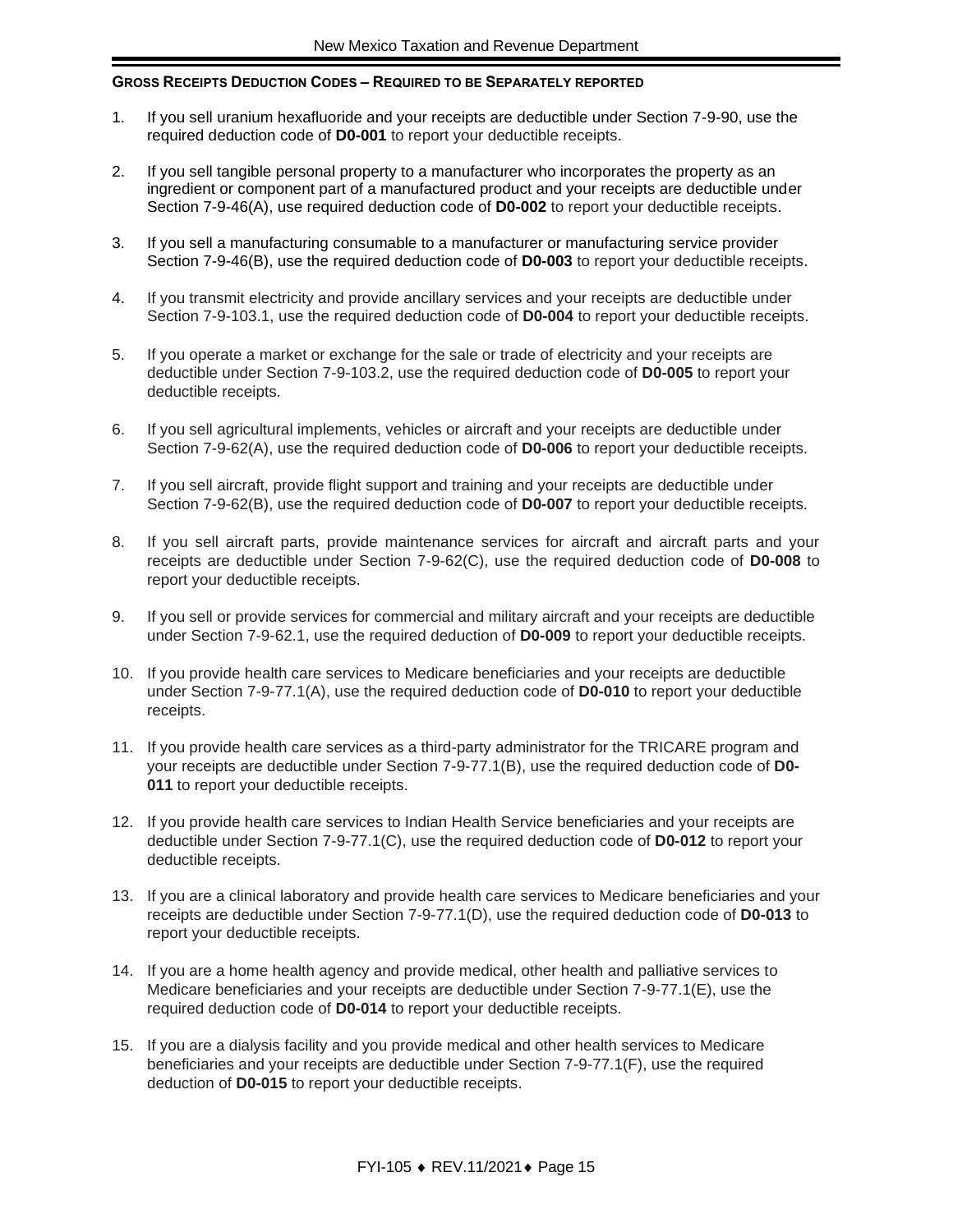- 16. If you sell or rent durable medical equipment or medical supplies and your receipts are deductible under Section 7-9-73.3, use the required deduction code of **D0-016** to report your deductible receipts.
- 17. If you perform research and development, test and evaluation services at New Mexico major range and test facility bases and your receipts are from military transformational acquisition programs and deductible under Section 7-9-94, use the required deduction code of **D0-017** to report your deductible receipts.
- 18. If you sell goods and services to the United States Department of Defense related to directed energy or satellites and your receipts are deductible under Section 7-9-115, use the special business location code of **D0-018** to report your deductible receipts. (Available prior to January 1, 2031).
- 19. If you are a trade-support company and have receipts from business activities and operations at the business' border location and your receipts are deductible under Section 7-9-56.3, use the required deduction code of **D0-019** to report your deductible receipts.
- 20. Small Business Saturday Gross Receipts Tax Holiday **-** If you are a qualified small business and have receipts from the sale at retail of certain tangible personal property specified under Section 7-9- 116 during the period beginning at 12:01 A.M. on the first Saturday after Thanksgiving and ending at midnight on the same Saturday and the business did not employee more than ten employees at any one time during the previous fiscal year, use the required deduction code of **D0-020** to report your deductible receipts. (Available July 1, 2018, until July 1, 2025).
- 21. If you sell construction services to implement a fighter aircraft pilot training mission project at a New Mexico military installation and your receipts are deductible under Section 7-9-106, use the required deduction code of **D0-021** to report your deductible receipts. (Available July 1, 2018, until July 1,2022).
- 22. If you sell jet fuel for use in turboprop or jet engines 40% can be deducted under Section 7-9-83, use the required deduction code **D0-022** to report deductible receipts.
- 23. If you have receipts from retail sales of specified tangible personal property, if the sale of the property occurs during the period between 12:01am on the first Friday in August and ending at midnight the following Sunday your receipts are deductible under Section 7-9-95, use the required deduction code **D0-023** to report deductible receipts.
- 24. The receipts of a dispenser liquor license holder who held the license on June 30, 2021, may be deducted up to \$50,000 from the sale of alcoholic beverages for taxable years 2022 through 2025 if the sales of alcoholic beverages for consumption off premises are less than 50% of total alcoholic beverage sales, use the required deduction code **D0-024** to report deductible receipts. This deduction is not in effect until January 1, 2022.
- 25. The receipts from selling or leasing qualified equipment to a person engaged in the business of manufacturing or a manufacturing service provider under Section 7-9-46(C), use the required deduction code **D0-025** to report deductible receipts. This deduction is not in effect until January 1, 2022.

#### **GROSS RECEIPTS TAX DEDUCTIONS BY INDUSTRY**

#### **Advanced Energy Deduction**

Receipts from selling or leasing tangible personal property or services that are eligible generation plant costs to a person that holds an interest in a qualified generating facility (7-9-114).

- ⧫ Requirement: the holder of the interest in a qualified generating facility must execute a Type 10
- NTTC to the seller, which requires a certificate of eligibility from the Department of Environment.
- ⧫ Requirement: a taxpayer claiming this deduction must report the deduction on Form RPD-41349, *Advanced Energy Deduction,* as well as, on Form TRD-41413, *Gross Receipts Tax Return.*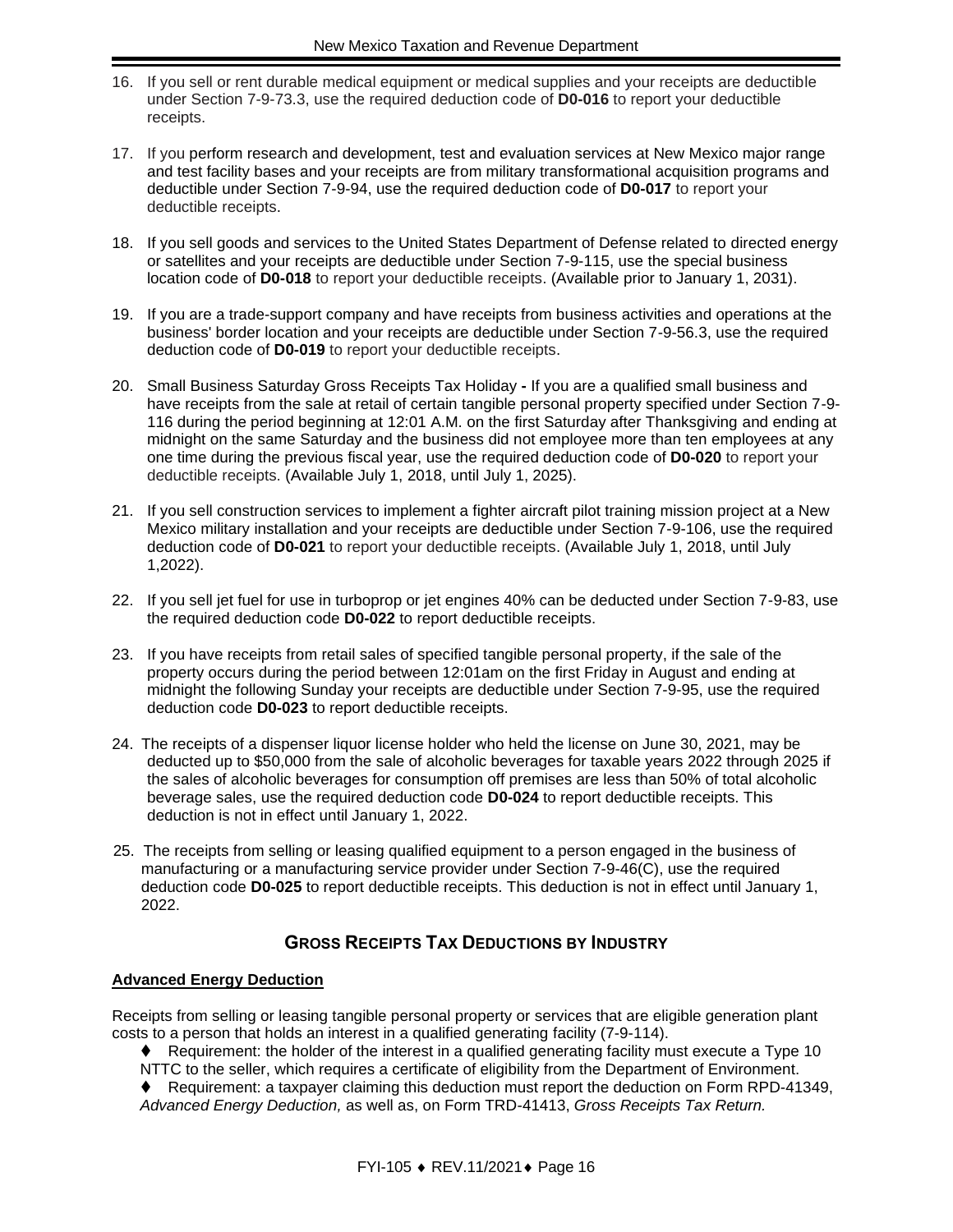⧫ **NOTE**: this deduction is only available for a ten-year period for purchases, and a twenty-five-year period for leases from the year development of the qualified generating facility begins and expenditures are made.

⧫ **NOTE**: this deduction cannot be claimed for the same qualified expenses for which the taxpayer claims a credit under Sections 7-2-18.25, 7-2A-25 or 7-9G-2 or the deduction under Section 7-9-54.3.

#### **Agricultural Deductions**

- 1. Receipts from selling feed for livestock (including the baling wire or twine used to contain the feed), fish raised for human consumption, poultry or for animals raised for their hides or pelts, seeds, roots, bulbs, plants, soil conditioners, fertilizers, insecticides, germicides, insects used to control populations of other insects, fungicides or weedicides or water for irrigation to persons engaged in the business of farming or ranching and receipts of auctioneers from selling livestock or other agricultural products at auction (7-9-58).
	- ◆ Requirement: farmer or rancher statement (not required for auctioneers).
	- ⧫ **NOTE**: includes feed for all horses.
- 2. Receipts from warehousing grain or other agricultural products and receipts from threshing, cleaning, growing, cultivating or harvesting agricultural products including the ginning of cotton, testing or transporting milk for the producer or nonprofit marketing association from the farm to a milk processing or dairy product manufacturing plant or processing for growers, producers or nonprofit marketing associations of agricultural products raised for food and fiber, including livestock (7-9-59).
- 3. 50% of receipts from selling agricultural implements, farm tractors or vehicles not required to be registered under the Motor Vehicle Code. The 50% deduction for receipts from sales of agricultural implements may be taken only on sales to persons engaged in the business of farming or ranching. An "agricultural implement" is defined as a tool, utensil or instrument that is subject to depreciation for federal income tax purposes and that is:
	- a) designed to irrigate agricultural crops above ground or below ground at the place where the crop is grown; or

b) designed primarily for use with a source of motive power to produce agricultural products, including poultry, livestock and food or fiber from poultry or livestock (7-9-62).

- ⧫ Requirement: farmer or rancher statement (for sales of agricultural implements only).
- ♦ Requirement: trade-in deduction (7-9-71) must be taken before calculating this deduction.
- 4. Receipts from sales of veterinary medical services, medicine or medical supplies used in the medical treatment of cattle if the sale is made to one of the following:

a) a person who is regularly engaged in the business of ranching or farming, including dairy farmers; or

b) a veterinarian who holds a valid license pursuant to the Veterinary Practice Act and who is providing veterinary medical services, medicine, or medical supplies in the treatment of cattle owned by a person engaged in the ranching or farming business (7-9-109).

◆ Requirement: farmer or rancher statement.

#### **Aircraft Deductions**

- 1. 50% of the receipts from selling aircraft (7-9-62).
	- ⧫ Requirement: trade-in deduction (7-9-71) must be taken before calculating this deduction.

⧫ **NOTE: special reporting is required for this deduction,** see instructions for completing the Form TRD-41413, *Gross Receipts Tax Return* in the GRT Filer's Kit on our web site at [http://www.tax.newmexico.gov/forms-publications.aspx.](http://www.tax.newmexico.gov/forms-publications.aspx)

- 2. Receipts of an aircraft manufacturer from selling:
	- a) aircraft or aircraft parts;
	- b) services performed on aircraft or aircraft components; and
	- c) aircraft flight support, pilot training or maintenance training services (7-9-62).
	- ⧫ Requirement: trade-in deduction (7-9-71) must be taken before calculating this deduction.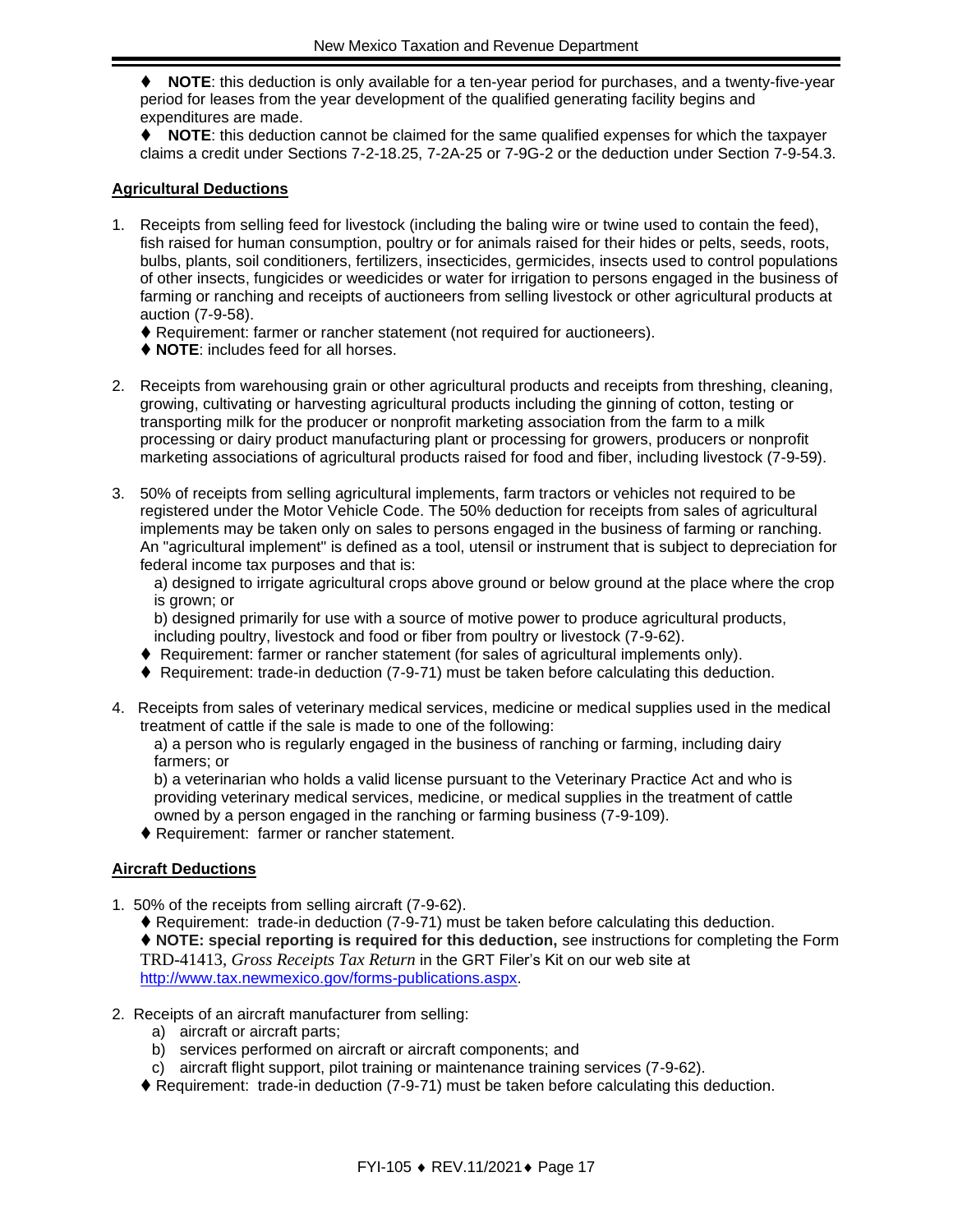⧫ NOTE**: special reporting is required for this deduction,** see instructions for completing the Form TRD-41413, *Gross Receipts Tax Return* in the GRT Filer's Kit on our web site at [http://www.tax.newmexico.gov/forms-publications.aspx.](http://www.tax.newmexico.gov/forms-publications.aspx)

3. Receipts from maintaining, refurbishing, remodeling or otherwise modifying a commercial or military carrier over 10,000 pounds gross landing weight (7-9-62.1).

⧫ **NOTE: special reporting is required for this deduction,** see instructions for completing the Form TRD-41413, *Gross Receipts Tax Return* in the GRT Filer's Kit on our web site at [http://www.tax.newmexico.gov/forms-publications.aspx.](http://www.tax.newmexico.gov/forms-publications.aspx)

4. Receipts from selling aircraft parts and maintenance services for aircraft or aircraft parts (7-9-62). ♦ Requirement: trade-in deduction (7-9-71) must be taken before calculating this deduction.

⧫ **NOTE: special reporting is required for this deduction,** see instructions for completing the Form TRD-41413, *Gross Receipts Tax Return* in the GRT Filer's Kit on our web site at [http://www.tax.newmexico.gov/forms-publications.aspx.](http://www.tax.newmexico.gov/forms-publications.aspx)

5. Receipts from selling commercial or military aircraft over ten thousand pounds gross landing weight (7- 9-62.1).

⧫ **NOTE: special reporting is required for this deduction,** see instructions for completing the Form TRD-41413, *Gross Receipts Tax Return* in the GRT Filer's Kit on our web site at [http://www.tax.newmexico.gov/forms-publications.aspx.](http://www.tax.newmexico.gov/forms-publications.aspx)

#### **Border Trade-Support Deduction**

Receipts of a trade-support company located in New Mexico within twenty miles of a port of entry on New Mexico's border with Mexico that are received within a five-year period beginning on the date the tradesupport company locates in New Mexico (7-9-56.3).

- ⧫ Requirement: trade-support company must locate to New Mexico between July 1, 2003, and July
- 1, 2013, or on or after January 1, 2016, but before January 1, 2021.

⧫ Requirement: the receipts must be received by the trade-support company within a five-year period beginning on the date the company locates in New Mexico and they must be derived from its business activities and operations at its border-zone location.

⧫ Requirement: the trade-support company must employ at least two employees in New Mexico.

⧫ **NOTE: special reporting is required for this deduction,** see instructions for completing the Form TRD-41413, *Gross Receipts Tax Return* in the GRT Filer's Kit on our web site at [http://www.tax.newmexico.gov/forms-publications.aspx.](http://www.tax.newmexico.gov/forms-publications.aspx)

#### **Boxing, Wrestling & Martial Arts Deduction**

Receipts from producing or staging professional boxing, wrestling or martial arts contests that occur in New Mexico (7-9-107).

#### **Commission Deductions**

1. Receipts from commissions on sales of tangible personal property when the property sold is not subject to gross receipts tax and commissions of the owner of a dealer store for selling a principal's goods (7-9-66).

⧫ **NOTE**: includes sales that are either exempt or deductible.

⧫ Exception: commissions on sales or leases of real property or intangible property (e.g., stocks, bonds, licenses, tickets, or the lease of tangible property) are taxable.

2. Receipts from real estate commissions on the sale of real property which is subject to the gross receipts tax (*i.e*., new construction) (7-9-66.1).

♦ Exception: commissions associated with the sale of land, since those receipts are not subject to the gross receipts tax, may not be deducted.

⧫ **NOTE**: the tax rate for real estate commissions is the rate for the location of the property being sold.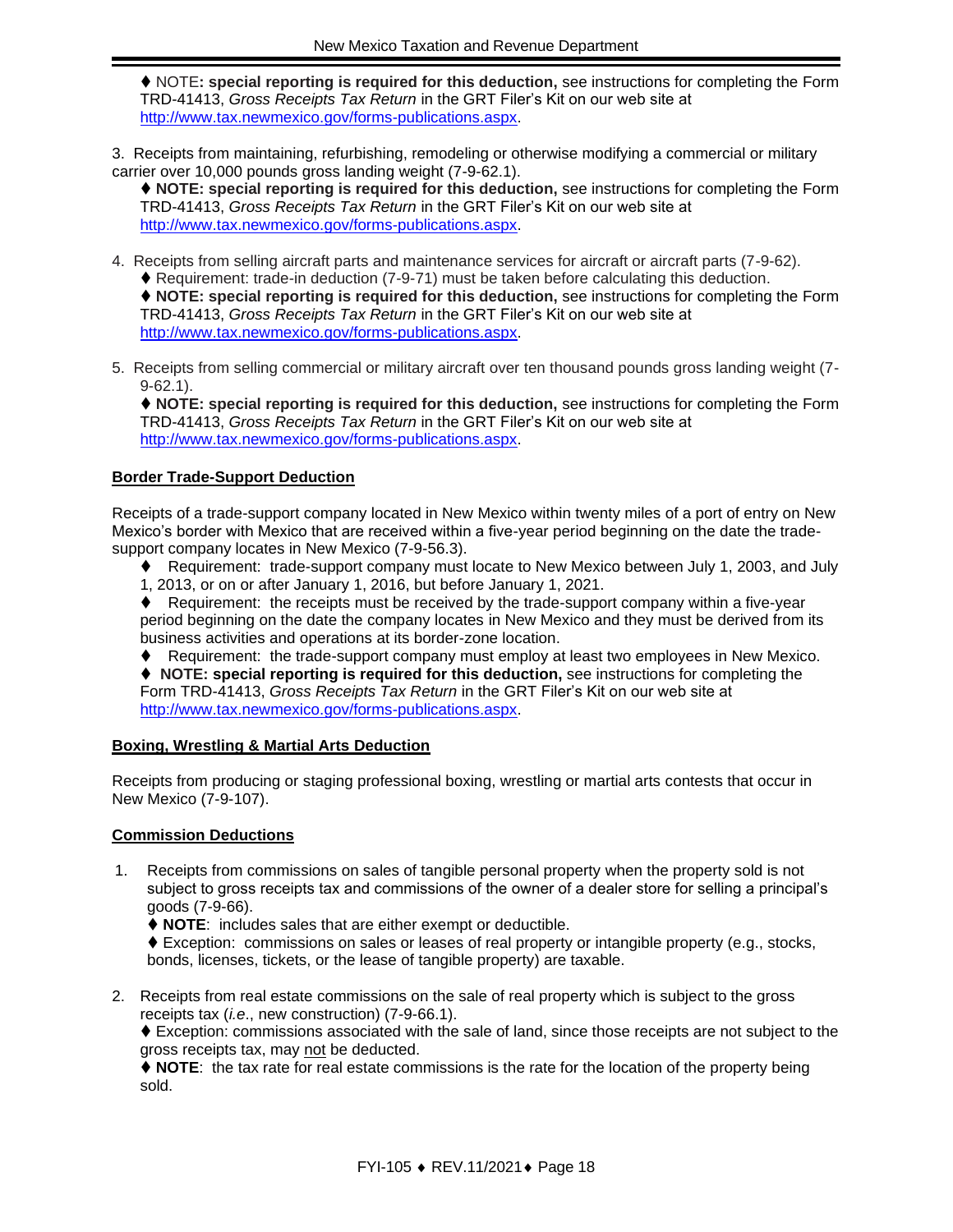- 3. Travel agents' commissions paid by maritime transportation companies, and interstate airlines, railroads and passenger buses for booking, referral, reservation, or ticket services (7-9-76).
- 4. Receipts of lottery ticket retailers from commissions received on lottery ticket sales (7-9-87).

#### **Construction Deductions**

1. Receipts from the sale of tangible personal property to a person in the construction business (7-9-51).  $\blacklozenge$  Requirement: the tangible personal property by design and intent must become part of a

construction project (so that while receipts from the sale of nails are deductible, those from selling a hammer are not).

⧫ Requirement: upon its completion the construction project must be subject to the gross receipts tax.

⧫ **NOTE**: construction materials sold to a contractor for use in a construction project on the tribal territory of an Indian nation, tribe or pueblo are deductible.

⧫ **NOTE**: a contractor who is an accrual-basis taxpayer must pay the gross receipts tax on progress payments as they are received.

- ◆ NTTC Requirement: Type 6.
- 2. Receipts from the sale of subcontracting services to a person in the construction business (7-9-52). ⧫ Exception: indirect services, such as accounting, architectural, engineering, drafting, bid depository services and plan room services are not construction services.

⧫ Requirement: upon its completion, the construction project must be subject to the gross receipts tax.

- NOTE: construction services sold to a contractor for use in a construction project on the tribal territory of an Indian nation, tribe or pueblo are deductible.
- NTTC Requirement: Type 6.
- 3. Receipts from sales of engineering, architectural and construction services to a foundation or nonprofit organization for use in the new facility construction of a sole community provider hospital located in a federally designated health professional shortage area (7-9-99).

♦ Requirement: the deduction may only be taken if the foundation or nonprofit organization has made a written agreement with a county to pay at least 95% of the new facility construction costs and executes an appropriate NTTC (Type 5 NTTC for engineering and architectural services and a Type 6 NTTC for construction services) or delivers evidence that such a written agreement has been made.

4. Receipts from sales of construction equipment or construction materials to a foundation or nonprofit organization for use in the new facility construction of a sole community provider hospital located in a federally designated health professional shortage area (7-9-100).

♦ Requirement: the deduction may only be taken if the foundation or nonprofit organization has made a written agreement with a county to pay at least 95% of the construction costs and executes an appropriate NTTC (Type 2 NTTC for the sale of construction equipment or a Type 6 NTTC for construction materials) or delivers evidence that such a written agreement has been made.

- 5. Receipts from the sale of construction materials to a 501(c)(3) organization organized for the purpose of providing homeownership opportunities to low-income families (7-9-60).
	- ◆ NTTC Requirement: Type 9.
- 6. Receipts from the sale construction-related services to persons engaged in the construction business (7-9-52).

♦ Exception: this deduction cannot be taken for general business services such as legal or accounting services, equipment maintenance and real estate sales commissions.

- ◆ Requirement: upon its completion the construction project must be subject to gross receipts tax or located on the tribal territory of an Indian nation, tribe, or pueblo.
- ⧫ Requirement: services must be directly contracted for or billed to a specific construction project.
- ⧫ NTTC Requirement: Type 6.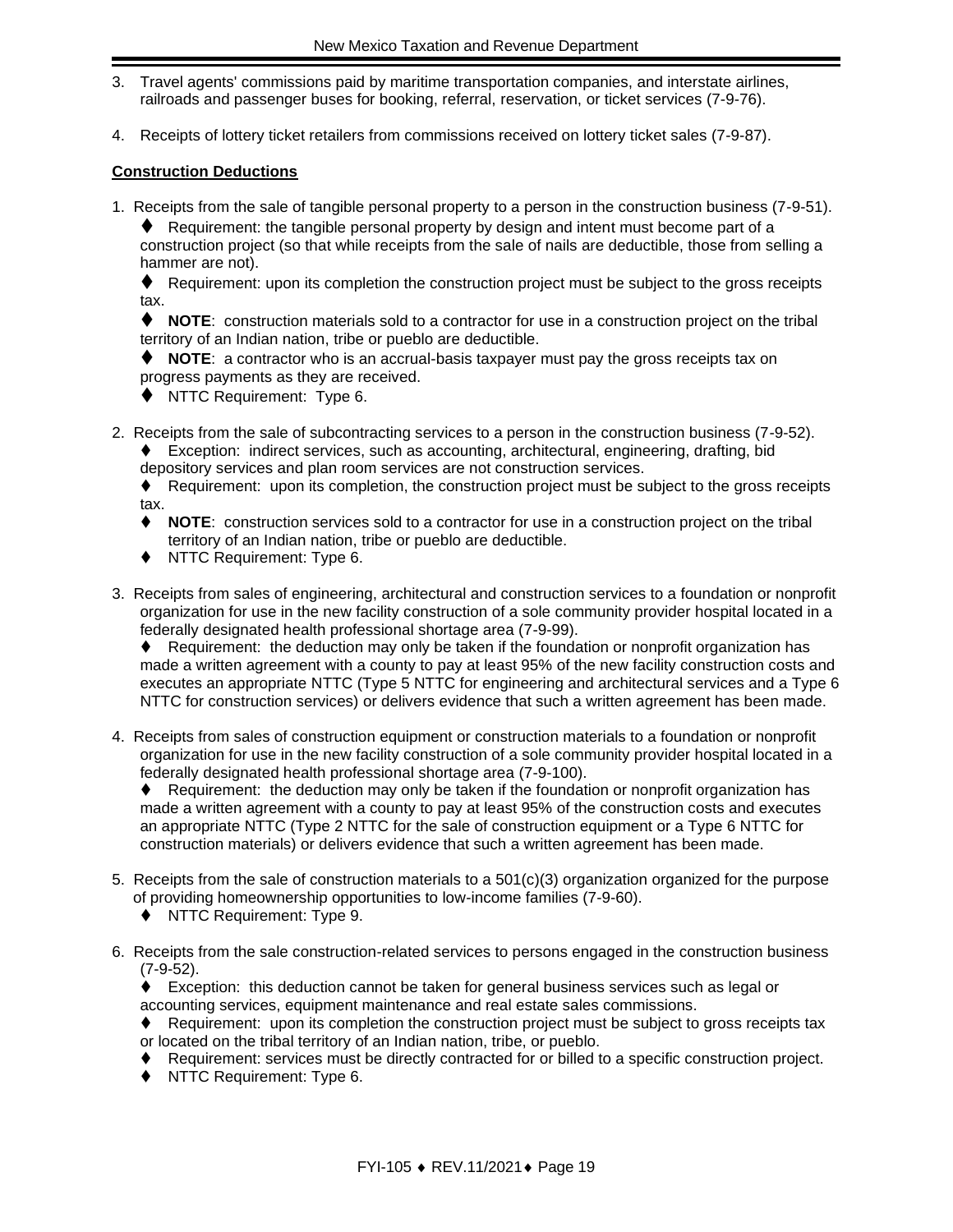7. Receipts from leasing construction equipment to persons engaged in the construction business (7-9- 52.1).

♦ Requirement: the leased equipment can only be used at the construction location of a construction project that is subject to gross receipts tax upon its completion or sale or that is located on the tribal territory of an Indian nation, tribe, or pueblo.

- ◆ NTTC Requirement: Type 6.
- 8. Receipts from construction services to implement a fighter aircraft pilot training mission project at a New Mexico military installation pursuant to contracts entered into with the United States department of defense (7-9-106).

♦ Requirement: the military installation is located in a class B county with a population greater than sixty thousand according to the most recent federal decennial

⧫ NTTC Requirement: Type 6.

⧫ **NOTE**: Receipts must be between July 1, 2018, and July 1, 2022

⧫ **NOTE**: special reporting is required for this deduction, see instructions for completing the Form TRD-41413, *Gross Receipts Tax Return* in the GRT Filer's Kit on our web site at [http://www.tax.newmexico.gov/forms-publications.aspx.](http://www.tax.newmexico.gov/forms-publications.aspx)

#### **Credit Union Deductions (Sale to)**

- 1. Receipts from selling tangible personal property to federally chartered credit unions.
	- ◆ NTTC Requirement: Type 9.
- 2. Receipts from selling tangible personal property to state-chartered credit unions (7-9-61.2).
	- ⧫ NTTC Requirement: Type 9.
	- ◆ **NOTE**: this deduction can also be taken from governmental gross receipts tax.

#### **Electric Transmission, Exchange, and Storage Facility Deductions**

1. Receipts from selling equipment to the New Mexico Renewable Energy Transmission Authority or an agent or lessee of the authority (7-9-101).

♦ Requirement: the equipment must be installed as part of an electric transmission facility or an interconnected storage facility.

- 2. Receipts from providing services to the New Mexico Renewable Energy Transmission Authority or an agent or lessee of the authority. Qualified services include planning, installation, repair, maintenance or operation of an electric transmission facility or an interconnected storage facility (7-9-103).
- 3. Receipts from the transmission of electricity where voltage source conversion technology is employed to provide such services and from providing ancillary services (7-9-103.1).

⧫ **NOTE**: "ancillary services" means services that are supplied from or in connection with facilitate employing voltage source conversion technology and that are used to support or enhance the efficient and reliable operation of the electric system.

⧫ **NOTE:** special reporting is required for this deduction, see instructions for completing the Form TRD-41413, *Gross Receipts Tax Return* in the GRT Filer's Kit on our web site at [http://www.tax.newmexico.gov/forms-publications.aspx.](http://www.tax.newmexico.gov/forms-publications.aspx)

4. Receipts from operating a market or exchange for the sale or trading of electricity, rights to electricity and derivative products and from providing ancillary services (7-9-103.2).

⧫ **NOTE**: "ancillary services" means services that are supplied from or in connection with facilitate employing voltage source conversion technology and that are used to support or enhance the efficient and reliable operation of the electric system.

⧫ **NOTE:** special reporting is required for this deduction, see instructions for completing the Form TRD-41413, Gross Receipts Tax Return in the GRT Filer's Kit on our web site at [http://www.tax.newmexico.gov/forms-publications.aspx.](http://www.tax.newmexico.gov/forms-publications.aspx)

#### **Film Lease Deduction**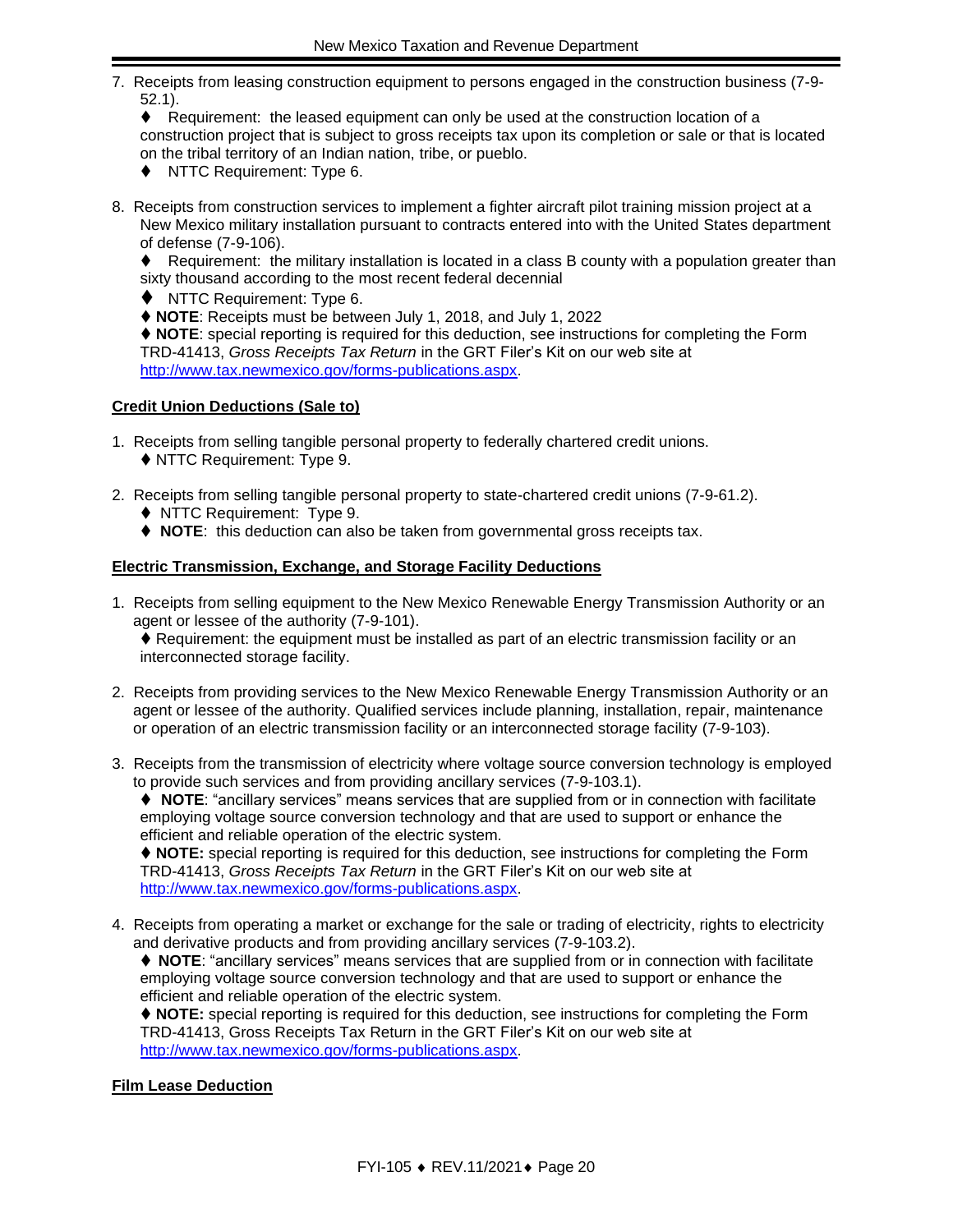Receipts from leasing theatrical and television films and tapes to movie theaters or similar facilities when the theater's receipts are subject to gross receipts tax (7-9-76.2).

#### **Filmmaker Deduction (Sale to)**

Receipts from selling or leasing property and from performing services that qualify as production costs of qualified production companies (7-9-86).

♦ Requirement: buyer must submit proof of registration as a qualified production company with the New Mexico Film Office of the Economic Development Department.

◆ NTTC Requirement: Type 16.

⧫ **NOTE**: this deduction is not available to film production companies taking the film production tax credit. For more information on the film production tax credit, request publication FYI-106, *Claiming Business-Related Tax Credits for Individuals and Businesses* from your local district office or from our website at [http://www.tax.newmexico.gov/forms-publications.aspx.](http://www.tax.newmexico.gov/forms-publications.aspx)

#### **Food Deduction**

Receipts from qualifying food sales by retail food stores as defined under the federal supplemental nutrition assistance program (7-9-92).

♦ Exception: sales of alcoholic beverages, tobacco and prepared hot foods for immediate consumption are not deductible.

⧫ **NOTE**: special reporting is required for this deduction; see the instructions for completing the Form TRD-41413, Gross Receipts Tax Return in the GRT Filer's Kit or on our website at http://www.tax.newmexico.gov/forms-publications.aspx.

⧫ **NOTE**: FYI-201 *Gross Receipts Tax and Certain Foods,* has a sample Form TRD-41413, Gross Receipts Tax Return showing the correct reporting of this deduction. You will find the FYI-201 on our website at [http://www.tax.newmexico.gov/forms-publications.aspx.](http://www.tax.newmexico.gov/forms-publications.aspx)

#### **Fuel Deductions**

1. From July 1, 2003, through June 30, 2017, 55% of the receipts from selling jet fuel for use in turboprop or jet engines. After June 30, 2017, 40% of the receipts from selling jet fuel for use in turboprop or jet engines (7-9-83).

⧫ **NOTE:** special reporting is required for this deduction (by subsection); see instructions for completing the Form TRD-41413, Gross Receipts Tax Return in the GRT Filer's Kit on our web site at [http://www.tax.newmexico.gov/forms-publications.aspx.](http://www.tax.newmexico.gov/forms-publications.aspx) **D0-022**

2. Receipts from selling fuel to a common carrier to be loaded or used in a locomotive engine (7-9- 110.1).

◆ NTTC Requirement: Type 2.

#### **Governmental Entity Deductions (Sale to)**

1. Receipts from selling tangible personal property to a United States or New Mexico governmental entity or the governing body of an Indian nation, tribe, or pueblo for use on an Indian reservation or pueblo grant (7-9-54).

♦ Exception: does not include materials sold to a United States or New Mexico governmental entity that will be incorporated into a construction project (e.g., lumber, paint, etc.).

♦ **NOTE**: when a seller in good faith deducts receipts from the sale of construction materials to a government after receiving written assurances from the government that the property will not be used in a construction project, the Department is barred from assessing the seller gross receipts tax on those receipts. However, the Department may assess the buyer for compensating tax if the materials are subsequently used in a construction project.

♦ Exception: does not include leasing of property, the sale of licenses or the performance of services.

⧫ Exception: not applicable to other states' governmental entities (*e.g.*, Texas, Colorado, Arizona, etc.).

♦ Requirement: either a Type 9 NTTC or proof that payment was from a United States or New Mexico governmental entity or the governing body of an Indian nation, tribe or pueblo.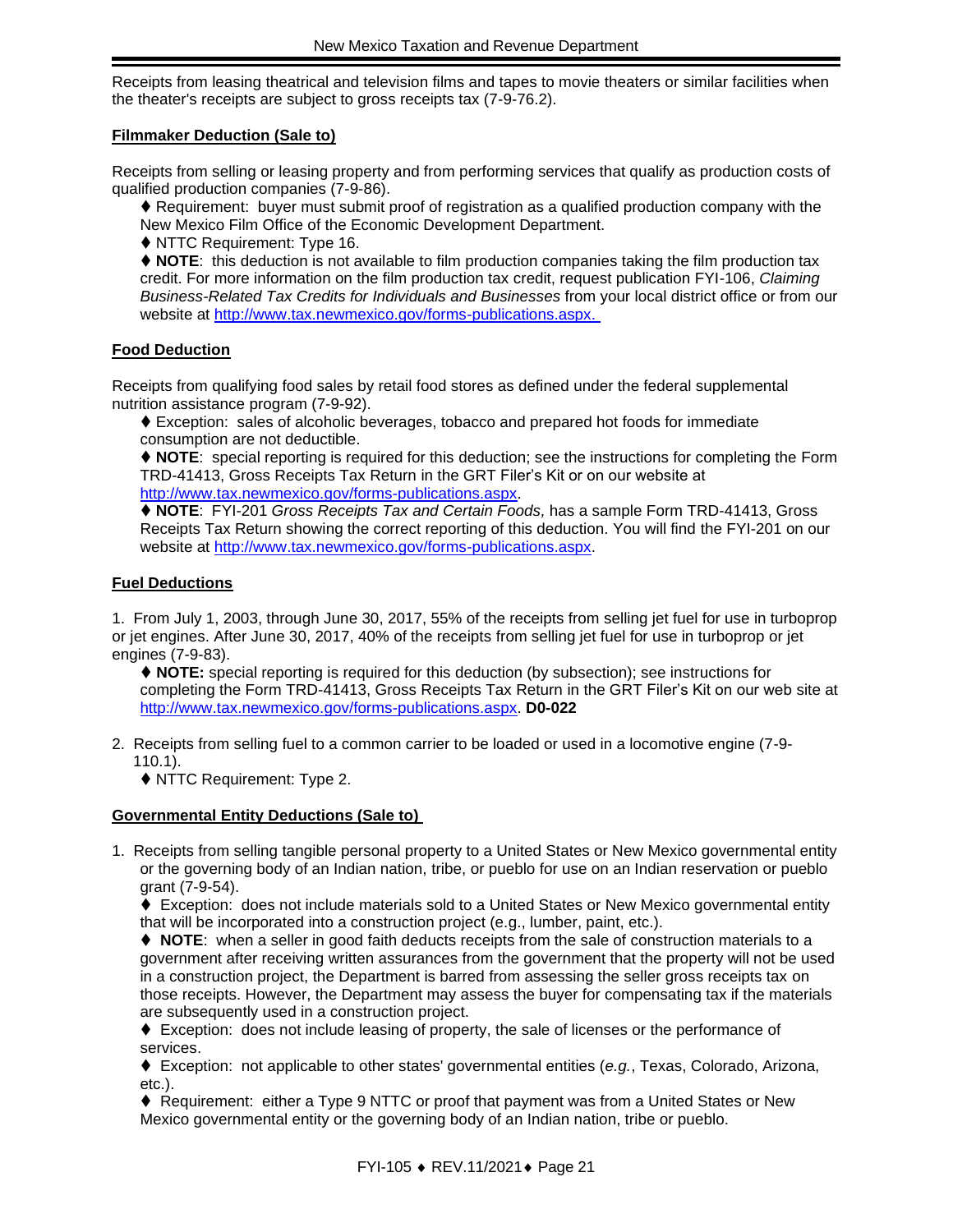⧫ **NOTE**: includes receipts from selling tangible personal property to the American National Red Cross.

- ◆ **NOTE**: this deduction can also be taken from governmental gross receipts tax.
- 2. Receipts from selling or leasing property to, or from performing services for accredited foreign missions or diplomats (7-9-89)
	- ◆ NTTC Requirement: Type 16.

3. Receipts from selling wind generation equipment or solar generation equipment to a government for the purpose of installing a wind or solar electric generation facility (7-9-54.3).

♦ Exception: this deduction shall not be claimed for receipts from an expenditure for which a taxpayer claims a credit pursuant to Sections 7-2-18.25, 7-2A-25 or 7-9G-2.

4. Receipts from the sale of property or services purchased by, or on behalf of, the state of New Mexico (7-9-97).

♦ Requirement: the purchases must be made with funds obtained from the forfeiture of financial assurance pursuant to the New Mexico Mining Act or the Water Quality Act.

5. Receipts from the sale by a qualified contractor of qualified research and development services and qualified directed energy and satellite-related inputs (7-9-115).

♦ Requirement: the sales must be made pursuant to a contract with the United States Department of Defense.

⧫ NOTE: This deduction is available until January 1, 2031)

♦ NOTE: special reporting is required for this deduction; see instructions for completing the Form TRD-41413, Gross Receipts Tax Return in the GRT Filer's Kit on our web site at [http://www.tax.newmexico.gov/forms-publications.aspx.](http://www.tax.newmexico.gov/forms-publications.aspx)

#### **Gross Receipts Tax Holiday Deduction**

Receipts from retail sales of specified tangible personal property if the sale of the property occurs during the period between 12:01 a.m. on the first Friday in August and ending at midnight the following Sunday (7-9-95).

- ♦ Requirement: this deduction applies only to receipts from sales of the following items:
	- o clothing or shoes sold for less than \$100;
	- o desktop, laptop or notebook computers, e-readers with computing capabilities and tables sold for no more than \$1,000 and any associated monitor, speaker or set of speakers, printer, keyboard, microphone or mouse sold for no more than \$500;
	- $\circ$  school supplies normally used by students in a standard classroom for educational purposes, including:
		- notebooks, paper, writing instruments, crayons, art supplies, and rulers valued at under \$30 per unit;
		- book bags, backpacks, maps and globes valued at under \$100 per unit; and
		- handheld calculators valued under \$200.
- **Exception:** this deduction does not apply to receipts from sales of the following items:
	- o special clothing or footwear worn for athletic activities or protective use;
	- $\circ$  accessories, including jewelry, handbags, luggage, umbrellas, wallets and watches; or
	- $\circ$  radios, compact disc players, headphones, sporting equipment, portable or desktop telephones, copiers, office equipment, furniture or fixture.

⧫ ⧫ **NOTE:** special reporting is required for this deduction (by subsection); see instructions for completing the Form TRD-41413, Gross Receipts Tax Return in the GRT Filer's Kit on our web site at [http://www.tax.newmexico.gov/forms-publications.aspx.](http://www.tax.newmexico.gov/forms-publications.aspx) **D0-023**

#### **Internet Deductions**

- 1. Receipts from hosting web sites (7-9-56.2).
- 2. Receipts from providing telecommunications, Internet or Internet access services to Internet Service Providers (ISPs) (7-9-56.1).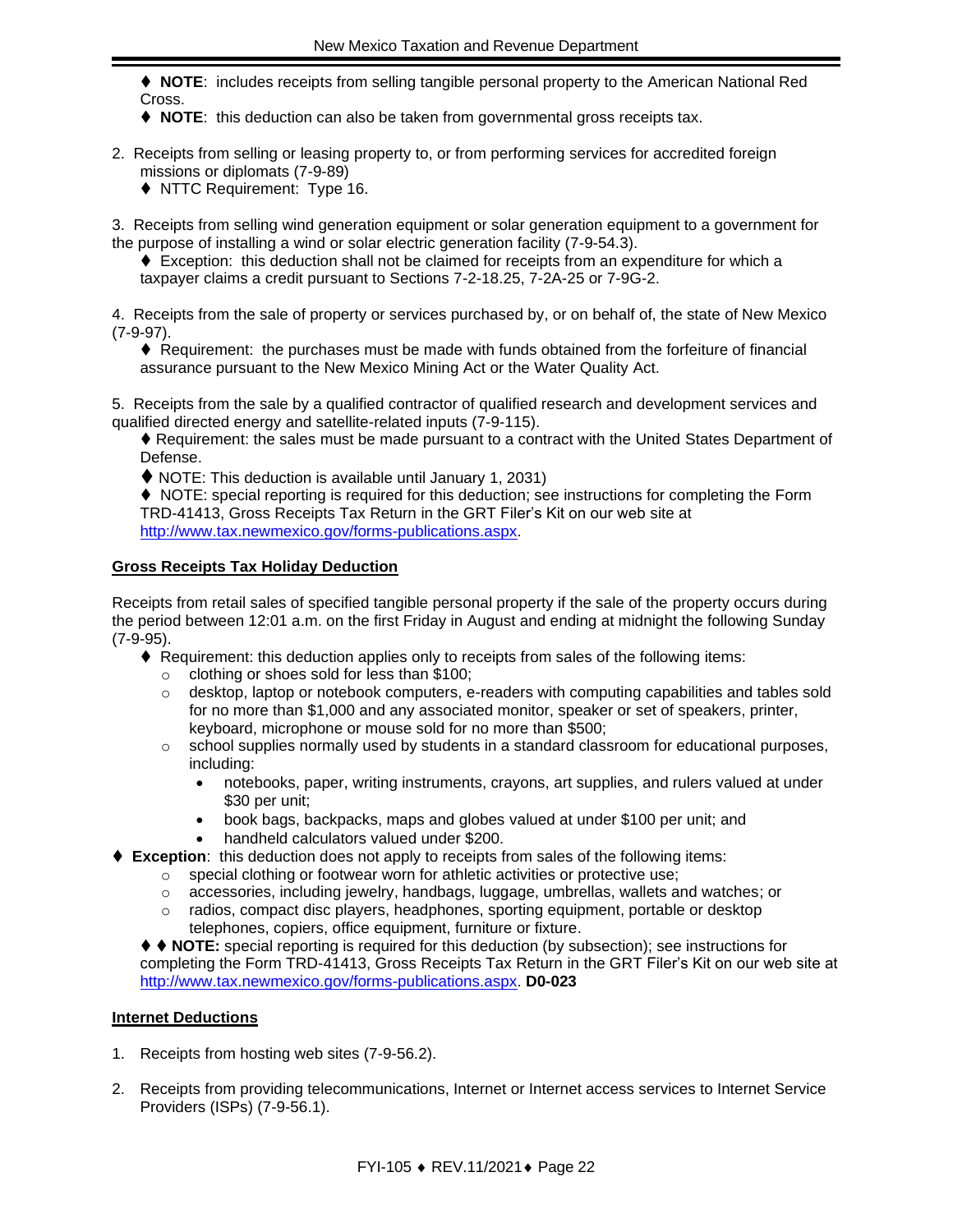⧫**NOTE**: receipts of ISPs from providing access or other services (except hosting) to ultimate users are not deductible.

#### **Interstate Commerce Deductions**

1. Receipts from transactions in interstate commerce and from sales of radio or television broadcast time if the ultimate buyer is a national or regional advertiser (7-9-55).

⧫ **NOTE**: retail sales to out-of-state buyers who place orders from out of state, accept delivery out of state, and title and risk of loss pass to buyer out of state are deductible.

- ♦ Exception: commissions of advertising agencies are not deductible.
- ⧫ **NOTE**: this deduction can also be taken from governmental gross receipts tax.
- 2. Receipts from intrastate transporting of persons or property if under a single contract for transportation in interstate or foreign commerce (including handling, storage, drayage or packing) (7- 9-56).
- 3. Receipts from leasing vehicles used by persons required to have federal authority to transport passengers or property for hire in interstate commerce (7-9-70).

⧫ **NOTE**: this deduction is available to the lessor, not the lessee.

#### **Leasing Deductions**

- 1. Receipts from the sale of tangible personal property or licenses for leasing (7-9-49).
	- ⧫ Exception: receipts from the sale of coin-operated machines, manufactured homes or furniture and appliances used in an apartment, manufactured home or other leased or rented dwelling unit are not deductible.
	- ◆ NTTC Requirement: Type 2.
- 2. Receipts from leasing tangible personal property or licenses for subsequent lease (7-9-50).
	- ⧫ Exception: receipts from leasing coin-operated machines, manufactured homes or furniture and appliances used in an apartment, manufactured home or other leased or rented dwelling unit are not deductible.
		- ◆ NTTC Requirement: Type 2.
- 3. Receipts from leasing construction equipment to persons engaged in the construction business (7-9- 52.1).

⧫ Requirement: the leased equipment can only be used at the construction location of a construction project that is subject to gross receipts tax upon its completion or sale or that is located on the tribal territory of an Indian nation, tribe or pueblo.

◆ NTTC Requirement: Type 6.

#### **Liquor License Deduction**

- 1. The receipts of a dispenser liquor license holder who held the license on June 30, 2021, may be deducted up to \$50,000 from the sale of alcoholic beverages for taxable years 2022 through 2025 if the sales of alcoholic beverages for consumption off premises are less than 50% of total alcoholic beverage sales, use the required deduction code **D0-024** to report deductible receipts. This deduction cannot be claimed until January 1, 2022.
	- NOTE: special reporting is required for this deduction (by subsection); see instructions for completing the Form TRD-41413, *Gross Receipts Tax Return* in the GRT Filer's Kit on our web site at [http://www.tax.newmexico.gov/forms-publications.aspx.](http://www.tax.newmexico.gov/forms-publications.aspx)

#### **Loan Charges Deduction**

Receipts from charges made in connection with the origination, making or assumption of a loan or from charges made for handling loan payments (7-9-61.1).

♦ Exception: the receipts of an escrow agent are not deductible from gross receipts.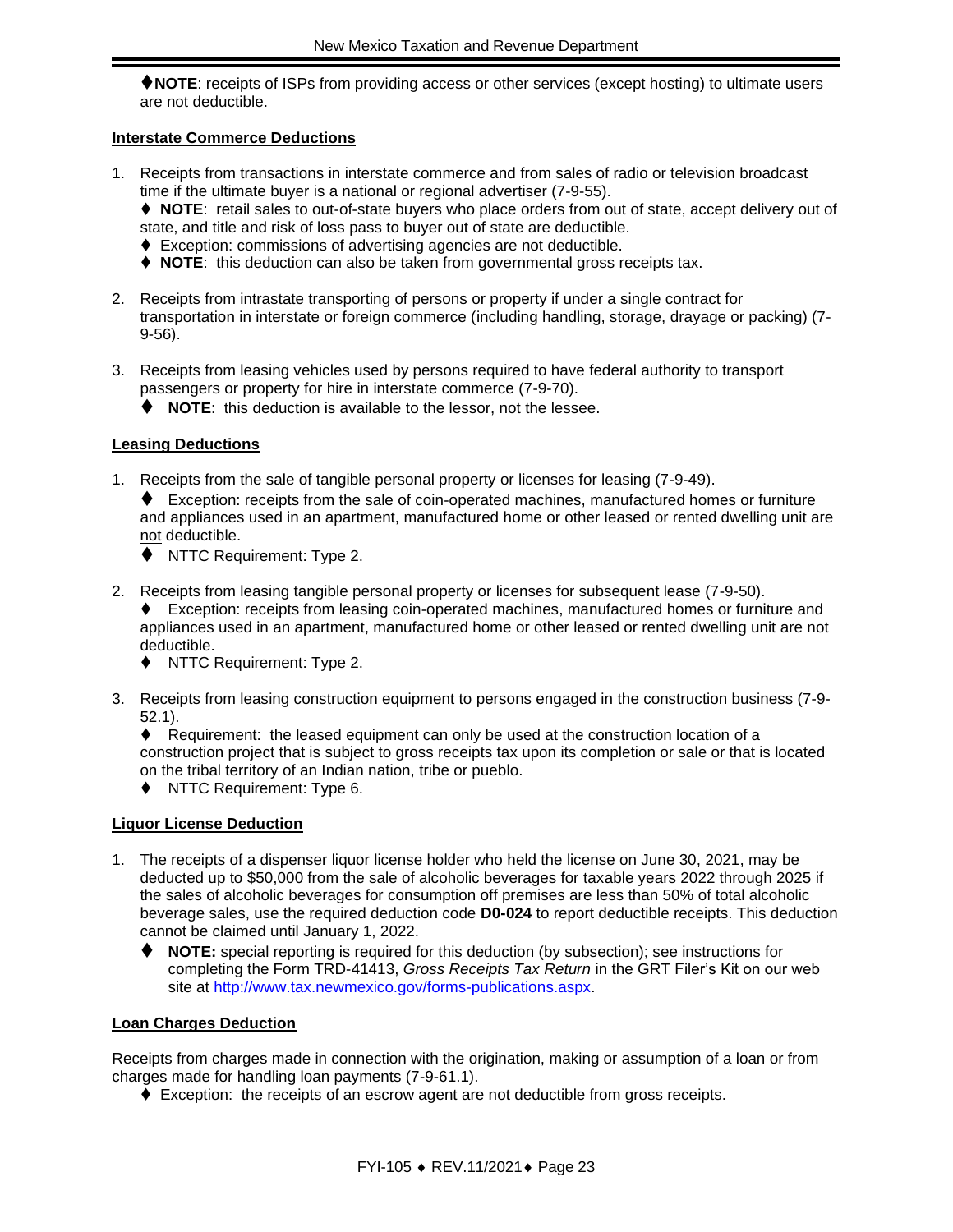#### **Lottery Retailer Deduction**

Receipts of a lottery game retailer from selling New Mexico lottery tickets (7-9-87).

#### **Manufactured Home Resale Deduction**

Receipts from the resale of a manufactured home which was subject to gross receipts, compensating or motor vehicle excise tax on its original sale or use in New Mexico (7-9-76.1).

♦ Requirement: proof of payment of one of the above-mentioned taxes.

#### **Manufacturing Deductions**

1. Receipts from selling tangible personal property to persons in the manufacturing business are deductible under Section 7-9-46(A), use required deduction code of **D0-222** to report your deductible receipts.

◆ Requirement: tangible personal property must become an ingredient or component part of the manufactured product.

- ⧫ Requirement: person must own the product to be considered a manufacturer.
- ◆ Requirement: Type 2 NTTC, NTTC-OSB, MTC BSC or other evidence.
- ⧫ **NOTE**: this deduction can also be taken from governmental gross receipts tax.
- 2. Receipts from the sale of a manufacturing consumable to a manufacturer or a manufacturing service provider under Section 7-9-46(B), use required deduction code of **D0-003** to report your deductible receipts.

◆ Exception: this deduction does not apply to the lease of a tool or equipment used to create the manufactured product.

- ⧫ Requirement: the property must be sold to a person engaged in the business of manufacturing.
- ⧫ NTTC Requirement: Type 11 or 12.
- ⧫ **NOTE:** "manufacturing consumable" means tangible personal property, other than qualified equipment or an ingredient or component part of a manufactured product, that is incorporated into, destroyed, depleted or transformed in the process of manufacturing a product including electricity, fuels, water, manufacturing aids and supplies, chemicals, gases, and other tangibles used to manufacture a product.

NOTE: special reporting is required for this deduction. Please see FYI-275 available online at <http://www.tax.newmexico.gov/forms-publications.aspx> or from your local district tax office.

- ⧫ **NOTE**: this deduction can also be taken from governmental gross receipts tax.
- 3. Receipts from selling or leasing qualified equipment to a person engaged in the business of manufacturing or a manufacturing service provider under Section 7-9-46(C), use the required deduction code **D0-025** to report deductible receipts. This deduction cannot be claimed until January 1, 2022.
	- ◆ Requirement: Type 11 NTTC, NTTC-OSB, MTC BSC or other evidence.
	- ⧫ **NOTE**: this deduction can also be taken from governmental gross receipts tax.
- 4. Receipts from selling the service of combining or processing materials to a manufacturer (7-9-75).
	- ♦ Requirement: service must be performed directly on the product being manufactured.
	- ◆ Requirement: Type 5 NTTC, NTTC-OSB, MTC BSC or other evidence.
- 5. Receipts from selling tangible personal property to be used in the manufacture of jewelry (7-9-74).
	- ◆ Requirement: deduction may not exceed \$5,000 per purchaser during a twelve-month period.

◆ Requirement: jewelry manufacturer statement; if sales exceed \$5,000 in twelve-month period, a Type 2 NTTC, NTTC-OSB, MTC BSC or other evidence is needed.

#### **Marketplace Seller Deduction**

A marketplace seller may deduct receipts for sales, leases and licenses of tangible personal property, sales of licenses and sales of services or licenses for use of real property that are collected and paid by a marketplace provider. (7-9-117)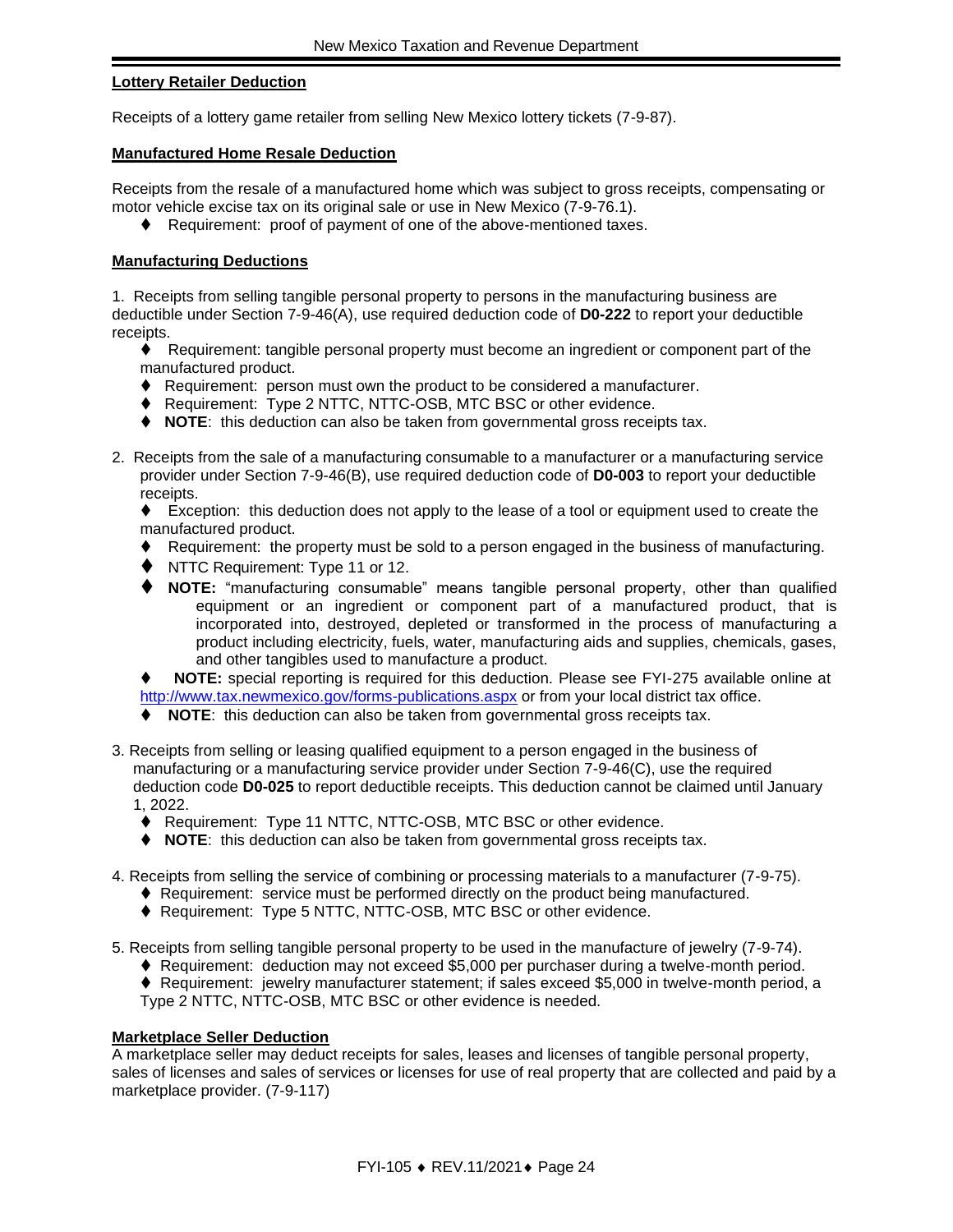- ♦ Requirement: the marketplace seller must obtain documentation from the marketplace provider indicating that the marketplace provider is registered with the Department and has remitted or will remit the taxes due on the gross receipts from those transactions.
- ⧫ **NOTE:** This deduction does not apply if the marketplace provider is determined not to owe the tax as a result of the marketplace provider's reliance on information provided by the seller.

#### **Medical Deductions**

- 1. Receipts from the sale of prescription drugs and oxygen and oxygen services provided by a licensed Medicare durable medical equipment provider (7-9-73.2).
	- ⧫ **NOTE**: this deduction can also be taken from governmental gross receipts tax.
- 2. Receipts from selling prosthetic devices to persons licensed to practice medicine, osteopathy, dentistry, podiatry, optometry, chiropractic or professional nursing (7-9-73).

⧫ **NOTE**: includes contact lenses, eyeglasses (frame and lens glass) sold to ophthalmologists and optometrists.

◆ Exception: does not include property used in making dentures and supplies such as silver, orthodontia wire, facings and similar items sold to dentists.

- ⧫ NTTC Requirement: Type 2.
- ⧫ **NOTE**: this deduction can also be taken from governmental gross receipts tax.
- 3. 60% of receipts of hospitals may be deducted (7-9-73.1).
	- ♦ Requirement: this deduction may be taken only after all other available deductions.
	- ◆ **NOTE**: this deduction can also be taken from governmental gross receipts tax.
- 4. Receipts of medical doctors, osteopathic physicians, doctors of oriental medicine, athletic trainers, chiropractic physicians, counselor and therapist practitioners, dentists, massage therapists, naprapaths, nurses, nutritionists, dietitians, occupational therapists, optometrists, pharmacists, physical therapists, psychologists, radiologic technologists, respiratory care practitioners, audiologists, speech-language pathologists, social workers and podiatrists or an association of health care professionals from providing medical and other health services to Medicare beneficiaries (7-9-77.1A).

⧫ **NOTE:** special reporting is required for this deduction (by subsection); see instructions for completing the Form TRD-41413, Gross Receipts Tax Return in the GRT Filer's Kit on our web site at [http://www.tax.newmexico.gov/forms-publications.aspx.](http://www.tax.newmexico.gov/forms-publications.aspx)

5. Receipts of a hospice or nursing home from providing medical, other health and pain-relieving services to Medicare beneficiaries by a health care practitioner (7-9-77.1A).

⧫ **NOTE:** special reporting is required for this deduction (by subsection); see instructions for completing the Form TRD-41413, Gross Receipts Tax Return in the GRT Filer's Kit on our web site at [http://www.tax.newmexico.gov/forms-publications.aspx.](http://www.tax.newmexico.gov/forms-publications.aspx)

6. Receipts of health care practitioner or an association of health care practitioners from payments by a third-party administrator of the federal TRICARE program (7-9-77.1B).

♦ Requirement: receipts must be from providing medical and other health services to covered beneficiaries.

⧫ **NOTE:** special reporting is required for this deduction (by subsection); see instructions for completing the Form TRD-41413, Gross Receipts Tax Return in the GRT Filer's Kit on our web site at [http://www.tax.newmexico.gov/forms-publications.aspx.](http://www.tax.newmexico.gov/forms-publications.aspx)

7. Receipts of a health care practitioner or an association of health care practitioners from payments by or on behalf of the Indian Health Service of the United States Department of Health and Human Services for the provision of medical and other health services to covered beneficiaries (7-9-77.1C).

⧫ **NOTE:** special reporting is required for this deduction (by subsection); see instructions for completing the Form TRD-41413, Gross Receipts Tax Return in the GRT Filer's Kit on our web site at [http://www.tax.newmexico.gov/forms-publications.aspx.](http://www.tax.newmexico.gov/forms-publications.aspx)

8. Receipts of a clinical laboratory from providing medical services to Medicare beneficiaries (7-9-77.1D).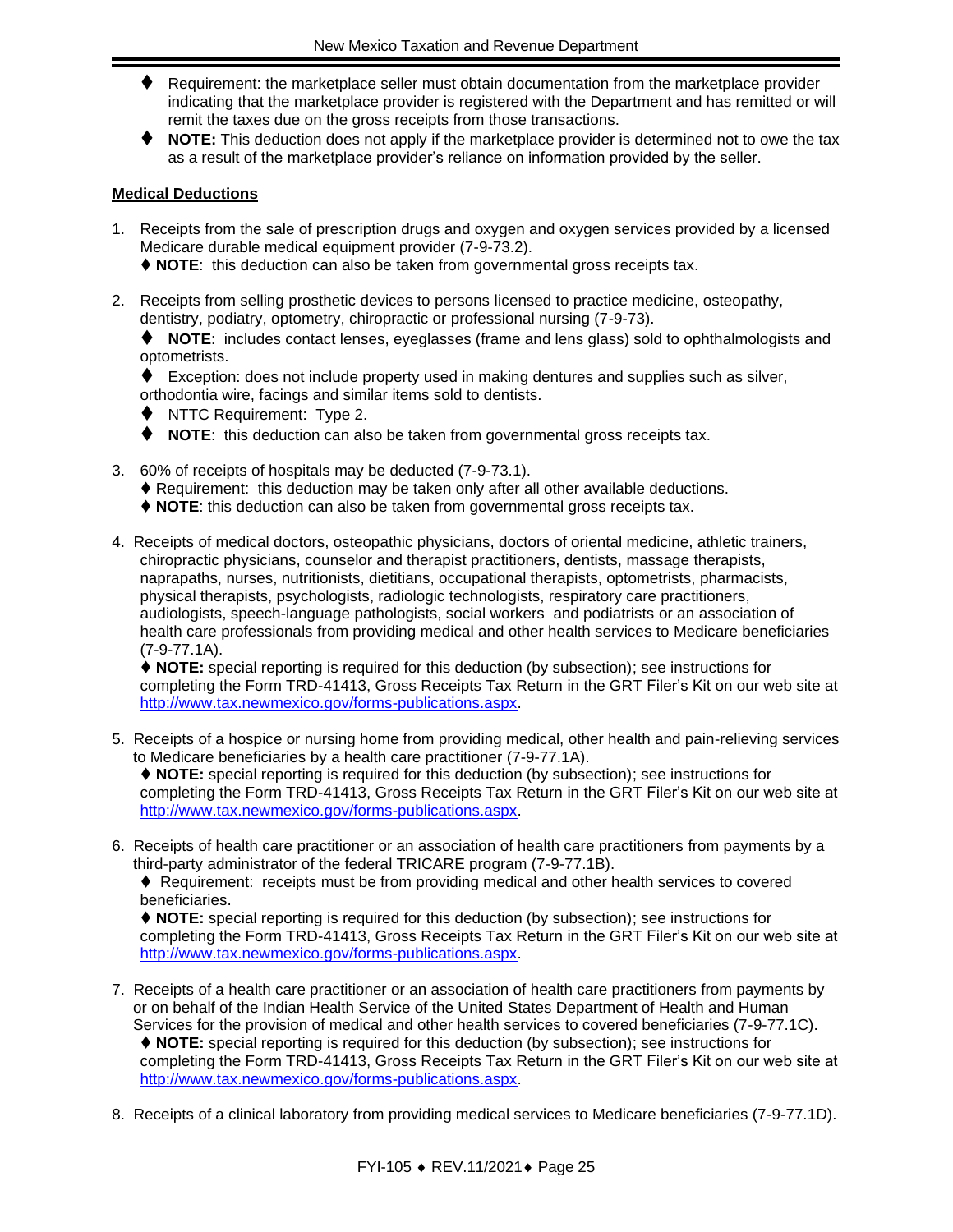⧫ **NOTE:** special reporting is required for this deduction (by subsection); see instructions for completing the Form TRD-41413, Gross Receipts Tax Return in the GRT Filer's Kit on our web site at [http://www.tax.newmexico.gov/forms-publications.aspx.](http://www.tax.newmexico.gov/forms-publications.aspx)

9. Receipts of a home health agency for medical, other health and pain-relieving services to Medicare beneficiaries (7-9-77.1E).

⧫ **NOTE:** special reporting is required for this deduction (by subsection); see instructions for completing the Form TRD-41413, Gross Receipts Tax Return in the GRT Filer's Kit on our web site at [http://www.tax.newmexico.gov/forms-publications.aspx.](http://www.tax.newmexico.gov/forms-publications.aspx)

- 10. Receipts from payments by the United States government or agency thereof for medical and other health services provided by a dialysis facility to Medicare beneficiaries (7-9-77.1F).
	- ⧫ **NOTE**: The deduction is phased-in as follows:
		- •33.3% of receipts received July 1, 2014, through June 30, 2015.
		- •66.6% of receipts received July 1, 2015, through June 30, 2016, and
		- •100% of receipts received after June 30, 2016, but before July 1, 2024.

⧫ **NOTE:** special reporting is required for this deduction (by subsection); see instructions for completing the Form TRD-41413, Gross Receipts Tax Return in the GRT Filer's Kit on our web site at [http://www.tax.newmexico.gov/forms-publications.aspx.](http://www.tax.newmexico.gov/forms-publications.aspx)

⧫ **NOTE**: this deduction is only available through **June 30, 2024**.

11. Receipts of licensed health care practitioners or an association of health care practitioners from payments by managed health care providers or health care insurers for commercial contract services or Medicare Part C services provided by a health care practitioner (7-9-93).

♦ Exception: receipts from fee-for-service payments, co-payments or any other payments by the patient are not deductible.

◆ Exception: receipts already exempt or deductible under another provision of the Gross Receipts and Compensating Tax Act are not deductible under this section.

⧫ **NOTE**: special reporting is required for this deduction. Please see the instructions for completing the TRD-41413, Gross Receipts Tax Return Form in the GRT Filer's Kit or on our website at http://www.tax.newmexico.gov/forms-publications.aspx. FYI-202, *Gross Receipts Tax and Health Care Services,* has a sample form showing the correct reporting of this deduction. You will find the FYI-202 on our website at [http://www.tax.newmexico.gov/forms-publications.aspx.](http://www.tax.newmexico.gov/forms-publications.aspx)

- 12. Receipts from selling vision aids or hearing aids or related services (7-9-111). ♦ Exception: receipts already exempt or deductible under another provision of the Gross Receipts and Compensating Tax Act are not deductible under this section.
- 13. Receipts from selling or renting durable medical equipment and medical supplies (7-9-73.3).

♦ Requirement: this deduction may only be taken by a taxpayer participating in the New Mexico Medicaid Program whose receipts are no less than 90% derived from the sale or rental of durable medical equipment or medical supplies including the medications used in infusion therapy services.

⧫ **NOTE:** special reporting is required for this deduction (by subsection), see instructions for completing the Form TRD-41413, Gross Receipts Tax Return in the GRT Filer's Kit on our web site at [http://www.tax.newmexico.gov/forms-publications.aspx.](http://www.tax.newmexico.gov/forms-publications.aspx)

⧫ **NOTE**: this deduction is only available through **June 30, 2030**.

◆ **NOTE**: this deduction can also be taken from governmental gross receipts tax.

#### **Mining, Milling or Oil Company Deduction**

Receipts from selling chemicals or reagents to any mining, milling or oil company for use in processing ores or oil in a mill, smelter or refinery or in acidizing oil wells, and receipts from selling chemicals or reagents in lots in excess of eighteen tons to any hard rock mining or milling company for use in any combination of extracting, leaching, milling, smelting, refining, or processing ore at a mine site (7-9-65).

⧫ Exception: receipts from selling explosives, blasting powder or dynamite are not deductible.

#### **Nonathletic Special Event Deduction**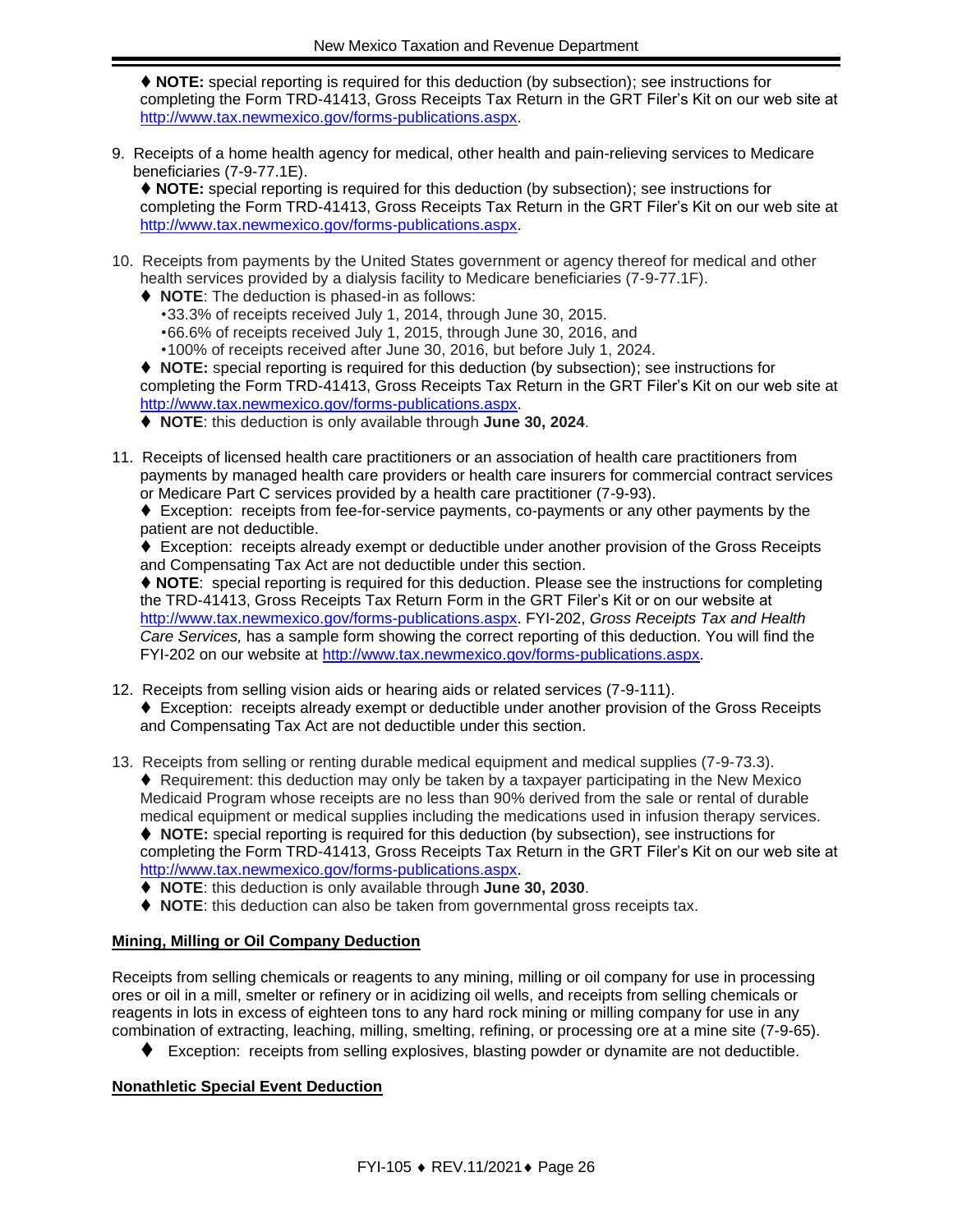Receipts from admissions to nonathletic special events held at a venue that is located on the campus of a post-secondary school within 50 miles of the New Mexico border that holds at least 10,000 people (7-9- 104).

⧫ Requirement: to be eligible, receipts must be received between July 1, 2007, and June 30, 2022.

#### **Nonprofit Organization Deductions (Sale to)**

1. Receipts from selling tangible personal property to 501(c)(3) organizations for use in their exempt functions (7-9-60).

⧫ Exception: materials included as part of a construction project and construction services provided by a construction contractor are not deductible unless the organization is providing homeownership opportunities to low-income families (Subsection B of 7-9-60).

◆ Exception: leasing of tangible personal property or licenses or performance of construction or other services is not deductible.

- ⧫ NTTC Requirement: Type 9.
- ⧫ **NOTE**: this deduction can also be taken from governmental gross receipts tax.
- 2. Receipts from selling construction materials and metalliferous mineral ore to 501(c)(3) organizations (7- 9-60).

 $\blacklozenge$  Requirement: the 501(c)(3) organization must be organized for the purpose of providing homeownership opportunities to low-income families.

◆ NTTC Requirement: Type 9.

#### **Nonprofit Organization Deduction (Sale by)**

Organizations exempt from federal income tax under Section 501(c) of the Internal Revenue Code may deduct the receipts from two fund-raising events each calendar year (7-9-85).

 $\blacklozenge$  Exception: this deduction is not available to 501(c)(3) organizations, the receipts of which are exempt under Section 7-9-29, except for receipts from unrelated trade of business as defined in the United States Internal Revenue Code.

#### <span id="page-26-0"></span>**Out-of-State Buyer Deduction (Sale to)**

Receipts from the sale of tangible personal property either for resale or for use as an ingredient or component part of a manufactured product or from purchasing a manufacturing service that will be performed directly upon tangible personal property to a customer located outside of New Mexico.

- ⧫ Requirement: buyer must provide proof the buyer is in the business of reselling the property purchased or manufacturing a product containing the property or service purchased.
- ◆ Requirement: buyer must be registered to pay sales, gross receipts or a similar type of tax with the taxing authority in the buyer's business location.
- ◆ **NOTE**: buyer may not be required to be registered in New Mexico. In those cases, the buyer can provide a MTC or BSC OR the seller can issue a NTTC-OSB.

#### **Property Resale Deduction**

Receipts from sales of tangible personal property or licenses for resale (7-9-47).

◆ Requirement: Type 2 NTTC, Type NTTC-OSB, MTC, BSC or other alternative evidence as specified in Regulation 3.2.201.10 NMAC.

⧫ **NOTE**: Type NTTC-OSB, BSC or MTC for sales of tangible personal property only to buyers not required to be registered in New Mexico.

⧫ **NOTE**: includes receipts from selling tangible personal property to a qualified federal contractor or subcontractor who has entered into a service contract with one of the United States agencies that signed a special agreement between New Mexico and the United States government. If criteria listed in the agreement are met, the federal contractor or subcontractor may execute Type 15 NTTCs with its vendors.

⧫ **NOTE**: this deduction can also be taken from governmental gross receipts tax.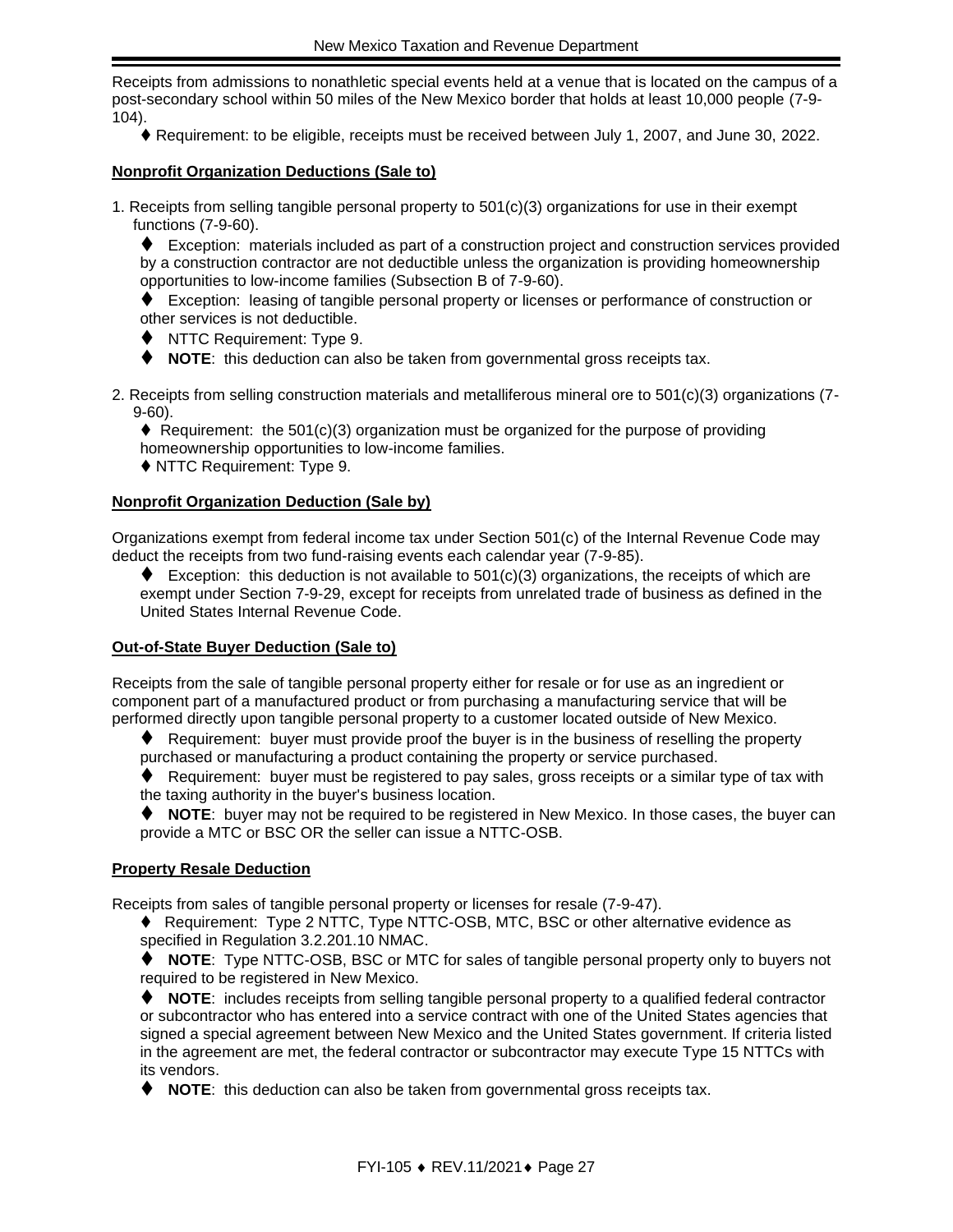#### **Publisher Deductions**

- 1. Receipts from publishing newspapers or magazines (7-9-63).
	- ♦ Exception: receipts from selling advertising space are not deductible.
	- ♦ Exception: receipts from selling magazines at retail are not deductible.
- 2. Receipts from selling newspapers (7-9-64).
	- ♦ Exception: receipts from selling advertising space are not deductible.

#### **Real Estate Deductions**

1. Receipts from the sale or lease of real property, which includes the land, and anything permanently affixed thereto, from the lease of a manufactured home for at least one month and from the rental of space for a manufactured home or recreational vehicle for at least one month (7-9-53).

⧫ **NOTE**: receipts attributable to the inclusion of furniture or appliances as part of the lease of a dwelling are deductible.

⧫ Exception: receipts from the rental of manufactured homes, or spaces for recreational vehicles or manufactured homes for periods of less than a month are not deductible.

⧫ Exception: receipts from the rental of rooms in hotels, motels, rooming houses, campgrounds,

and guest ranches regardless of the rental time period are not deductible. ♦ Exception: this deduction does not apply to improvements constructed on the land by a

construction contractor.

2. Receipts from real estate commissions on the sale of real estate which is subject to the gross receipts tax (*i.e*., new construction) (7-9-66.1).

⧫ Requirement: the person claiming the deduction must submit to the Department evidence to substantiate the deduction.

♦ Exception: commissions associated with the sale of land are not deductible since receipts from the sale of land are not subject to the gross receipts tax.

⧫ **NOTE**: the tax rate for real estate commissions is the rate for the location of the property being sold.

#### **Refund and Allowance Deduction**

Refunds and allowances made to buyers and amounts written off the books as uncollectible debts by accrual-basis taxpayers (7-9-67).

- ♦ Requirement: deduction must be taken in the month refund or allowance is given.
- ⧫ Requirement: deduction cannot exceed gross receipts for a given report period. Excess may be carried forward.
- ♦ Requirement: the gross receipts tax must have been paid on the initial transaction.

Requirement: only accrual-basis taxpayers may deduct amounts written off the books as uncollectible debts, *e.g.*, sales previously reported as taxable receipts for which payment has not been received.

◆ Example: when you register with the Department, we ask you to choose your accounting method based on how you post your receipts into your books. If you post charge sales as receipts when you actually receive payment, you use the cash-basis accounting method; if you post charge sales as receipts when you bill them, you use the accrual-basis accounting method.

⧫ **NOTE**: this deduction can also be taken from governmental gross receipts tax.

#### **Service Provider Deductions**

1. Receipts from the sale of services for resale (7-9-48).

⧫ Requirement: subsequent sale must be subject to the gross receipts tax or governmental gross receipts tax.

♦ Requirement: seller must be in the business of selling the same or a similar service to that being purchased.

- ⧫ NTTC Requirement: Type 5.
- ⧫ **NOTE**: this deduction can also be taken from governmental gross receipts tax.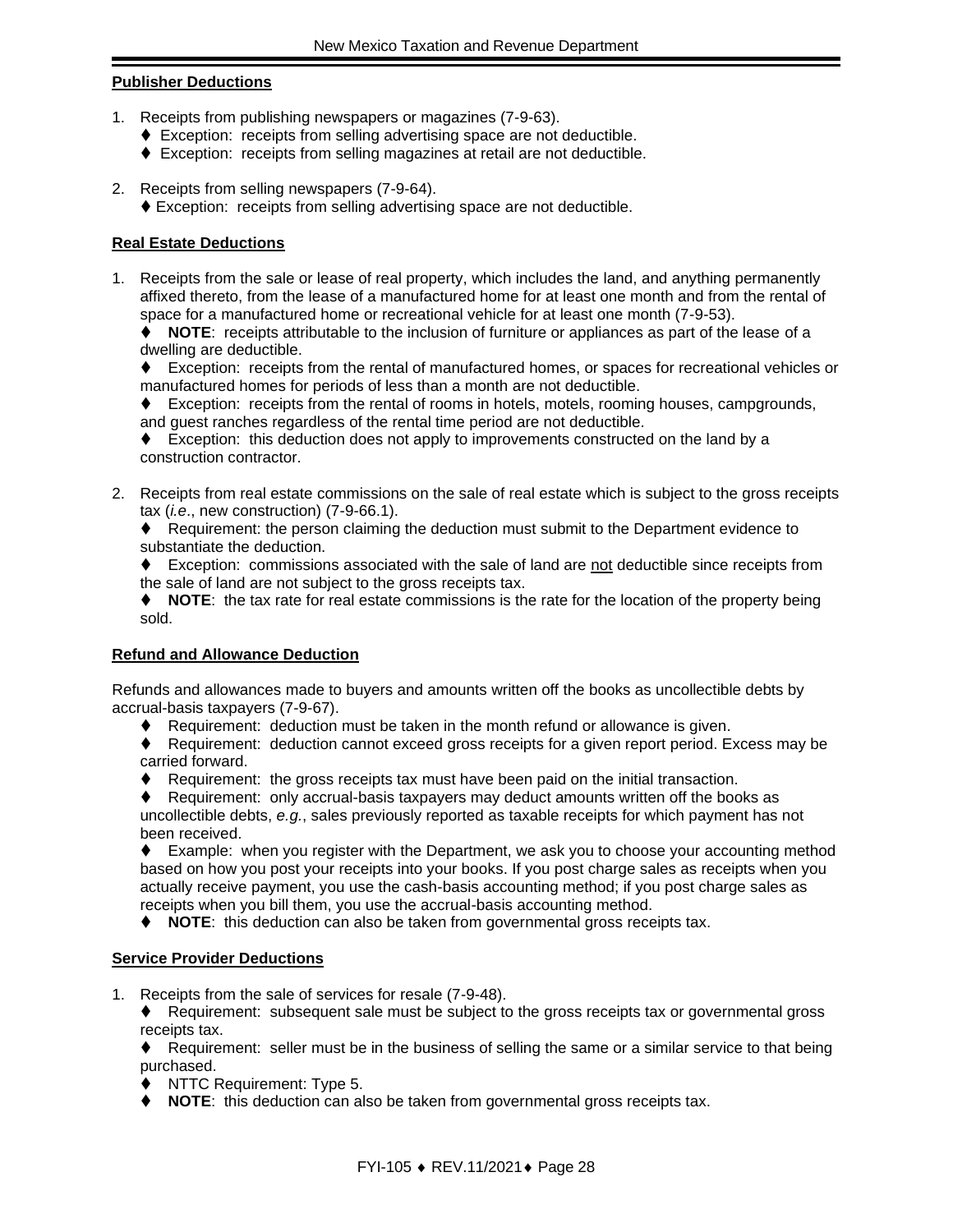- 2. Receipts from the sale of a service to an out-of-state buyer (7-9-57).
	- ⧫ Requirement: the out-of-state buyer must accept delivery and make initial use of the product of the service outside New Mexico.

♦ Requirement: Type 5 NTTC or other evidence to support deduction as specified in Regulation 3.2.215.10 NMAC.

- 3. Receipts of a business entity from an affiliate for performing administrative, managerial, accounting and customer services or sharing office machines and facilities (7-9-69).
	- ⧫ Requirement: must be on a nonprofit or cost basis.
	- **NOTE:** an affiliate is a business entity that, directly or indirectly, through one or more intermediaries' controls, is controlled by, or is under common control with, another business entity.
- 4. Receipts from the sale of aerospace services to a 501(c)(3) organization or the United States, other than a national laboratory (7-9-54.1).
	- ◆ NTTC Requirement: Type 5.
- 5. Receipts from operating a spaceport; launching, operating or recovering space vehicles or payloads; preparing a payload; or research, development, testing and evaluation services for the United States Air Force Operationally Responsive Space Program (7-9-54.2).
- 6. Receipts from the sale of software development services that are performed in a qualified area by an eligible software company (7-9-57.2).

◆ Requirement: only a taxpayer who is not a successor in business of another taxpayer and whose primary business in New Mexico is established after July 1, 2002, is eligible for this deduction.

⧫ Requirement: the software development services must be performed outside the municipal boundaries of Albuquerque, Las Cruces, Santa Fe and Rio Rancho.

♦ Exception: does not include software implementation or support services.

7. Receipts from military transformational acquisition programs performing research and development, test and evaluation at New Mexico major range and test facility bases (7-9-94).

⧫ **NOTE:** this deduction is only available through **June 30, 2025**.

♦ NOTE: special reporting is required for this deduction, see instructions for completing the Form TRD-41413, Gross Receipts Tax Return in the GRT Filer's Kit on our web site at [http://www.tax.newmexico.gov/forms-publications.aspx.](http://www.tax.newmexico.gov/forms-publications.aspx)

♦ Exception: this deduction does not apply to receipts of a prime contractor operating facilities designated as a national laboratory by act of congress or to current force programs as of July 1, 2005.

8. Receipts from fees received for performing management or investment advisory services for a mutual fund, hedge fund or real estate investment trust (7-9-108).

#### **Small Business Saturday Gross Receipts Tax Holiday**

Receipts from the retail sale of tangible personal property if the sale of the property occurs during the period between 12:01 a.m. on the first Saturday after Thanksgiving and ending at midnight on the same Saturday (7-9-116)

♦ Requirement: the sale must be made by a seller that carries on trade or business in New Mexico, maintains its primary place of business in New Mexico, has employed no more than ten employees at any one time during the previous fiscal year, and the business must not be a franchise.

- ♦ Requirement: this deduction applies only to receipts from sales of the following items:
	- $\circ$  the item is less than \$500 and:
	- o the sale is for:
		- clothing, footwear, accessories (jewelry, handbags, book bags, luggage, wallets, etc.) sporting goods and camping equipment;
		- tools used for home improvement, gardening and automotive maintenance and repair;
		- books, journals, paper, writing instruments, art supplies, greeting cards and postcards, work of art (photograph, sculpture, pottery, carving, textile, basketry, artifact, etc.)
		- floral arrangements and indoor plants;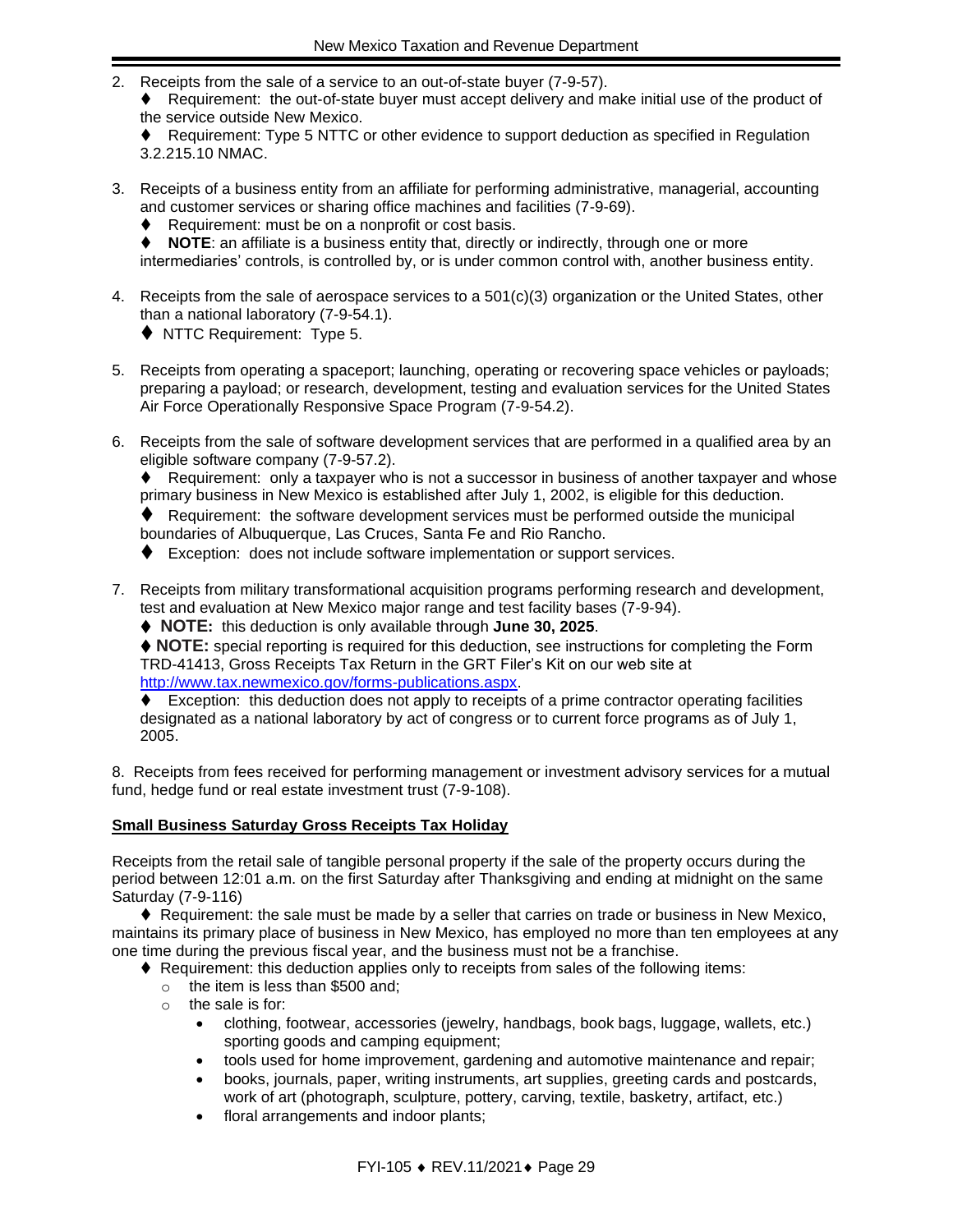- cosmetics and personal grooming items;
- musical instruments;
- cookware and small home appliances for residential use, bedding, towels and bath accessories, furniture;
- a toy or game that is a physical item, product or clearly intended and designed to be used by children or families at play; a video game or video game console and any associated accessories for the video game console; or home electronics, tablets, stereo equipment and related electronics.

⧫ **NOTE**: special reporting is required for this deduction, see instructions for completing the Form TRD-41413, Gross Receipts Tax Return in the GRT Filer's Kit on our web site at

[http://www.tax.newmexico.gov/forms-publications.aspx.](http://www.tax.newmexico.gov/forms-publications.aspx) This deduction will be reported by using the special business location code of **D0-020** on the Form TRD-41413, Gross Receipts Tax Return.

⧫ **NOTE**: You can locate more information on what specific items are deductible in bulletin *B-200.31 Small Business Saturday Gross Receipts Tax Holiday.*

⧫ **NOTE**: This deduction is currently for receipts that fall on small business Saturday for starting calendar year 2018 until year 2025.

#### **Solar Energy Systems Deduction**

Receipts from the sale or installation of solar energy systems (7-9-112).

⧫ Requirement: written statement that the equipment or services purchased are for the exclusive use in the installation or operation of the solar energy system. We have Form RPD-41341, *Solar Energy*  Systems Gross Receipts Tax Deduction Purchase and Use Statement available on our website at <http://www.tax.newmexico.gov/forms-publications.aspx>*.*

⧫ **NOTE**: construction contractors who intend to take the solar energy systems deduction should not execute a Type 6 NTTC for the purchase of the solar energy system.

#### **Telecommunications Deduction**

Receipts from telephone access charges paid by other telephone carriers (7-9-56).

⧫ **NOTE**: receipts of telephone companies from providing interstate and foreign telecommunication services are exempt from gross receipts tax but subject to the interstate telecommunications gross receipts tax. Hotels and motels are not telephone companies and therefore are subject to gross receipts tax.

#### **Trade-In Deduction**

Receipts from a trade-in of tangible personal property (7-9-71).

- ♦ Requirement: property traded in must be the same type as that being sold.
- ⧫ Exception: does not include manufactured homes.

#### **Uranium Deduction**

Receipts from selling uranium hexafluoride or from enriching uranium (7-9-90).

⧫**NOTE:** special reporting is required for this deduction, see instructions for completing the Form TRD-41413, Gross Receipts Tax Return in the GRT Filer's Kit on our web site at [http://www.tax.newmexico.gov/forms-publications.aspx.](http://www.tax.newmexico.gov/forms-publications.aspx)

#### **Warranty Fulfillment Deduction**

Receipts of a dealer from furnishing goods or services to fulfill a manufacturer's warranty obligation (7-9- 68).

Exception: receipts of warranty subcontractors may not be deducted since they are not dealers.

## **COMPENSATING TAX**

<span id="page-29-0"></span>This tax is reported on Form TRD-41412, *Compensating Tax Return*.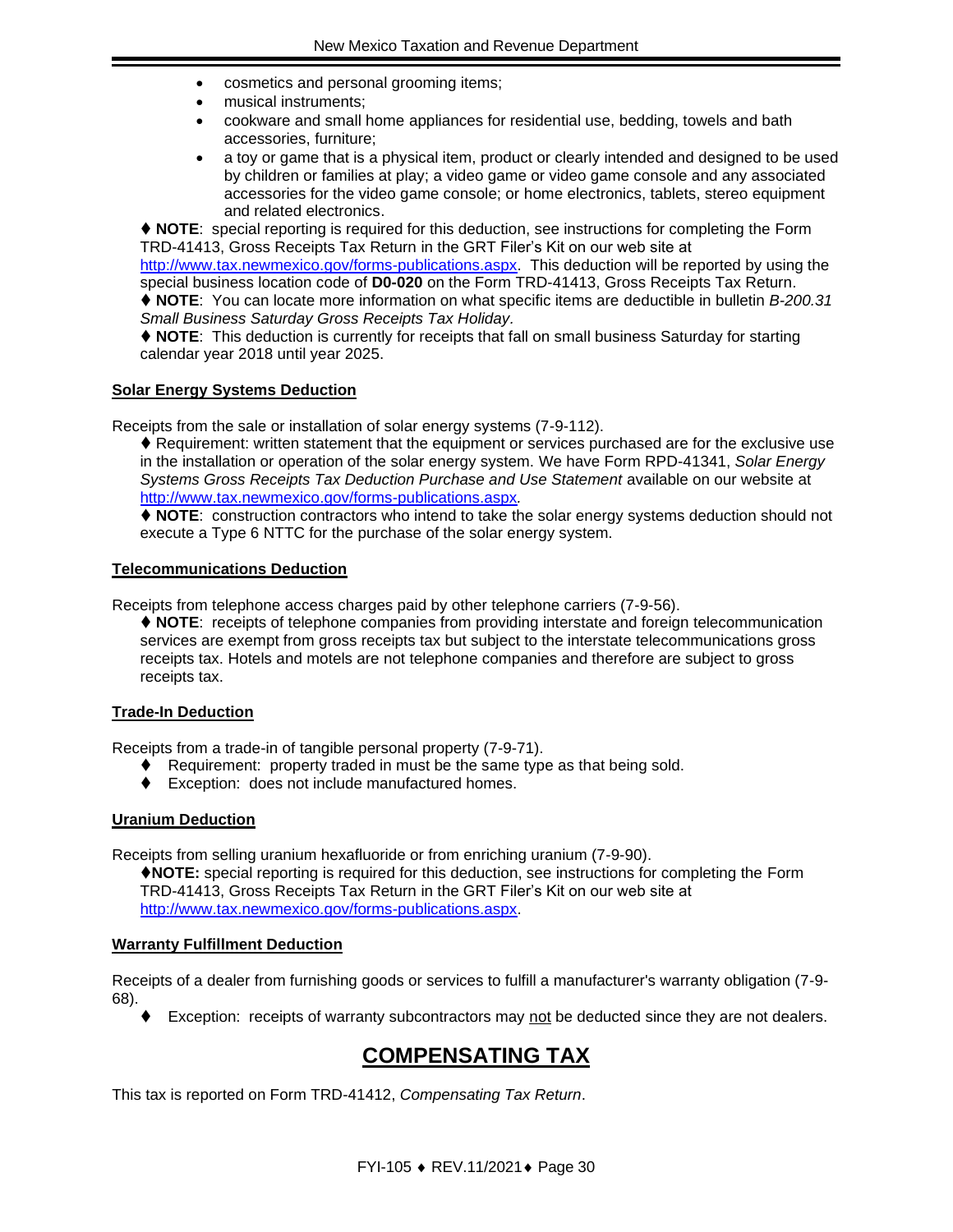#### **WHAT IS COMPENSATING TAX?**

Compensating tax is an excise tax imposed on persons making taxable use of property, license, franchise or services in New Mexico as described below (7-9-7).

Compensating tax is designed to protect New Mexico businesses from unfair competition from out-ofstate businesses not subject to gross receipts tax. It is also in place to make certain that if an item was purchased that is subject to gross receipts tax and gross receipts tax was not charged the local governments are able to collect the tax due for the use of that item in New Mexico

"taxable use" means use by a person who acquires property, a license, a franchise or a service, and the use of which would not have qualified for an exemption or deduction.

#### **COMPENSATING TAX IS LEVIED ON PROPERTY**

The following property is subject to compensating tax:

- 1. Property that was manufactured by the person using the property in New Mexico (7-9-7); or
- 2. Property that was acquired inside or outside New Mexico that would have been subject to gross receipts tax, but gross receipts tax was not charged in the purchase. (7-9-7).

♦ Example: X purchases for its own use computer floppy disks and printer ribbons from a mail order company in New Jersey that delivers the order by common carrier to X's location. X notices that gross receipts tax was not charged on the sale. X must pay compensating tax on the value of these products, plus any freight, delivery and handling charges billed by the seller in New Jersey.

#### **WHAT IS THE COMPENSATING TAX RATE?**

Compensating tax at a state rate of 5.125% plus any local option imposed. The tax rate is imposed on the value of property, license, franchise or service at the time of acquisition or introduction into New Mexico or at the time conversion to use, whichever is later.

- 1.Except as provided in item 2 below, uses of property or services subject to the compensating tax shall be reported at the business location at which gross receipts would have been required to be reported had the transaction been subject to the gross receipts tax.
- 2.If a person subject to the compensating tax can demonstrate that the first use upon which compensating tax is imposed occurred at a time and place different from the time and place of the purchase, then compensating tax shall be reported at the business location of the first use.

**"business location"** means the code designated by the department to identify business locations and required to be used to report the gross receipts, or use for purchases subject to the compensating tax, and deductions related to those receipts or that use.

The **value of tangible personal property** is the adjusted basis of the property for federal income tax purposes determined as of the time of acquisition or introduction into this state or of conversion to use, whichever is later. If no adjusted basis for federal income tax purposes is established for the property, a reasonable value of the property shall be used (7-9-7).

The **value of license or franchise** is its value in use (7-9-7). This tax only applies to the value of the license or franchise used in New Mexico where the license or franchise was acquired in a transaction if the receipts were subject to gross receipts tax, but tax was not charged.

The **value of services** is the total amount of money or other consideration paid for the service unless the reasonable value is greater than the actual amount paid, in which case value would be the reasonable value (7-9-8). The value of the service is based on when the service was performed, or the product of the service was acquired (7-9-7).

#### **WHO HAS THE LIABILITY FOR COMPENSATING TAX?**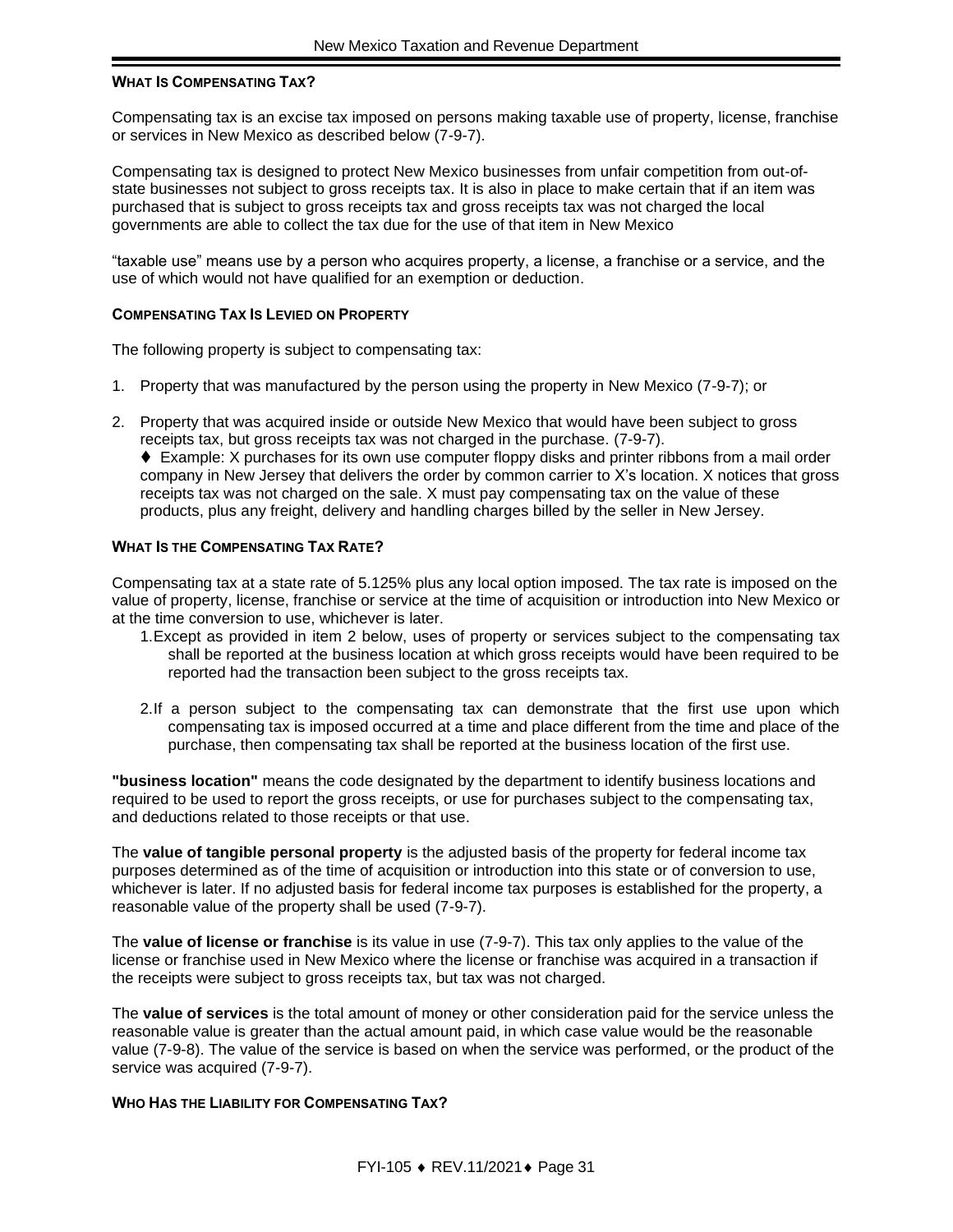- 1. **Buyer or User** Unlike gross receipts tax, liability for compensating tax rests with the buyer or user rather than the seller. The buyer has met the tax obligation, however, if the buyer paid compensating tax to a seller who is an agent for the collection of compensating tax. The compensating tax must be separately stated on the invoice to verify payment (7-9-9).
- 2. **Agent for the Collection of Compensating Tax** Persons selling property or property and service for use in New Mexico who are not liable for gross receipts tax on the sales may be liable to collect compensating tax for the state if the person is carrying on or causing to be carried on any business activity in New Mexico (7-9-10).

Note: If another states tax similar to gross receipts, sales, or compensating tax has been charged you may be able to claim a credit for that tax paid in an amount not to exceed the amount of compensating tax due on the property or services used in New Mexico (7-9-79).

#### **EXEMPTIONS FROM COMPENSATING TAX**

<span id="page-31-0"></span>Transactions exempt from compensating tax do not have to be reported on the Form TRD-41412, *Compensating Tax Return*.

#### **LIST OF EXEMPTIONS**

#### **Electricity Exemption**

The use of electricity in the production and transmission of electricity, including transmission using voltage source conversion technology (7-9-38).

#### **Fuel Exemptions**

- 1. The use of gasoline, special fuel or alternative fuel on which the gasoline tax (7-13-3), special fuel excise tax (7-16A-3) or alternative fuel excise tax (7-16B-4) has been paid and not refunded (7-9-26).
- 2. The use of oil, natural gas, liquid hydrocarbons or any combination of these as fuel consumed in the pipeline transportation of any of these products (7-9-37).
- 3. The use of fuel, oxidizer or a substance that combines fuel and oxidizer to propel space vehicles or to operate space vehicle launchers (7-9-26.1).

#### **Governmental Entity Exemptions**

1. The use of property by the United States Government or one of its agencies or the state of New Mexico or one of its agencies or political subdivisions (7-9-14).

⧫ Exception: the use of property by a New Mexico political subdivision that is or will be incorporated into a metropolitan redevelopment project created under the Metropolitan Redevelopment Code is not exempt.

◆ Exception: the use of construction materials -- tangible personal property that becomes or is intended to become an ingredient or component part of a construction project -- is not exempt.

- 2. The use of property on Indian reservations or pueblo grants by the governing body, agency or subdivision of an Indian nation, tribe or pueblo (7-9-14).
- 3. The use of property by any instrumentality of the United States Armed Forces engaged in resale activities (7-9-31).

#### **Nonprofit Organization Exemption**

The use of property by organizations that have been granted tax exemption under Section 501(c)(3) of the Internal Revenue Code as long as the property is used in the conduct of their exempt functions (7-9- 15).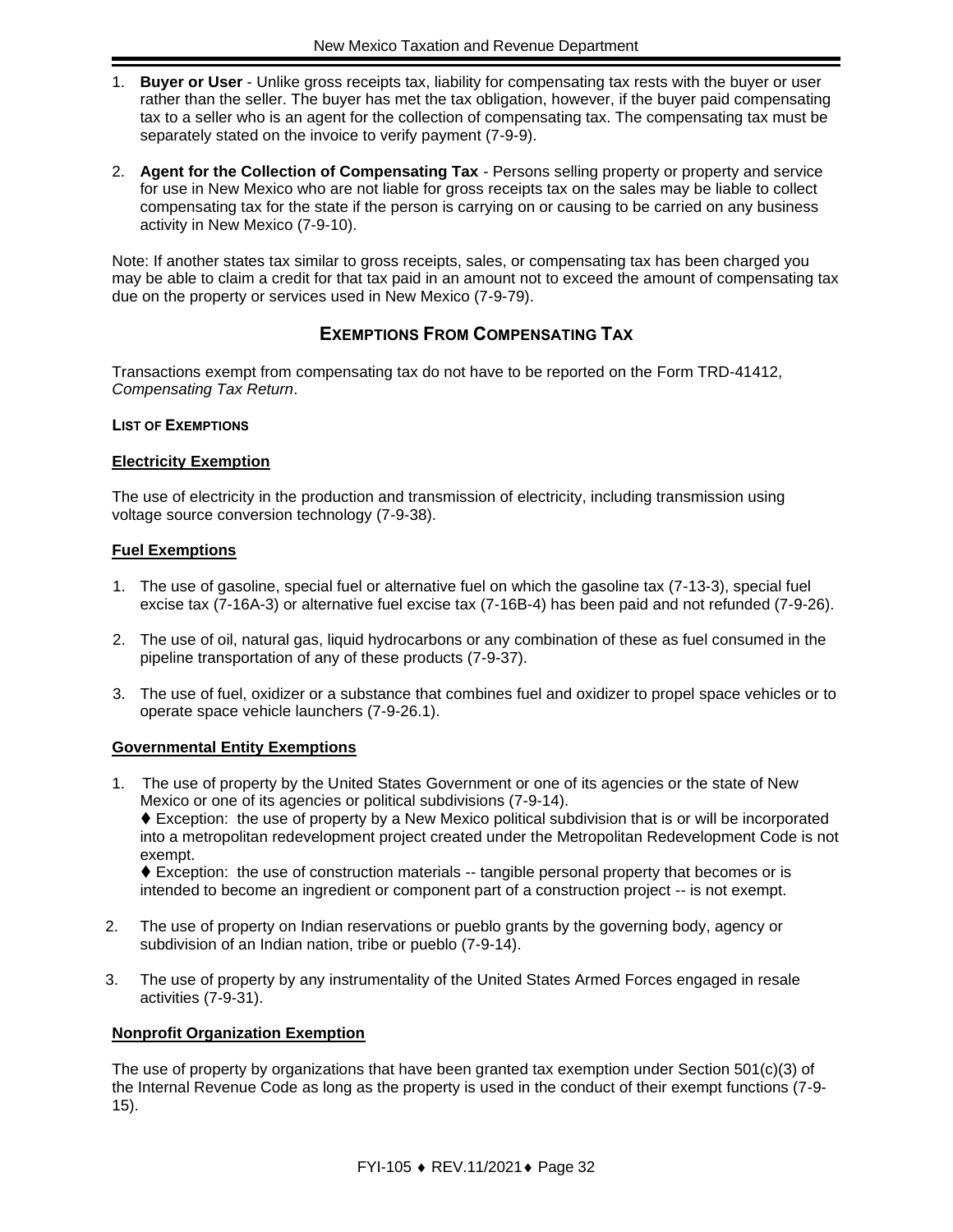⧫ Exception: property used in an unrelated trade or business as defined in Section 513 of the Internal Revenue Code and property used as an ingredient or component part of a construction project are not exempt.

#### **Personal and Household Effects Exemption**

The use by an individual of personal or household effects brought into New Mexico at the time the individual establishes an initial residence in this state (7-9-27).

⧫ **NOTE**: includes the non-business use of property in New Mexico by a nonresident while temporarily in this state.

#### **Railroad, Aircraft and Space Vehicle Exemptions**

- 1. The use of railroad locomotives, trailers, containers, tenders or cars procured or bought for use in railroad transportation (7-9-30).
- 2. The use of commercial aircraft bought or leased primarily for use in the transportation of passengers or property for hire in interstate commerce (7-9-30).
- 3. The use of space vehicles for transportation of persons or property in, to or from space (7-9-30).

#### **Vehicles and Boats Exemptions**

- 1. The use of vehicles on which the motor vehicle excise tax has been paid and the use of vehicles exempt from the motor vehicle excise tax pursuant to Section 7-14-6 NMSA 1978 (7-9-23).
- 2. The use of vehicles subject to registration with the Motor Vehicle Division under Section 66-3-16 (special registration for disabled persons) (7-9-23).
- <span id="page-32-0"></span>3. The use of boats on which the boat excise tax (66-12-6.1) has been paid (7-9-23.1).

#### **DEDUCTIONS FROM COMPENSATING TAX**

Deductions from compensating tax should be reported on the Form TRD-41412, *Compensating Tax Return*.and documentation substantiating the deduction should be kept in the taxpayer's records. Only one deduction is required to be separately reported for compensating tax, all others can be reported using the other code.

#### **LIST OF DEDUCTIONS**

#### **Advanced Energy Deduction**

The value of eligible generation plant costs from the sale or lease of tangible personal property to a person that holds an interest in a qualified generating facility for which the Department of Environment has issued a certificate of eligibility (7-9-114).

⧫ Requirement: this deduction must be reported on Form RPD-41349, *Advanced Energy Deduction*.

NOTE: this deduction is only available for a ten-year period for purchases, and twenty-five-year period for leases from the year development of the qualified generating facility begins and expenditures are made.

**NOTE:** this deduction cannot be claimed for the same qualified expenses for which the taxpayer claims a credit under Sections 7-2-18.25, 7-2A-25 or 7-9G-2 or a deduction under Section 7-9-54.3.

#### **Agricultural Implement, Aircraft, and Vehicle Deduction**

50% of the value of farm tractors, aircraft not exempted under Section 7-9-30 and vehicles not required to be registered under the Motor Vehicle Code may be deducted from total value before computing compensating tax due. Also 50% of the value of agricultural implements may be taken by persons engaged in the business of farming or ranching. An "agricultural implement" is defined to be a tool, utensil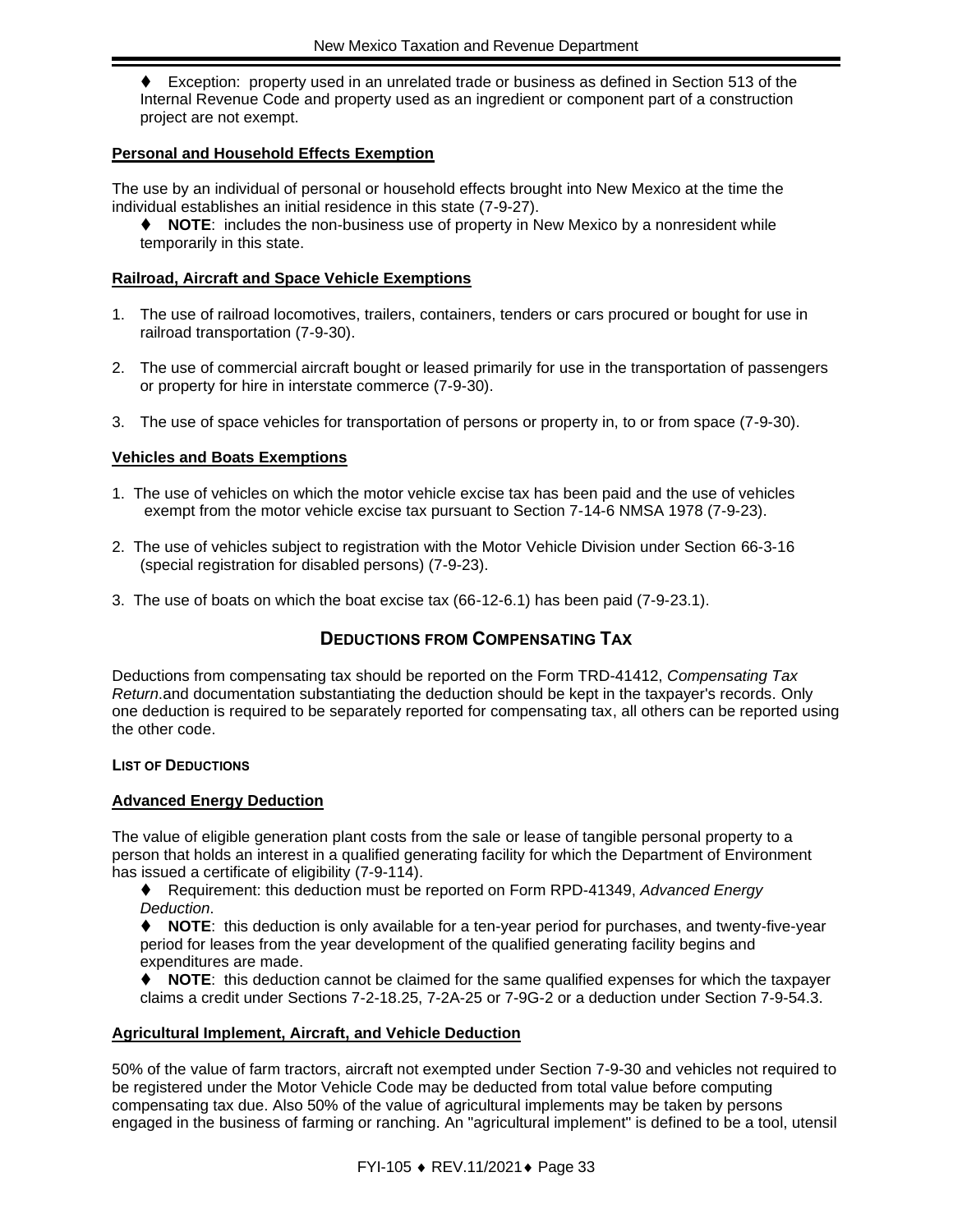or instrument that is subject to depreciation for federal income tax purposes and designed primarily for use with a source of motive power to produce agricultural products, including poultry, livestock and food or fiber from poultry or livestock (7-9-77).

♦ Requirement: any trade-in deduction (7-9-71) must be taken before taking this 50% deduction.

#### **Biomass-Related Equipment Deductions**

- 1. The value of a biomass boiler, gasifier, furnace, turbine-generator, storage facility, feedstock processing or drying equipment, feedstock trailer or interconnection transformer may be deducted in computing the compensating tax due (7-9-98).
- 2. The value of biomass materials used for processing into biopower, biofuels or biobased products may be deducted in computing the compensating tax due (7-9-98).

#### **Electric Transmission and Storage Facility Deduction**

The value of equipment installed as part of an electric transmission facility or an interconnected storage facility acquired by the New Mexico Renewable Energy Transmission Authority may be deducted in computing compensating tax due (7-9-102).

#### **Fuel Deductions**

- 1. From July 1, 2003, through June 30, 2017, 55% of the value of jet fuel prepared and sold for use in turboprop or jet engines may be deducted from the total value before computing compensating tax due. After June 30, 2017, 40% of the value of jet fuel prepared and sold for use in turboprop or jet engines may be deducted from the total value before computing compensating tax due (7-9-84). **Requirement –** This deduction is required to be separately reported on Form TRD-41412, *Compensating Tax Return* using code D0-22. See the TRD-41412, *Compensating Tax Return*. Instructions for more information.
- 2. The value of fuel to be loaded or used by a common carrier in a locomotive engine may be deducted in computing the compensating tax due (7-9-110.2).

#### **Government Deduction (Contribution to)**

The value of tangible personal property that is removed from inventory and contributed to a United States or New Mexico government entity or the governing body of an Indian nation, tribe or pueblo for use on an Indian reservation or pueblo grant, may be deducted in computing the compensating tax due (7-9-91).

- ⧫ Exception: contributions of tangible personal property that will become an ingredient or component part of a construction project are not deductible.
- ⧫ Exception: contributions of tangible personal property utilized or produced in the performance of a service are not deductible.

#### **Leasing Deduction**

The value of tangible personal property held for leasing by a person engaged in the business of selling or leasing the same type of property may be deducted before computing compensating tax due (7-9-78).

- ◆ Requirement: the person must be engaged in a business which derives a substantial portion of its receipts from leasing or selling tangible personal property of the type leased.
- ♦ Requirement: the person cannot use the tangible personal property in any manner other than holding it for lease or sale.
- ♦ Requirement: the person cannot use the tangible personal property in a manner incidental to the performance of a service.
- ♦ Exception: the value of furniture or appliances furnished as part of a leased or rented dwelling by the lessor, coin-operated machines and manufactured homes may not be deducted.

#### **Nonprofit Organization Deduction (Contribution to)**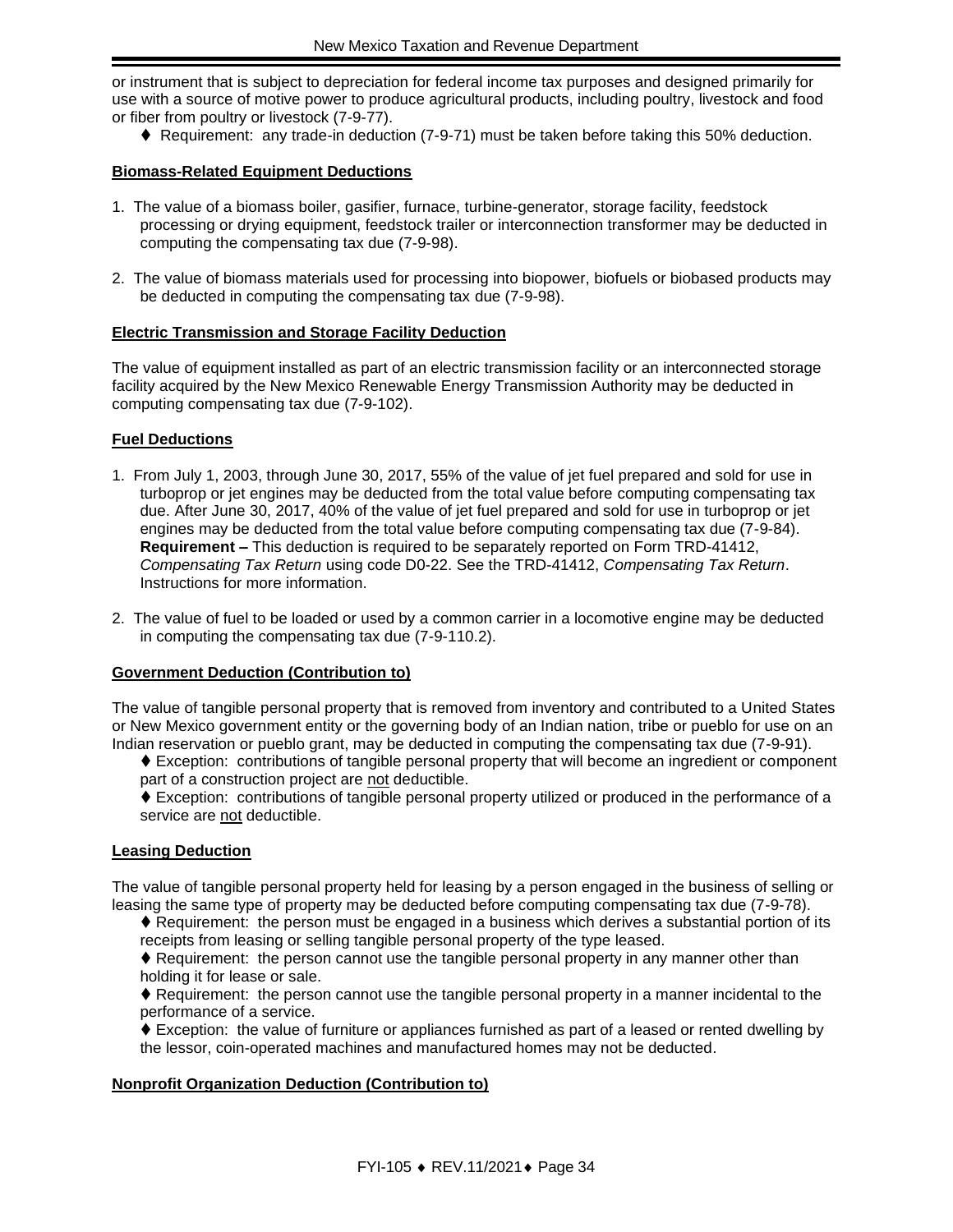The value of tangible personal property that is removed from inventory and contributed to 501(c)(3) organizations may be deducted in computing the compensating tax due (7-9-91).

⧫ Exception: contributions of tangible personal property that will become an ingredient or component part of a construction project are not deductible.

◆ Exception: contributions of tangible personal property utilized or produced in the performance of a service are not deductible.

♦ Requirement: the tangible personal property must be deductible by the contributor for federal income tax purposes.

#### **Space-Related Test Article Deductions**

- 1. The value of space-related test articles used in New Mexico exclusively for research or testing, placing on public display after research or testing or storage for future research, testing or public display, may be deducted in computing compensating tax due (7-9-54.4).
	- ⧫ Exception: this deduction does not apply to any other use of space-related test articles.
- 2. The value of equipment and materials used in New Mexico for research or testing, or for supporting the research or testing of space-related test articles or for storage of such equipment or materials for research or testing or supporting the research and testing of space-related test articles may be deducted in computing compensating tax due (7-9-54.4).
	- ♦ Exception: this deduction does not apply to any other use of such equipment and materials.

⧫ **NOTE:** a space-related test article is a material or device intended to be used primarily in research or testing to determine properties and qualities of material or properties, qualities or functioning of a device or technology when the principal use of the material, device or technology is intended to be in space or as part of, or associated with, a space vehicle.

#### **Test Article Deduction**

The value of test articles upon which research or testing is conducted in New Mexico pursuant to a contract with the United States Department of Defense may be deducted in computing the compensating tax due (7-9-54.5).

⧫ **NOTE:** a test article is a material or device upon which research or testing is conducted to determine the properties and qualities of the material or the properties, qualities or functioning of the device or a technology used with the device.

◆ Exclusion: this deduction does not apply to the value of property purchased by a prime contractor operating a facility designated as a national laboratory by an act of congress.

#### **Trade-In Allowance Deduction**

The value of the allowance given to a buyer for a trade-in of the same type of tangible personal property being purchased may be deducted from the value of the property sold before computing compensating tax due (7-9-77).

#### **Uranium Enrichment Plant Deduction**

The value of equipment and replacement parts used to enrich uranium in a uranium enrichment plant (7- 9-78.1).

## **TAX CREDITS**

<span id="page-34-0"></span>New Mexico offers certain business-related tax credit to taxpayers that meet statutory requirements. For more information including statutory reference, applicable tax programs, application and claiming process see, **FYI-106**, *Claiming Business-Related Tax Credits for Individuals and Businesses* , the instructions for the tax return that you are filing, or the credits applications and claim form you can get a copy from your local district tax office or view it online in the Tax Credits (TC) folder at[:http://www.tax.newmexico.gov/forms-publications.aspx.](http://www.tax.newmexico.gov/forms-publications.aspx)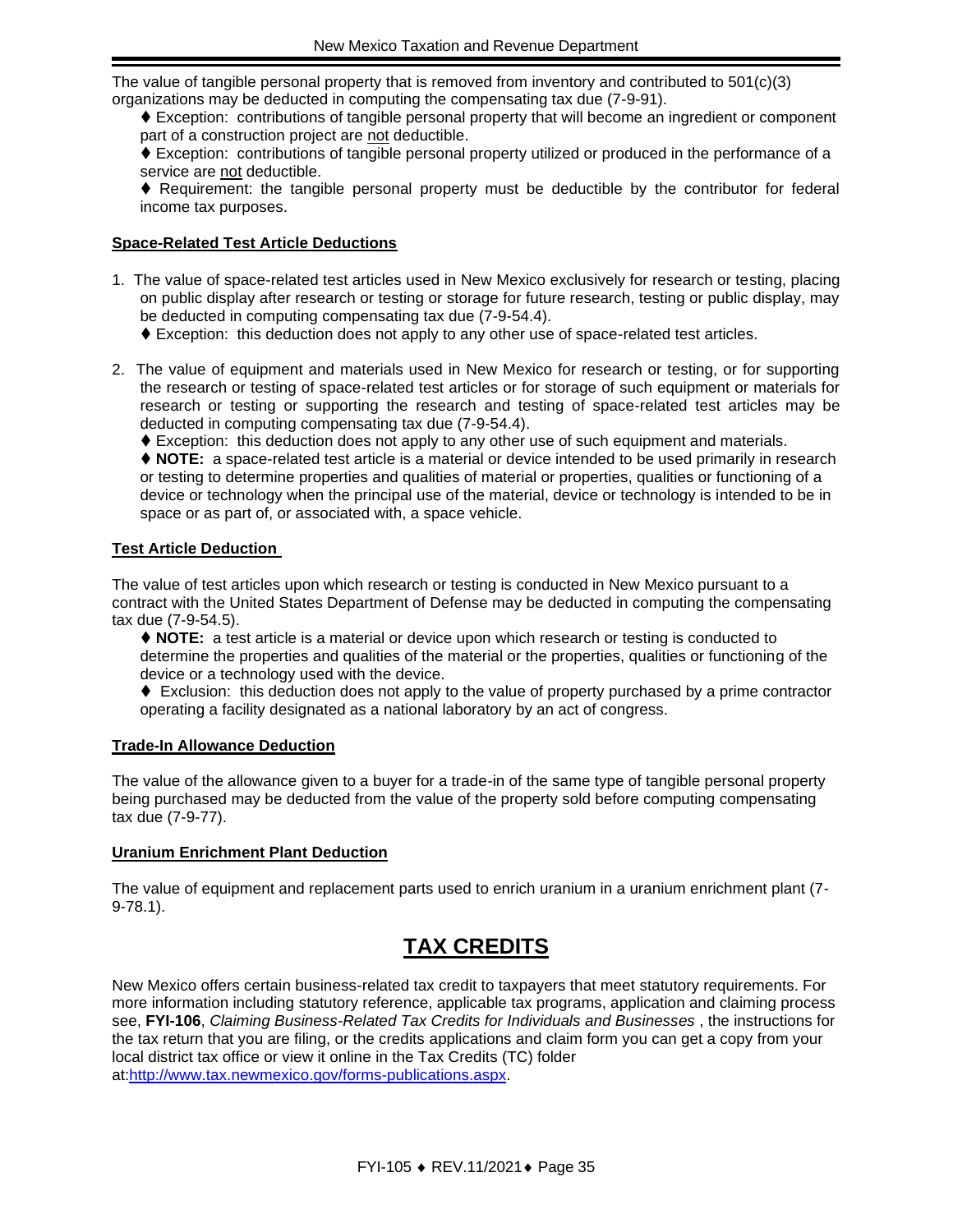| <b>Tax Credit</b>                                          | <b>Gross</b><br><b>Receipts Tax</b><br>(GRT)<br>(TRD-41413) | <b>GRT</b><br>excluding<br><b>local</b><br>option<br>(TRD-41413) | Compensating<br>Tax<br>$(CRS-1)$ |
|------------------------------------------------------------|-------------------------------------------------------------|------------------------------------------------------------------|----------------------------------|
| <b>Advanced Energy</b>                                     | X                                                           |                                                                  | X                                |
| Affordable Housing                                         |                                                             | X                                                                | X                                |
| <b>Alternative Energy Product Manufacturers</b>            |                                                             | X                                                                | X                                |
| <b>Biodiesel Blending Facility</b>                         | X                                                           |                                                                  | X                                |
| High-Wage Jobs                                             |                                                             | X                                                                | X                                |
| <b>Investment Credit</b>                                   | X                                                           |                                                                  | X                                |
| Laboratory Partnership w/ Small Business                   |                                                             | X                                                                |                                  |
| Rural Job                                                  |                                                             | X                                                                | X                                |
| Technology Jobs and Research and Development Tax<br>Credit | X                                                           |                                                                  | X                                |
| Technology Readiness Gross Receipts Tax Credit             |                                                             | X                                                                |                                  |
| <b>Unpaid Doctor Services Tax Credit</b>                   | X                                                           |                                                                  |                                  |

The following four credits have further detail below:

- 1.Sales or use tax paid to another state may be applied against compensating tax liability.
- 2.A gross receipts tax credit is available when the product of a research and development service performed outside New Mexico is initially used in New Mexico and the service has been taxed through a gross receipts, sales or similar tax in another state.
- 3.Compensating tax paid on construction projects may be applied against gross receipts tax liability.
- 4.A tax credit for unpaid charges for services provided in a hospital may be claimed by a licensed medical doctor or licensed osteopathic physician against gross receipts taxes.

#### **TAX PAID TO ANOTHER STATE**

The amount of sales, compensating or similar tax paid to another state on property acquired in that state or another state for use in New Mexico may be credited against the amount of compensating tax due to New Mexico on the property (7-9-79).

#### **TAX PAID TO ANOTHER STATE – PRODUCT OF RESEARCH AND DEVELOPMENT SERVICE**

When a taxpayer pays gross receipts, sales or similar tax in another state, or political subdivision of that state, on the product of research and development services performed outside New Mexico but initially used in New Mexico a credit against gross receipts tax can be claimed. This credit can only be claimed for receipts after July 1, 1989, and the amount of the credit cannot exceed 5.125% multiplied by the amount subject to by both New Mexico and the other state or political subdivision of that state. To claim this credit, taxpayers should use the *Non-New Mexico Research and Development Credit Form* (RD-1). (7-9-79.1)

#### **COMPENSATING TAX ON CONSTRUCTION PROJECTS**

When a person in the construction business owes gross receipts tax on the sale of a construction project, the person may take a credit against the gross receipts tax due for the amount of any compensating tax (NOT GROSS RECEIPTS TAX) previously paid on construction materials and services incorporated into the construction project (7-9-79).

The credit must be taken for the same report period in which the gross receipts tax is paid. Use the Form ACD-31077, *Special Contractor's Report for Compensating Tax Credit* to compute the credit and attach the form to the Form TRD-41412, *Compensating Tax Return* with the schedule of computation.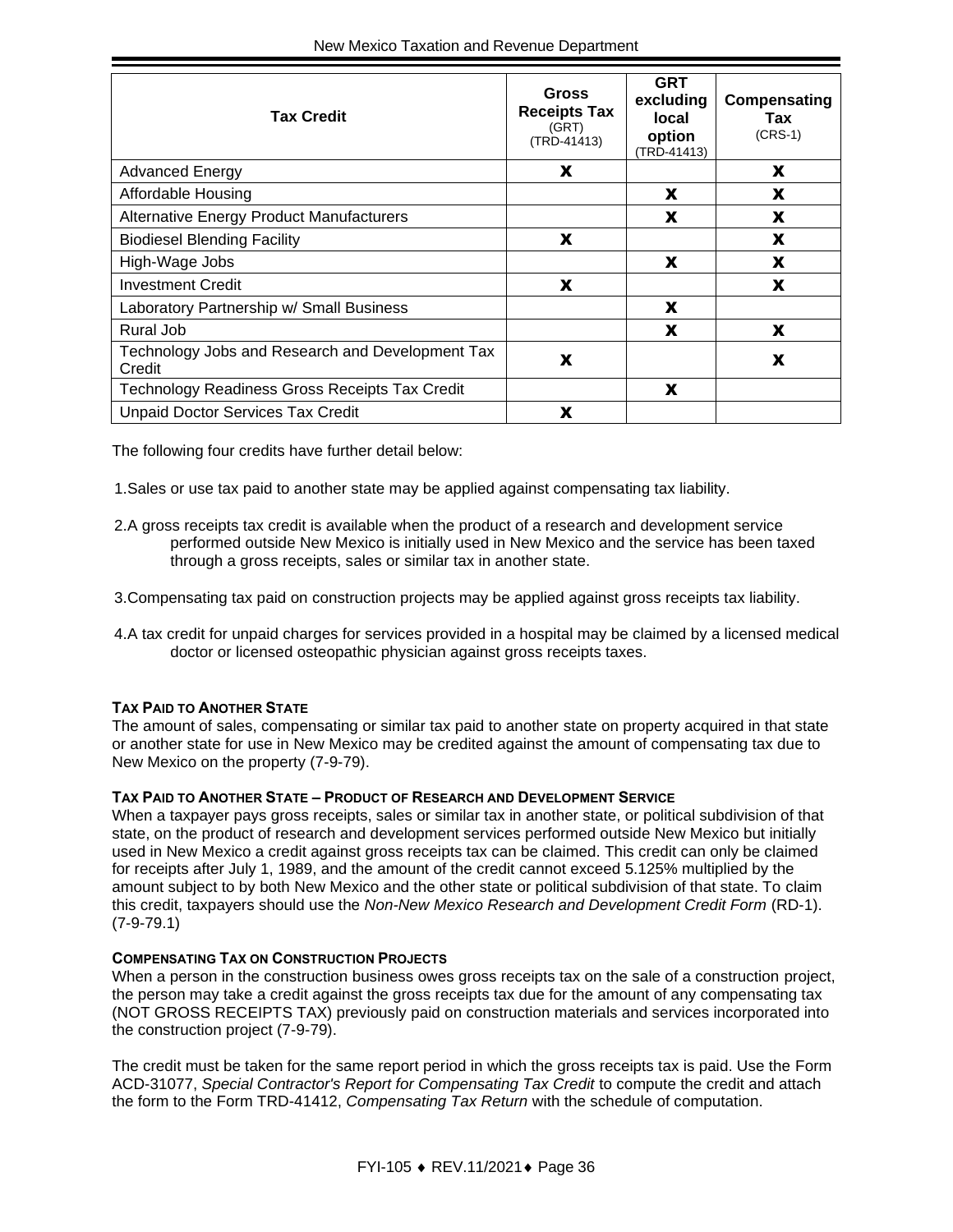#### **UNPAID DOCTOR SERVICES**

Licensed medical doctors, licensed osteopathic physician(s), or association of licensed medical doctors may claim a credit against gross receipts taxes due in an amount equal to the value of unpaid bills for medical care services performed by a licensed medical doctor or licensed osteopathic physician while on call to a hospital. The value of unpaid qualified health care services cannot exceed 130% of the reimbursement rate for the services under the Medicaid program. The credit can only be taken if the medical services performed remains unpaid one year after the date of billing and the licensed medical doctor or licensed osteopathic physician has reason to believe it will not be paid because: 1) health insurance did not cover the client or the medical services; 2) the client was not eligible for Medicaid, and 3) the charges are not reimbursable under the Indigent Hospital and County Health Care Act.(7-9-96.2)

## **HOW AND WHEN TO REPORT AND PAYTAXES**

<span id="page-36-0"></span>You should report gross receipts, compensating and withholding taxes using the appropriate Forms.

1.**TRD-41413 -** Gross Receipts Tax 2.**TRD-41412 -** Compensating Tax 3.Withholding Tax: a.**TRD-41414,** *Wage Withholding Tax Return* b.**TRD-41409,** *Non-Wage Withholding Tax Return*. 4.**TRD-41411 -** Governmental Gross Receipts Tax 5.**TRD-41410 -** Interstate Telecommunications Gross Receipts Tax 6.**TRD-41408 -** Leased Vehicle Gross Receipts Tax 7.**TRD-41408 -** Leased Vehicle Surcharge 8.**TRD-41413 -** Tribal Taxes, is filed on the gross receipts tax return.

Taxes are due on the 25th of the month following the end of your reporting period. If the 25th falls on a Saturday, Sunday or legal holiday the return and payment are due the next business day. **The above Forms must be filed whether or not any tax is due.** If no tax is due, file a "zero" report.

For paper returns that are mailed to the Department, we look at the U.S. Postal Service postmark or time stamp of a qualifying courier service (currently designated by the U.S. Secretary of the Treasury under 26 USCA 7502) on the envelope to determine if a report was filed on time. Please do not mail cash. The Department does recommend filing returns online through the Taxpayer Access Point (TAP) whenever possible. You can locate TAP here: https://tap.state.nm.us/Tap

If you file your tax return and pay the tax using our online system, the date that the return and payment is submitted and accepted by the Department will be used to determine if the filing and payment of tax is timely.

**Notice: When you provide a check as payment, you authorize the Taxation and Revenue Department either to use information from your check to make a one-time electronic fund transfer from your account, or to process the payment as a check transaction.**

#### **IF YOU OWE \$1,000 OR MORE**

<span id="page-36-1"></span>**Filing Requirements:** You are required to file as a monthly filer if your combined tax liability for gross receipts, compensating, withholding, governmental gross receipts, leased vehicle gross receipts and interstate telecommunications gross receipts taxes and leased vehicle surcharge averaged \$1,000 or more per month for the previous calendar year (regardless of the tax due for the current month), you are required to file your tax return(s) electronically (Regulation 3.1.4.18 NMAC). You can file your tax return on the Department's web site at https://tap.state.nm.us/Tap

#### **IF YOU OWE \$25,000 OR MORE**

<span id="page-36-2"></span>**Payment Requirements:** If your combined tax liability for gross receipts, compensating, withholding, governmental gross receipts, leased vehicle gross receipts and interstate telecommunications gross receipts taxes and leased vehicle surcharge averaged \$25,000 or more per month for the previous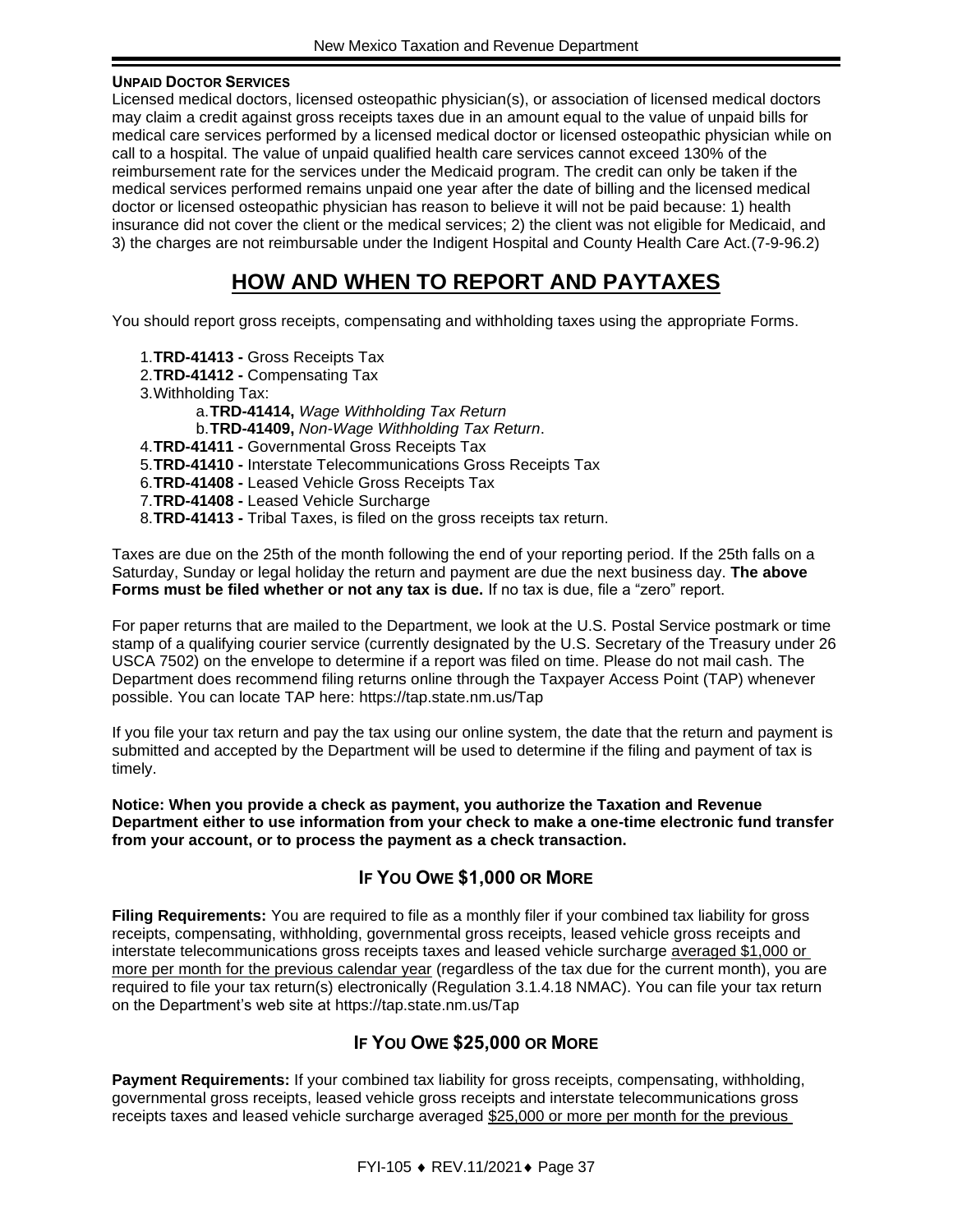calendar year (regardless of the tax due for the current month), statute requires your payment in usable funds by the tax-due date. You may choose one of several special payment methods to make the payment, but you must make your payment by the due date appropriate for the method you choose. For the mechanics of the choices and more detailed information, please see FYI-401, *Special Payment Methods*. This FYI can be located online at [http://www.tax.newmexico.gov/forms-publications.aspx.](http://www.tax.newmexico.gov/forms-publications.aspx)

**IMPORTANT**: Your tax return(s) must be mailed on or before the due date, or penalty will be assessed at 2% per month, up to 20%, of the amount of tax due, even if payment has been made in a timely fashion. Even if the return has a zero liability the return must be filed timely or a minimum penalty of \$5 will be assessed.

#### **REPORTING PERIODS**

#### <span id="page-37-0"></span>**MONTHLY FILING**

A monthly filing period is assigned when you register with the Department unless you qualify for and request either a quarterly or semi-annual filing period. Monthly reporting periods are from the first day of the month to the last day of the month; e.g., January 1 through January 31. New businesses whose startbusiness date is after the first of the month should still use the first day of the month to the last day of the month as the report period. Monthly filers may be required to file their tax return(s) electronically. For more information on this filing requirement, please request FYI-108, *Electronic Filing Mandate*, from one of our local district tax offices or online at [http://www.tax.newmexico.gov/forms-publications.aspx.](http://www.tax.newmexico.gov/forms-publications.aspx)

#### **REQUESTING OR CHANGING FROM MONTHLY TO QUARTERLY OR SEMI-ANNUAL FILING**

If you are on a monthly filing basis and your combined total tax due averages \$200 a month or less, you may apply with the Department to file either quarterly or semi-annually. File the Form ACD-31015, *Business Tax Registration Application and Update Form* (included in the GRT Filer's Kit or online at http://www.tax.newmexico.gov/forms-publications.aspx). Until you receive notification that you have been approved to file quarterly or semi-annually, you must continue to file monthly. Your approval will be effective at the beginning of the next quarterly or semi-annual period. If you are approved for quarterly reporting in February, you would continue to file monthly tax return(s) for February and March; your first quarterly report would be for April through June.

◆ NOTE: If you are approved to file on a quarterly or semi-annual basis and your tax liability exceeds the \$200-a-month average for any 12-month period of time, you are required to convert to a monthly filing basis. Refer to the Form ACD-31015, *Business Tax Registration Application and Update Form*.

#### **QUARTERLY FILING**

Quarterly reporting periods are January 1 through March 31, April 1 through June 30, July 1 through September 30 and October 1 through December 31.

#### **SEMI-ANNUAL FILING**

<span id="page-37-1"></span>Semi-annual reporting periods are January 1 through June 30 and July 1 through December 31.

#### **CALCULATING LATE-FILING PENALTY AND INTEREST**

If you file your tax return(s) any time after the due date, you should add penalty and interest to the amount of tax due. Penalty is 2% per month or partial month the payment is late up to a maximum of 20% of tax due or a minimum of \$5.00. When you are late filing your tax return(s) and you owe no tax, you still owe a \$5.00 penalty. Interest is calculated at a quarterly rate of 5%\*. Interest is calculated on a daily basis using the following formula:

Tax Due x 0.0136986301%\* x Number of Days Late = Interest Due

No interest is due if, at the time of payment, interest due is less than \$1.00. Unlike penalty which has a 20% maximum, interest continues to accrue until you make payment.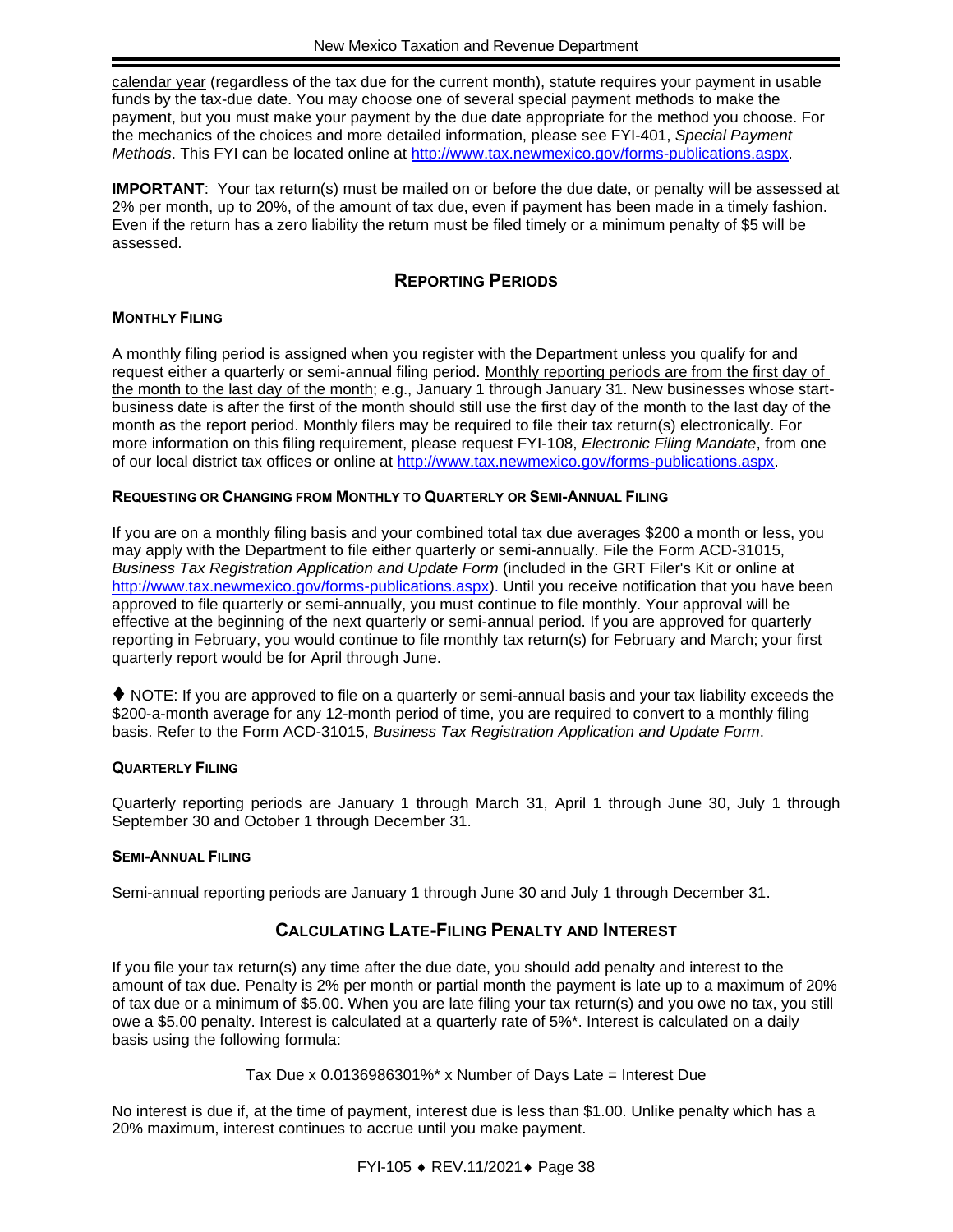**\*NOTE**: This is the interest rate in effect for the second quarter of 2018. The interest rate is set by the U.S. Internal Revenue Code (IRC) and can change on a quarterly basis. For current quarterly and daily interest rate visit our web site at [http://www.tax.newmexico.gov/Individuals/penalty-interest-rates.aspx.](http://www.tax.newmexico.gov/Individuals/penalty-interest-rates.aspx)

Your return must be postmarked by the United States Postal Service or time stamped by a qualifying courier service (currently designated by the United States Secretary of the Treasury under 26 USCA 7502) or received on or before the due date, or penalty will be assessed even if payment has been made in a timely fashion.

#### **APPLYING FOR A REFUND**

<span id="page-38-0"></span>If you find you have overpaid gross receipts, compensating, withholding, governmental gross receipts, leased vehicle gross receipts or interstate telecommunications gross receipts tax, or leased vehicle surcharge, the procedure to follow to apply for a refund is as follows:

- 1. Amend the tax return for the period or periods in which you overpaid (see "Amending" below).
- 2. Complete the Form RPD-41071, *Application for Tax Refund* included in the GRT Filer's Kit or available online at http://www.tax.newmexico.gov/forms-publications.aspx. On the form state the amount and type of tax you overpaid and the reason for overpayment. The most common reason for overpayment is neglecting to claim an exemption or deduction to which you are entitled. Be sure to include documentation to support your claim for refund.

You can apply for a refund up to three years after the end of the year in which the payment was due; *e*.*g.*, if you overpaid on the December 2014 report, you have until December 31, 2018, to apply for a refund of the overpaid amount because that report was due January 25, 2015.

⧫ **NOTE**: if the Department denies your claim for refund in whole or in part, you may file a protest with the Department within 90 days of either mailing or delivery of the denial or file a lawsuit in Santa Fe District Court. If the Department does not take action on your complete claim within 180 days of receiving your claim, you may either refile your claim if you are within the three-year statute of limitation, or you may file a protest with the Department. For more information on your remedies, please request FYI-402 from your local district tax office or view it online at http://www.tax.newmexico.gov/forms-publications.aspx.

⧫ **NOTE**: claims for refund of tribal taxes are to be filed with the Department but will be decided by the tribal taxing authority.

#### **AMENDING A RETURN**

<span id="page-38-1"></span>If after filing a tax return you find that information supplied on that form was incorrect, you should submit an amended form. When amending the tax return, be sure to check the "amended report" box and provide the reason for amending the tax return. Fill out the form with the information as it should have been filed originally. If you underpaid, be sure to include payment for the difference between what you paid and what you owe. Add penalty and interest on the underpaid amount. If you voluntarily amend a tax return (i.e., without receiving an assessment) within 12 months of the original filing of a return and pay any additional tax due, you will not be subject to penalty, but interest will be due.

## **ACCOUNT NOTICES**

<span id="page-38-2"></span>While you are a registered taxpayer, you may at some point receive notices from the Department. A description of the notices that you may receive from the Department are listed below.

#### **ASSESSMENT**

We issue an assessment for tax, penalty, and interest due. The most common reasons for which the Department issues an assessment are: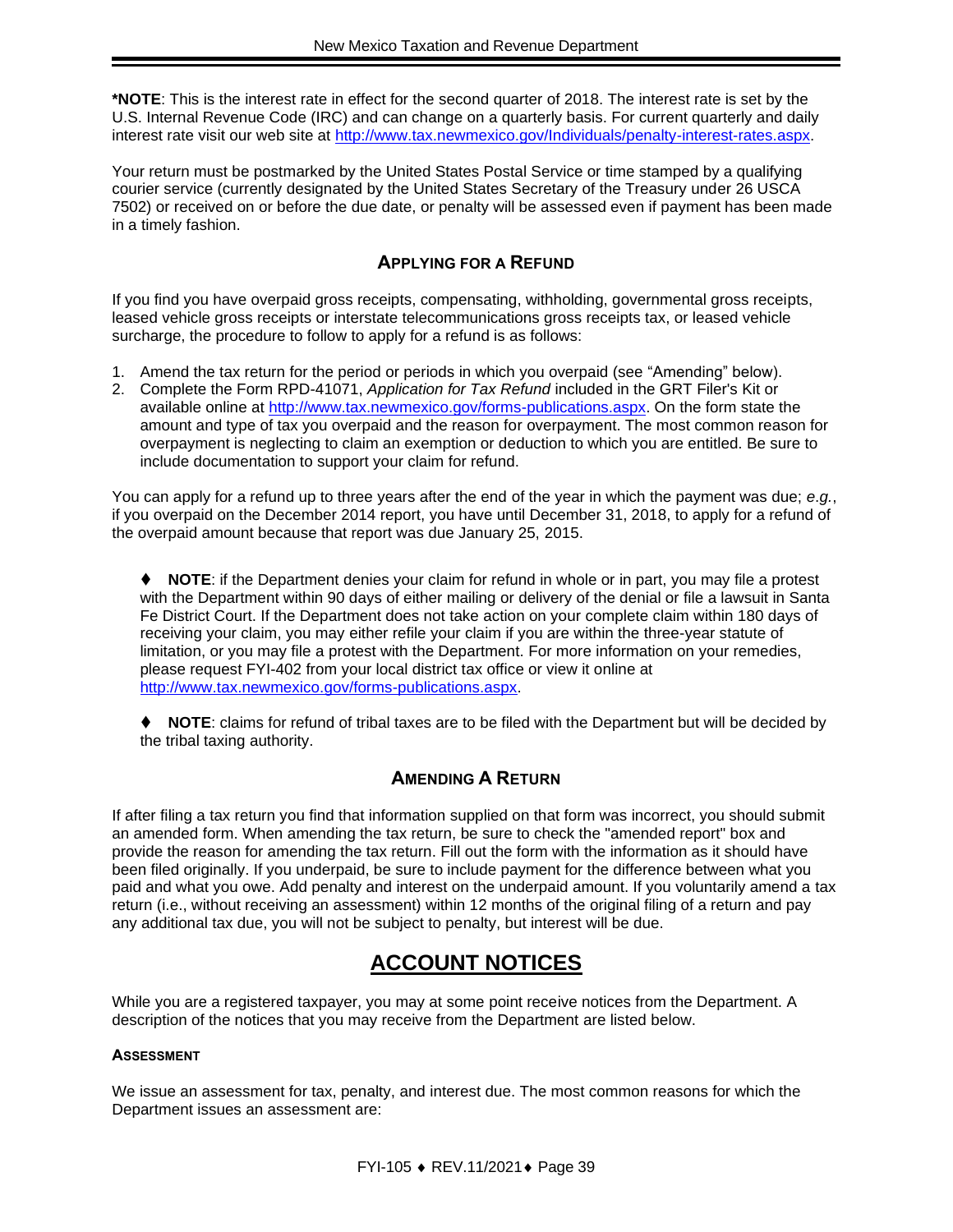- 1. Taxpayer did not include payment with the tax return;
- 2. Taxpayer paid tax at the incorrect tax rate. Always check the tax rate for your business location on the tax rate schedule as rates may change in January and July of each year;
- 3. Taxpayer filed the tax return late without adding penalty and interest for late filing;
- 4. The Department audited the taxpayer's books and records and discovered unreported receipts or disallowed deductions.

Occasionally the Department will issue an assessment due to a Department encoding error. In these cases, the taxpayer has written a check for the correct amount, but the Department encoded the check for the incorrect amount. For example, a check written for \$100.00 may be encoded for \$10.00. The Department then receives only \$10.00 from the taxpayer's bank. The taxpayer should verify on their bank statement that the bank paid the lesser amount, pay the principal amount of the assessment, and enclose a copy of the check showing the Department's encoding error. The Department will then abate the penalty and interest amounts on the assessment.

⧫ **NOTE**: The Department will issue assessments to non-members of the Acoma, Santa Clara, Santa Ana, Nambe, Laguna, Sandia, Pojoaque, Cochiti, Kewa, Ohkay Owingeh, San Ildefonso, Taos, Picuris, Tesuque, and Zuni Pueblos and the Jicarilla Apache Nation with, and on behalf of these tribal entities with respect to the tax imposed by these tribal entities. Tribal officials must approve any abatement, closing agreement or installment agreement associated with the assessment.

#### **NOTICE OF BILLING**

We issue Notices of Billing the month after issuing an assessment if we have not received payment for that assessment.

⧫ **NOTE**: if you receive an assessment, pay it and then receive a Notice of Billing, do not panic. Your payment probably was not processed in time to clear your account. If you receive a second Notice of Billing for that same assessment, you should contact your local district tax office (see FOR FURTHER ASSISTANCE on page 53).

#### **NON-FILER NOTICE**

We issue a Non-Filer Notice to a taxpayer with an active New Mexico Business Tax Identification Number (BTIN) previously known as a CRS number, who has not filed a tax return for a report period. New Mexico statute requires taxpayers with an active BTIN to file for each reporting period whether or not they have any receipts.

⧫ **NOTE**: to clear your account of non-filed periods, file tax returns for all non-filed periods. If you are no longer in business, you should close your BTIN as of the date your business closed using the Form ACD-31015, *Business Tax Registration Application and Update Form* included in the GRT Filer's Kit or online at http://www.tax.newmexico.gov/forms-publications.aspx.

#### **PROVISIONAL ASSESSMENT**

Under the automated collection system, the Department can issue Provisional Assessments after we issue a Non-Filer Notice. The amount of the assessment may be based on past amounts paid, or an amount based on industry comparables for the taxpayer's type of business as reported on the registration application.

#### **NOTIFICATION OF OVERPAYMENT**

We issue Notifications of Overpayment to taxpayers whose accounts show a credit of at least \$25.

Occasionally the Department will issue a Notification of Overpayment due to a Department encoding error. In these cases, the taxpayer has written a check for the correct amount, but the Department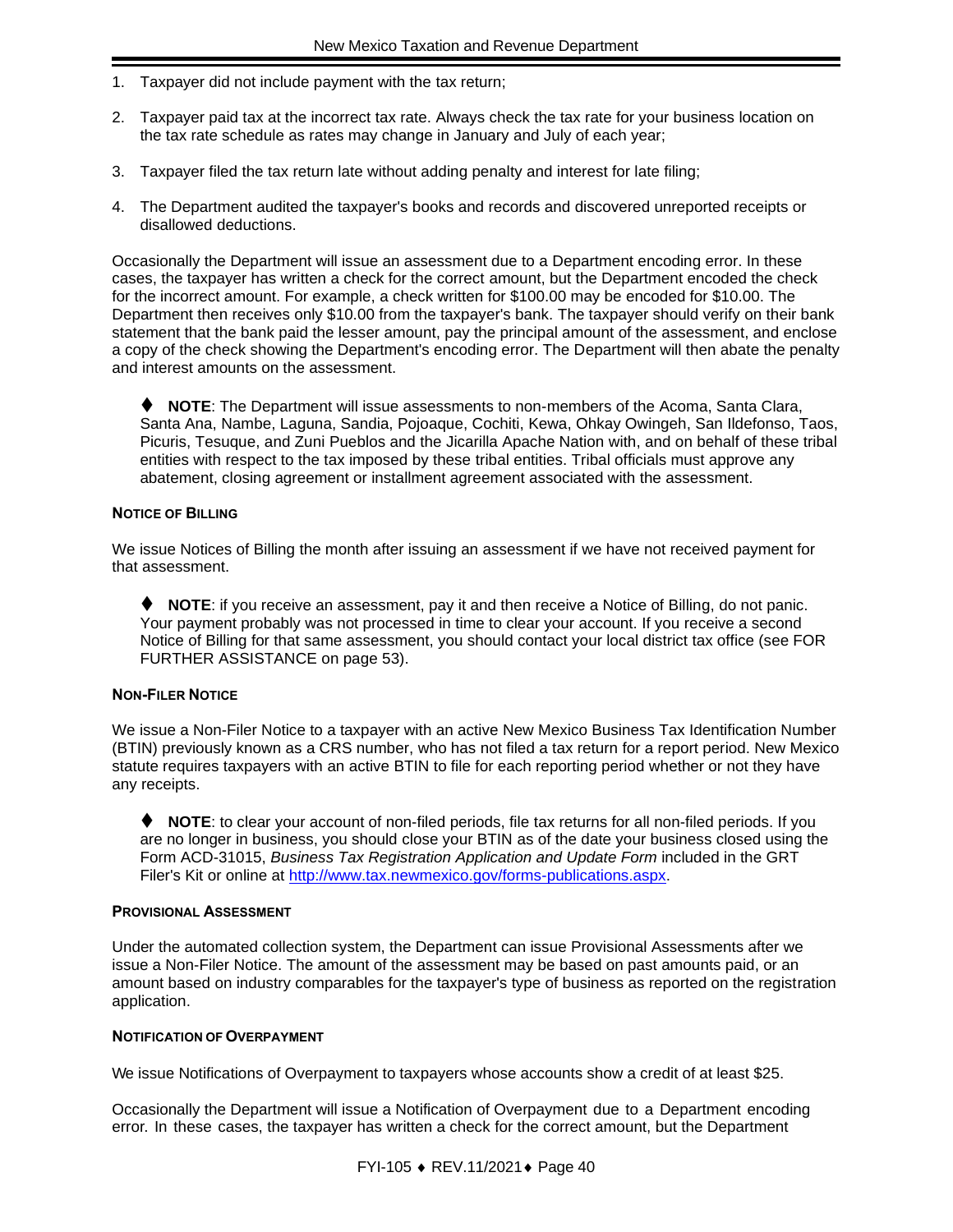encoded the check for the incorrect amount. For example, a check written for \$10.00 may be encoded for \$100.00. The Department then receives \$100.00 from the taxpayer's bank. To recoup the overpayment, the taxpayer should complete the Form RPD-41071, *Application for Tax Refund* and enclose a copy of the relevant bank statement so the Department can verify that the bank paid the higher amount.

## **COMMON QUESTIONS AND ANSWERS FORTAXPAYERS**

#### <span id="page-40-0"></span>**Q: How do I file my taxes online?**

A: You can access our online filing system the taxpayer access point (TAP) at [https://tap.state.nm.us/tap.](https://tap.state.nm.us/tap) If you do not have a TAP account, you will need to create a primary TAP account under your business name by clicking the "Sign up now" link on the TAP login page. You can then log into TAP. Within the "Accounts" tab, click the "Account ID" link. Once you are on this page, click the "File Now" link for the period you wish to file, complete the return, and click the "Submit" button when you are finished.

#### **Q: Can I file an amended return online?**

**A:** Yes, an amended tax return can be filed online.

#### **Q: I have attempted to file my tax return electronically and have received an error. Whom do I contact to resolve this?**

**A:** Please contact our call center at 1-866-285-2996 or for technical assistance please email [TRD-TAP-](mailto:TRD-TAP-TechnicalHelp@state.nm.us)[TechnicalHelp@state.nm.us.](mailto:TRD-TAP-TechnicalHelp@state.nm.us)

#### **Q: I have previously filed my tax return online and wish to do so again but I have forgotten my password. What should I do?**

**A:** Go to TAP, the Department's online filing system, at [https://tap.state.nm.us/tap.](https://tap.state.nm.us/tap) Click the "Forgot Your Password" link on the TAP login page and follow the instructions to create a new password.

#### **Q: How do I make a payment using the TAP online filing system?**

**A:** You can make a payment on TAP without logging into your account by clicking the "Make a Payment" link on the TAP login page and following the prompts.

To make a payment while logged in to your TAP account, follow the steps below: Select the "Accounts" tab; Click the "Accounts ID" link; Click the "Pay" link; and Follow the prompts to complete the payment.

#### **Q: What payment options do I have when paying my taxes online?**

**A:** When filing your tax return online you can pay your tax using one of the following options: Payment by credit card (VISA, American Express, MasterCard and Discover cards) \* Payment by electronic check

Payment by an approved special payment method. For more information on special payment methods and due dates, see FYI-40, *Special Payment Methods* online at [http://www.tax.newmexico.gov/forms](http://www.tax.newmexico.gov/forms-publications.aspx)[publications.aspx.](http://www.tax.newmexico.gov/forms-publications.aspx)

\* A 2.40% credit card service fee will be imposed on all credit card payments made. This credit card service fee is imposed on the credit card holder by the credit card company. There are no additional charges when using other types of payment.

#### **Q: Our phone number and email address of record has changed due to employee turnaround. How do we make these changes for online filing?**

**A:** You can make these changes using TAP, at [http://tap.state.nm.us/tap.](http://tap.state.nm.us/tap) Once you are logged into TAP, click the "Manage My Login" header link and click the "Update My Logon Details" link.

#### **Q: When I file my tax return electronically, do I have to pay right away?**

**A:** No. You can choose to file your tax return electronically and later submit payment using TAP, at [https://tap.state.nm.us/tap.](https://tap.state.nm.us/tap) Be aware that all due dates remain the same even if you do not pay at the same time you file.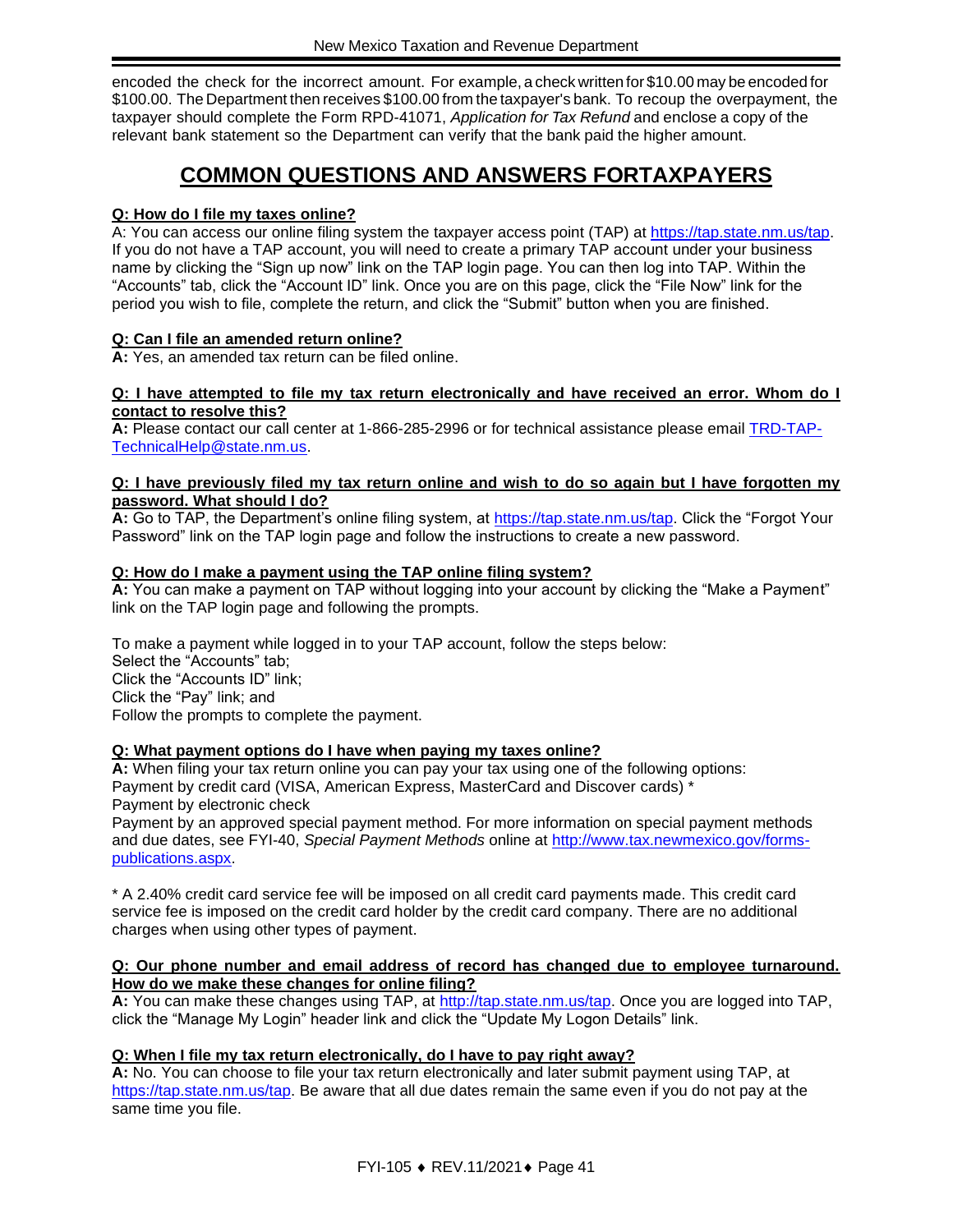#### **Q: I overpaid in one report period. Can I take a credit for the overpayment on a subsequent report?**

**A:** No. You must amend your tax return for the period in which you overpaid and apply for a refund by completing Form RPD-41071, *Application for Refund*. See procedures for [Applying for a Refund](#page-38-0) on page [39](#page-38-0) and Amending on page [39.](#page-38-1)

#### **Q: How long am I required to retain my tax records?**

**A:** It is in your best interest to maintain these files for 10 years in the event the Department requires information for you. New Mexico statute permits the Department to assess back 10 years, depending on the situation. The normal assessment period is three years back from the end of the year the tax was due. If you have under-reported any one tax on the tax return by more than 25%, the Department may assess back six years. If you have non-filed reports, the Department may assess back seven years. If there is evidence of tax fraud, the Department may assess back 10 years.

#### **Q: If I currently have a New Mexico Business Tax Identification Number (NMBTIN) from the Taxation and Revenue Department as a registered proprietorship (i.e., sole owner) and later decide to incorporate, may I continue to use this number?**

**A:** No. You must cancel the BTIN issued to you as a proprietorship and apply for a new identification number as a corporation. The incorporation of a business qualifies as a change in form of ownership. Upon applying for your identification number, you should indicate your date of incorporation as the "start business date" on the Form ACD-31015, *Business Tax Registration Application and Update Form* for the new number.

#### **Q: When I am issued a new New Mexico Business Tax Identification Number (NMBTIN), what are my NTTC (nontaxable transaction certificate) requirements when: 1) I execute NTTCs to my vendors and 2) I receive NTTCs from my customers?**

**A:** Under your new BTIN, apply for new NTTCs and execute them to your vendors. For transactions after you are issued a new identification number all NTTCs you receive from your customers should reflect your new BTIN. Maintain all NTTCs you have previously received in case you need to provide documentation to support any deductions taken before your identification number changed.

You should return to the Department or destroy any unused paper NTTCs issued by the Department to you under your old BTIN. Once your BTIN account is closed you will be unable to obtain any further NTTCs for the BTIN in TAP.

#### **Q: How do I separate ("back out") gross receipts tax from total gross receipts?**

See the following examples of how to separate the gross receipts tax:

1) To separate (back out) tax from total receipts at the end of the report period, first subtract deductible and exempt receipts, and then divide total receipts including the tax for the report period by one plus the applicable gross receipts tax rate (decimal).

Example 1: The business had a total income of \$ 2,000. All the income was subject to gross receipts tax. The business is located in Santa Fe and the gross receipts tax rate for July 1, 2021, through December 31, 2021, is 8.4375%.

Example 2: The business had a total income of \$3,000. \$100 was exempt from gross receipts tax and \$450 was deductible from gross receipts tax. The business is located in Albuquerque and the gross receipts tax rate for July 1, 2021, through December 31, 2021, is 7.8750%.

|                                | Example 1       | Example 2         |
|--------------------------------|-----------------|-------------------|
| Gross Receipts (Including Tax) | \$2,000.00      | \$3,000.00        |
| <b>Subtract Exemptions</b>     | $-$ \$ 0.00     | $-$ \$ 100.00     |
| <b>Subtract Deductions</b>     | $-$ \$ 0.00     | $-$ \$ 450.00     |
| Subtotal: Total receipts       | $=$ \$ 2,000,00 | $= $2,450$        |
| Tax rate (decimal) plus 1      | $-1.084375$     | $\div$ 1.078750\$ |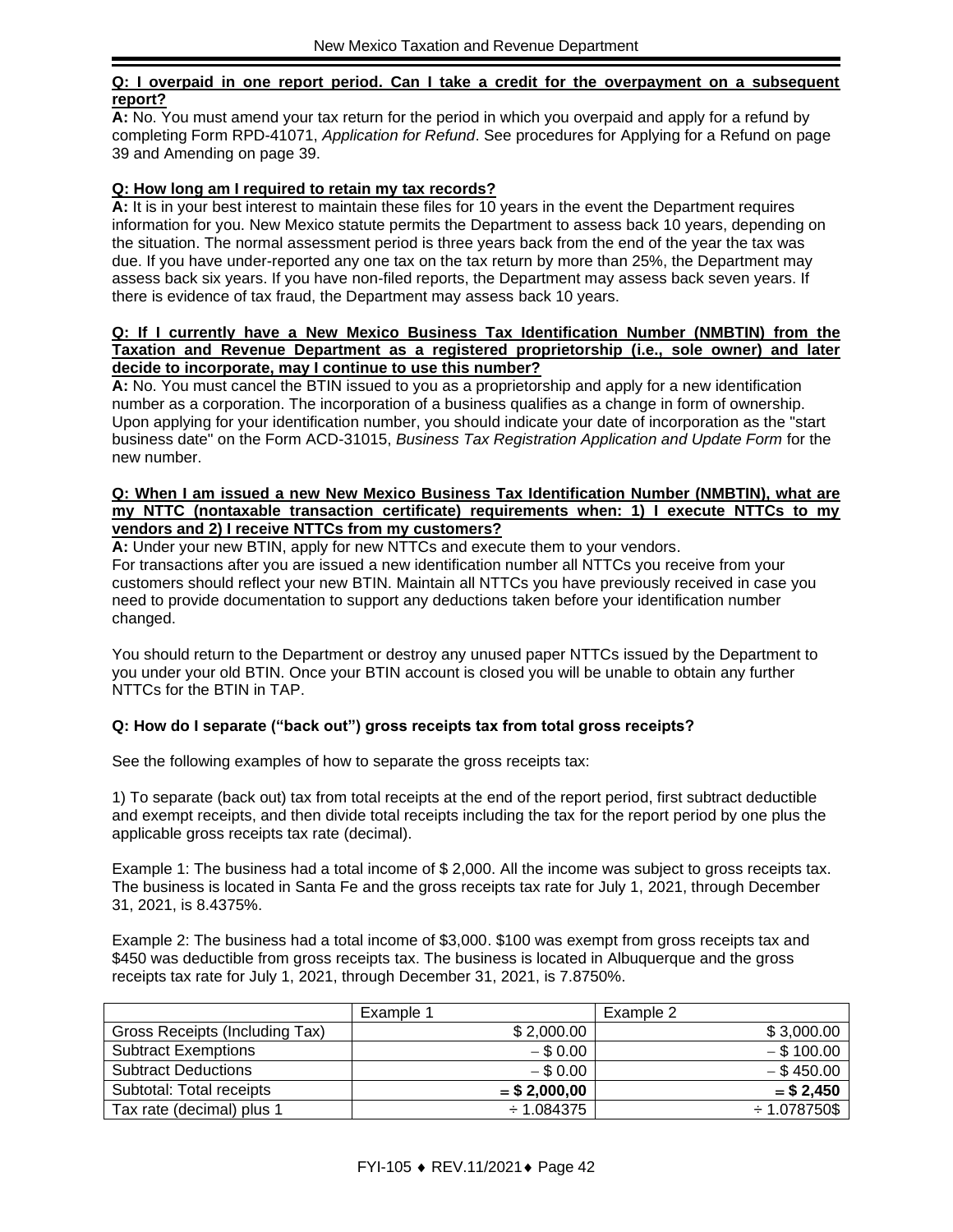| Gross Receipts (Excluding Tax) | $=$ \$1,844.38    | $=$ \$ 2.271.15   |
|--------------------------------|-------------------|-------------------|
| Tax Rate                       | $\times$ 0.084375 | $\times$ 0.078750 |
| Tax Due                        | $=$ \$ 155.62     | $=$ \$178.85      |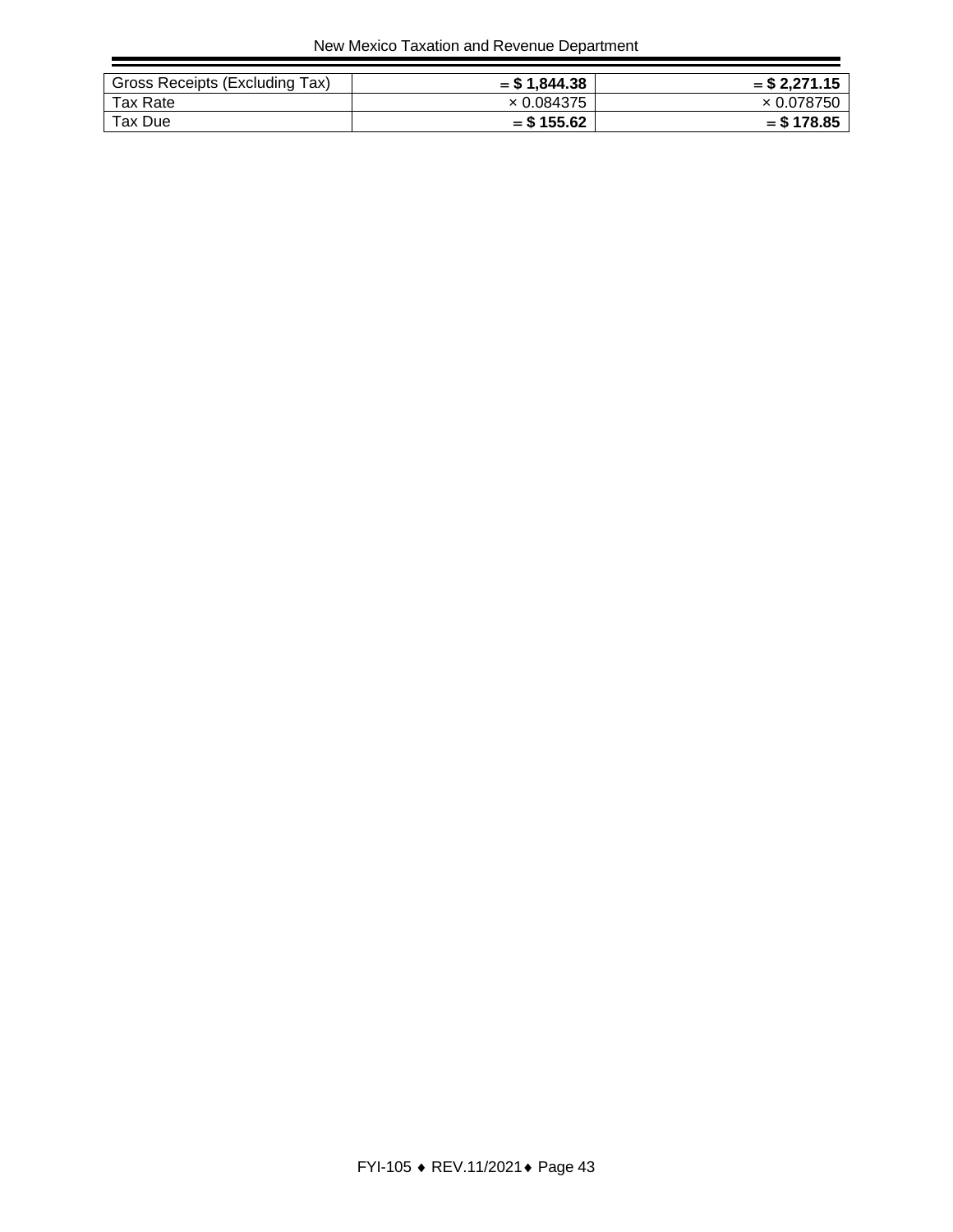## **TAXPAYER INFORMATION**

<span id="page-43-0"></span>**General Information.** FYIs and Bulletins present general information with minimum technical language. All FYIs and Bulletins are free of charge and available through all local tax offices and on the Taxation and Revenue Department's website at<http://www.tax.newmexico.gov/forms-publications.aspx>

**Regulations.** The Department establishes regulations to interpret and exemplify the various tax acts it administers. Current statutes with regulations can be located on the Departments website for free at [http://www.tax.newmexico.gov/statutes-with-regulations.aspx.](http://www.tax.newmexico.gov/statutes-with-regulations.aspx) Specific regulations are also available at the State Records Center and Archives or on its web page at<http://www.srca.nm.gov/>

The Taxation and Revenue Department regulation book is available for purchase from the New Mexico Compilation Commission. Order regulation books directly from the New Mexico Compilation Commission at<https://www.nmcompcomm.us/>

**Rulings.** Rulings signed by the Secretary and approved by the Attorney General are written statements that apply to one or a small number of taxpayers. A taxpayer may request a ruling (at no charge) to clarify its tax liability or responsibility under specific circumstances. The Department will not issue a ruling to a taxpayer who is undergoing an audit, who has an outstanding assessment, or who is involved in a protest or litigation with the Department over the subject matter of the request. The Department's rulings are compiled and available on free of charge at [http://www.tax.newmexico.gov/rulings.aspx.](http://www.tax.newmexico.gov/rulings.aspx)

The request for a ruling must be in writing, include accurate taxpayer identification and the details about the taxpayer's situation, and be addressed to the Secretary of the Taxation and Revenue Department at P.O. Box 630, Santa Fe, NM 87504-0630. The taxpayer's representative, such as an accountant or attorney, may request a ruling on behalf of the taxpayer but must disclose the name of the taxpayer. While the Department is not required to issue a ruling when requested to do so, every request is carefully considered.

The Secretary may modify or withdraw any previously issued ruling and is required to withdraw or modify any ruling when subsequent legislation, regulations, final court decisions or other rulings invalidate a ruling or portions of a ruling.

**Public Decisions & Orders.** All public decisions and orders issued since July 1994 are compiled and available on the Department's web page free of charge at [http://www.tax.newmexico.gov/tax-decisions](http://www.tax.newmexico.gov/tax-decisions-orders.aspx)[orders.aspx.](http://www.tax.newmexico.gov/tax-decisions-orders.aspx)

*This publication provides general information. It does not constitute a regulation, ruling, or decision issued by the Secretary of the New Mexico Taxation and Revenue Department. The Department is legally bound only by a regulation or a ruling [7-1-60, New Mexico Statutes Annotated, 1978]. In the event of a conflict between FYI and statute, regulation, case law or policy, the information in FYIs is overridden by statutes, regulations and case law. Taxpayers and preparers are responsible for being aware of New Mexico tax*  laws and rules. Consult the Department directly if you have questions or concerns about information *provided in this FYI.*